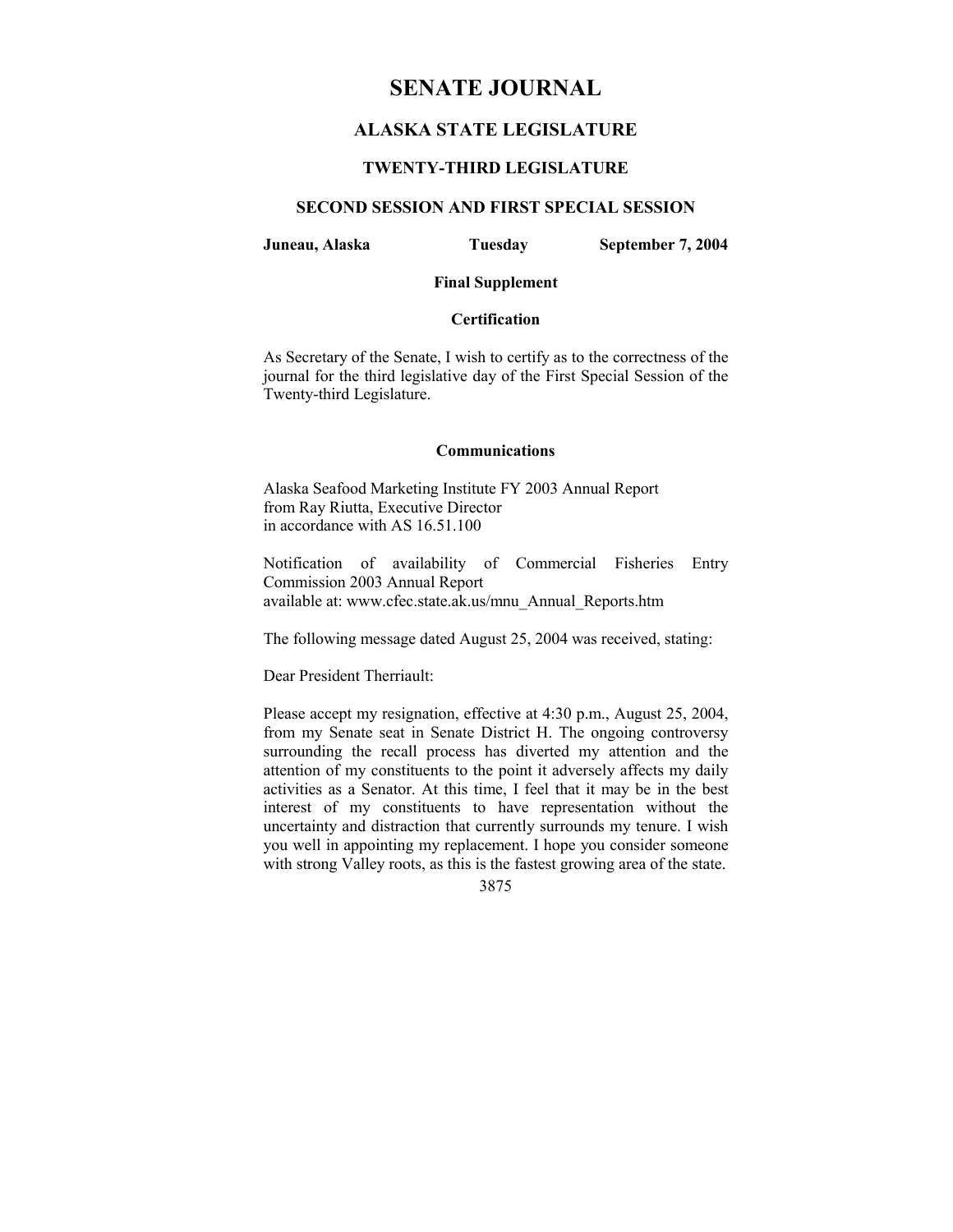A statesman must put the best interest of the state before his own selfinterest. All elected officials must realize that they are replaceable and that our system of government will continue to function without them. I have, to the best of my limited human ability, attempted to represent my district honorably. My only motivation has been to steadfastly work to provide as many private sector opportunities to the next generation of Alaskans as I had when I moved to this great state. After all, what candidate, regardless of party, does not campaign on "creating more jobs and diversifying the economy?" However, I cannot and will not hold any animosity against those who have questioned my motives or spoken unkind and sometimes untruthful things against me. It is their unalienable right to criticize their elected leaders.

Serving in the legislature has been the most challenging and fulfilling experience of my life. It has equipped me well for the next great adventure in life and I would not trade the experience for anything.

Sincerely, /s/ Senator Scott Ogan

## **Enrollment**

#### **SB 65**

HOUSE CS FOR CS FOR SENATE BILL NO. 65(FIN) "An Act relating to the qualifications of correctional officers, parole officers, and probation officers; authorizing the Department of Corrections to enter into lease-purchase agreements with municipalities for new or expanded public correctional facilities in the Fairbanks North Star Borough, the Matanuska-Susitna Borough, Bethel, the Municipality of Anchorage, and the City of Seward; relating to the development and financing of privately operated correctional facility space and services; authorizing the Department of Corrections to enter into a leasepurchase agreement with the City of Whittier for the confinement and care of prisoners in privately operated correctional facility space if the state cannot provide the same level of services required in state law or regulation for the same or less cost; giving notice of and approving, and authorizing the entry into and issuance of certificates of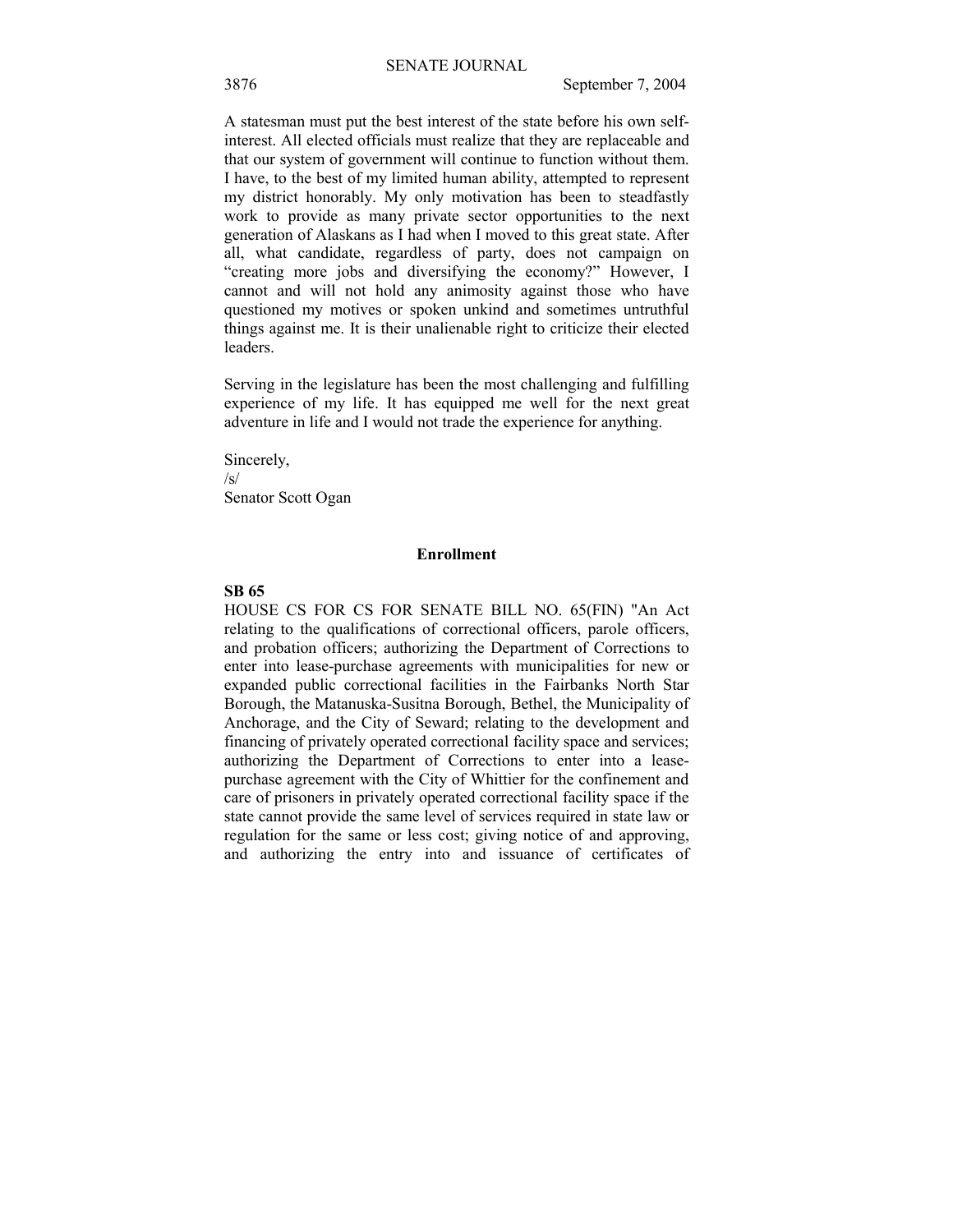participation for, the upgrade, expansion, and replacement of certain jails in Dillingham and Kodiak; and providing for an effective date" was enrolled, signed by the President and Secretary, Speaker and Chief Clerk and the engrossed and enrolled copies transmitted to the Office of the Governor at 11:02 a.m., June 29, 2004.

## **SB 132**

CS FOR SENATE BILL NO. 132(RES) "An Act removing the Old Minto townsite from the Minto Flats State Game Refuge; and authorizing the Department of Natural Resources to convey certain land at the historic Old Minto site to the Native Village of Minto" was enrolled, signed by the President and Secretary, Speaker and Chief Clerk and the engrossed and enrolled copies transmitted to the Office of the Governor at 3:19 p.m., July 22, 2004.

#### **SB 136**

CS FOR SENATE BILL NO. 136(FIN) am "An Act relating to a mandatory property tax exemption for certain private property interests on military bases or installations; relating to an optional exclusion or exemption from municipal taxation for residential property; relating to an exemption from and deferral of municipal property taxes on certain types of deteriorated property; and providing for an effective date" was enrolled, signed by the President and Secretary, Speaker and Chief Clerk and the engrossed and enrolled copies transmitted to the Office of the Governor at 4:55 p.m., June 25, 2004.

#### **SB 190**

HOUSE CS FOR CS FOR SENATE BILL NO. 190(RLS) "An Act adding certain state-owned land and water to the Kenai River Special Management Area; relating to the mineral estate of the state-owned land and water in the Kenai River Special Management Area; relating to the Kenai River Special Management Area advisory board; and providing for an effective date" was enrolled, signed by the President and Secretary, Speaker and Chief Clerk and the engrossed and enrolled copies transmitted to the Office of the Governor at 4:55 p.m., June 25, 2004.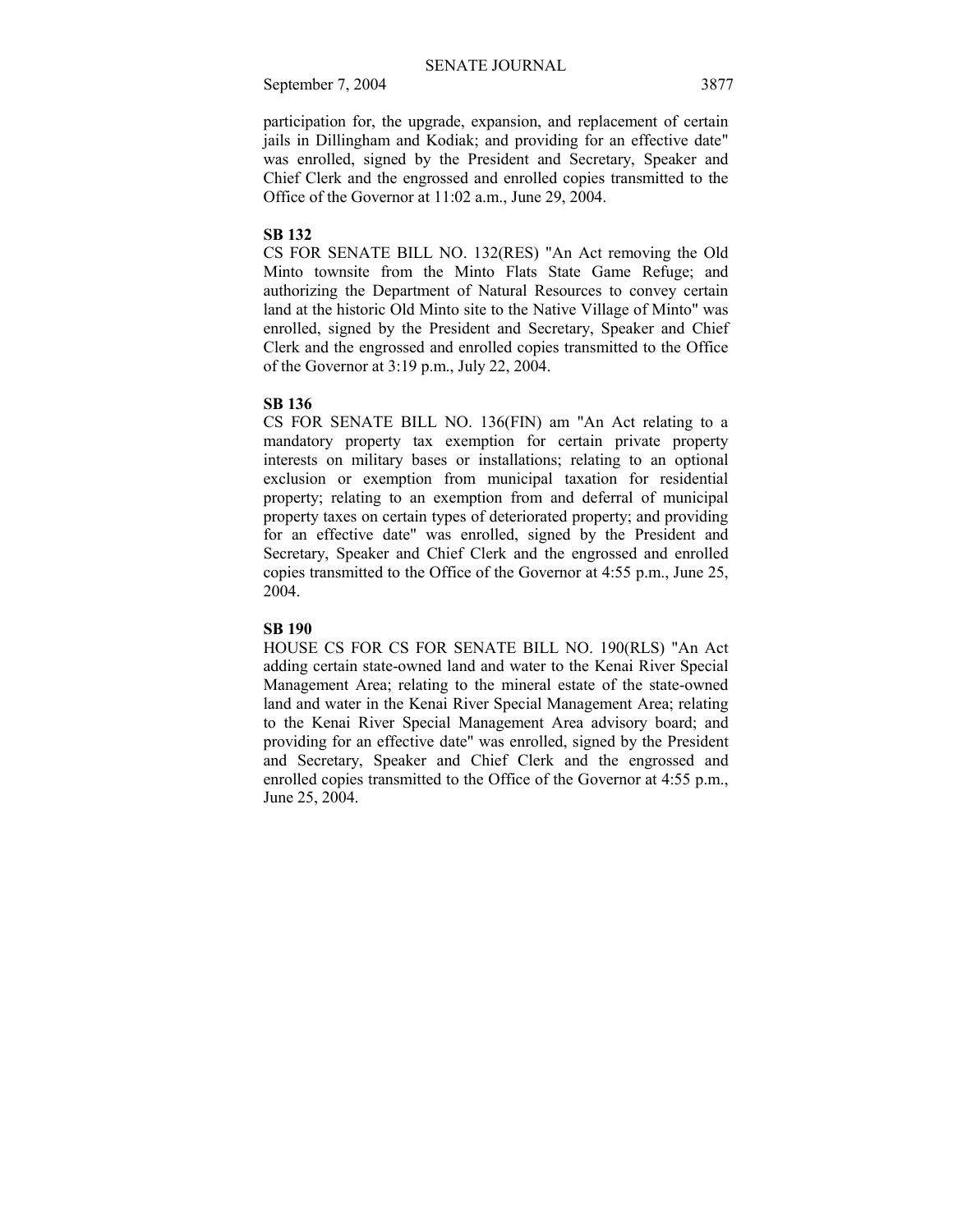## **SB 203**

HOUSE CS FOR CS FOR SENATE BILL NO. 203(FIN) "An Act relating to administrative hearings, to hearing officers, and to administrative law judges; establishing the office of administrative hearings and relating to that office; and providing for an effective date" was enrolled, signed by the President and Secretary, Speaker and Chief Clerk and the engrossed and enrolled copies transmitted to the Office of the Governor at 10:33 a.m., July 19, 2004.

## **SB 217**

CS FOR SENATE BILL NO. 217(JUD) "An Act relating to genetic privacy" was enrolled, signed by the President and Secretary, Speaker and Chief Clerk and the engrossed and enrolled copies transmitted to the Office of the Governor at 10:33 a.m., July 19, 2004, with a Legislative Letter of Intent.

## **SB 254**

CS FOR SENATE BILL NO. 254(FIN)(efd fld) "An Act relating to tourism marketing contracts" was enrolled, signed by the President and Secretary, Speaker and Chief Clerk and the engrossed and enrolled copies transmitted to the Office of the Governor at 2:46 p.m., July 26, 2004.

## **SB 260**

HOUSE CS FOR CS FOR SENATE BILL NO. 260(TRA) "An Act relating to metropolitan planning organizations and to the policy board of the metropolitan planning organization for the Anchorage metropolitan area; relating to transportation planning in federally recognized metropolitan planning areas; and providing for an effective date" was enrolled, signed by the President and Secretary, Speaker and Chief Clerk and the engrossed and enrolled copies transmitted to the Office of the Governor at 4:55 p.m., June 25, 2004.

## **SB 272**

CS FOR SENATE BILL NO. 272(FIN) am H "An Act relating to certain monetary advances in which the deposit or other negotiation of checks to pay the advances is delayed until a later date; and providing for an effective date" was enrolled, signed by the President and Secretary, Speaker and Chief Clerk and the engrossed and enrolled copies transmitted to the Office of the Governor at 4:56 p.m., June 25, 2004.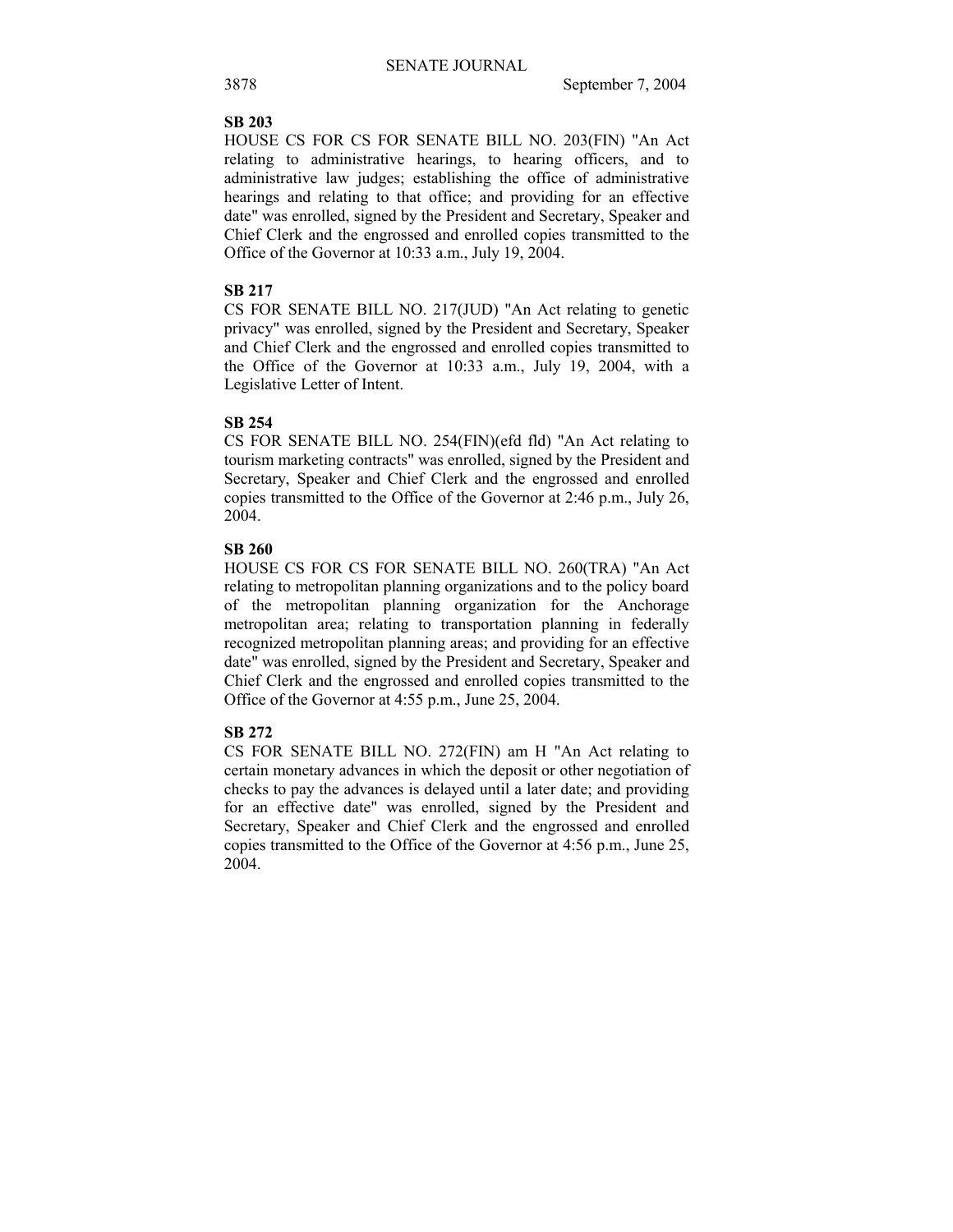#### **SB 274**

SENATE BILL NO. 274 "An Act relating to the housing assistance loan fund in the Alaska Housing Finance Corporation; creating the housing assistance loan program; repealing loans for teacher housing and providing for loans for multi-family housing; making conforming amendments; and providing for an effective date" was enrolled, signed by the President and Secretary, Speaker and Chief Clerk and the engrossed and enrolled copies transmitted to the Office of the Governor at 4:56 p.m., June 25, 2004.

## **SB 279**

CS FOR SENATE BILL NO. 279(FIN) "An Act authorizing and relating to the issuance of bonds by the Alaska Housing Finance Corporation for safe and clean water and hygienic sewage disposal facility capital projects and other capital projects; providing for the repayment of the bonds and bond costs; relating to the dividend paid to the state by the Alaska Housing Finance Corporation; and providing for an effective date" was enrolled, signed by the President and Secretary, Speaker and Chief Clerk and the engrossed and enrolled copies transmitted to the Office of the Governor at 4:56 p.m., June 25, 2004.

#### **SB 284**

HOUSE CS FOR CS FOR SENATE BILL NO. 284(JUD) "An Act making information on a permanent fund dividend application, other than the applicant's name, confidential, and relating to disclosure of that confidential information; and relating to confidential information in voter registration records" was enrolled, signed by the President and Secretary, Speaker and Chief Clerk and the engrossed and enrolled copies transmitted to the Office of the Governor at 3:35 p.m., August 25, 2004.

Memorandum from the Division of Legal and Research Services, Legislative Affairs Agency, reporting the following manifest error in HOUSE CS FOR CS FOR SENATE BILL NO. 284(JUD), which has been corrected in enrolling:

Page 3, line 1:

Delete "or agency who" Insert "who or agency that"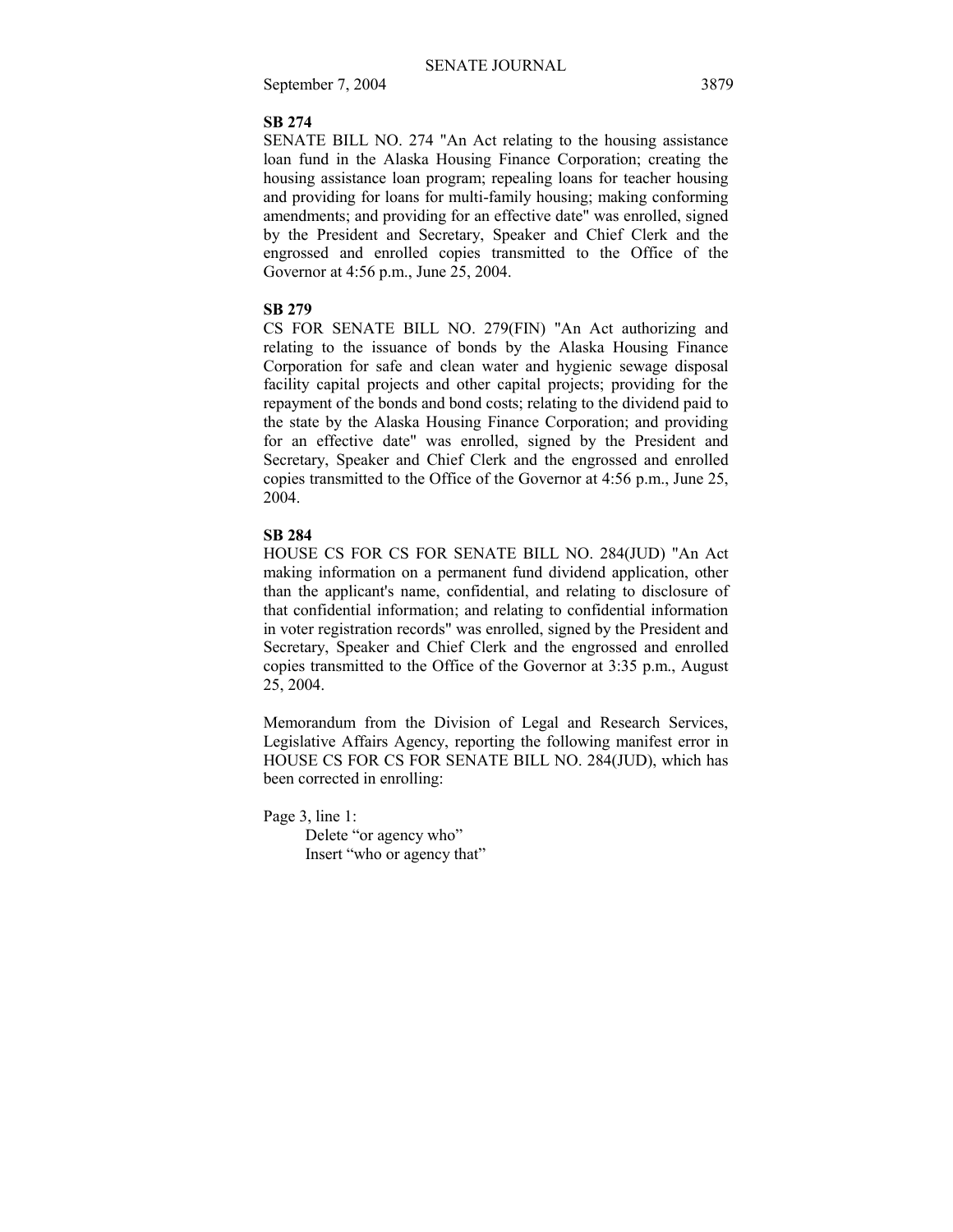## **SB 288**

CS FOR SENATE BILL NO. 288(JUD) "An Act relating to temporary custody hearings, and to certain determinations concerning placement of a child in child-in-need-of-aid proceedings; and providing for an effective date" was enrolled, signed by the President and Secretary, Speaker and Chief Clerk and the engrossed and enrolled copies transmitted to the Office of the Governor at 4:56 p.m., June 25, 2004.

## **SB 309**

HOUSE CS FOR CS FOR SENATE BILL NO. 309(JUD) "An Act relating to testing the blood of prisoners and those in custody for bloodborne pathogens" was enrolled, signed by the President and Secretary, Speaker and Chief Clerk and the engrossed and enrolled copies transmitted to the Office of the Governor at 4:57 p.m., June 25, 2004.

## **SB 351**

HOUSE CS FOR CS FOR SENATE BILL NO. 351(STA) "An Act requiring the Alaska Public Offices Commission to accept documents by nonelectronic means, and specifying the manner of preparing the forms that are provided by the commission" was enrolled, signed by the President and Secretary, Speaker and Chief Clerk and the engrossed and enrolled copies transmitted to the Office of the Governor at 11:14 a.m., June 30, 2004.

## **SB 358**

SENATE BILL NO. 358 "An Act relating to the performance of railroad track construction work for the Department of Transportation and Public Facilities by the Alaska Railroad Corporation" was enrolled, signed by the President and Secretary, Speaker and Chief Clerk and the engrossed and enrolled copies transmitted to the Office of the Governor at 10:33 a.m., July 19, 2004.

## **SB 365**

HOUSE CS FOR CS FOR SENATE BILL NO. 365(FIN) "An Act relating to the regulation of speech-language pathologist assistants; and providing for an effective date" was enrolled, signed by the President and Secretary, Speaker and Chief Clerk and the engrossed and enrolled copies transmitted to the Office of the Governor at 4:57 p.m., June 25, 2004.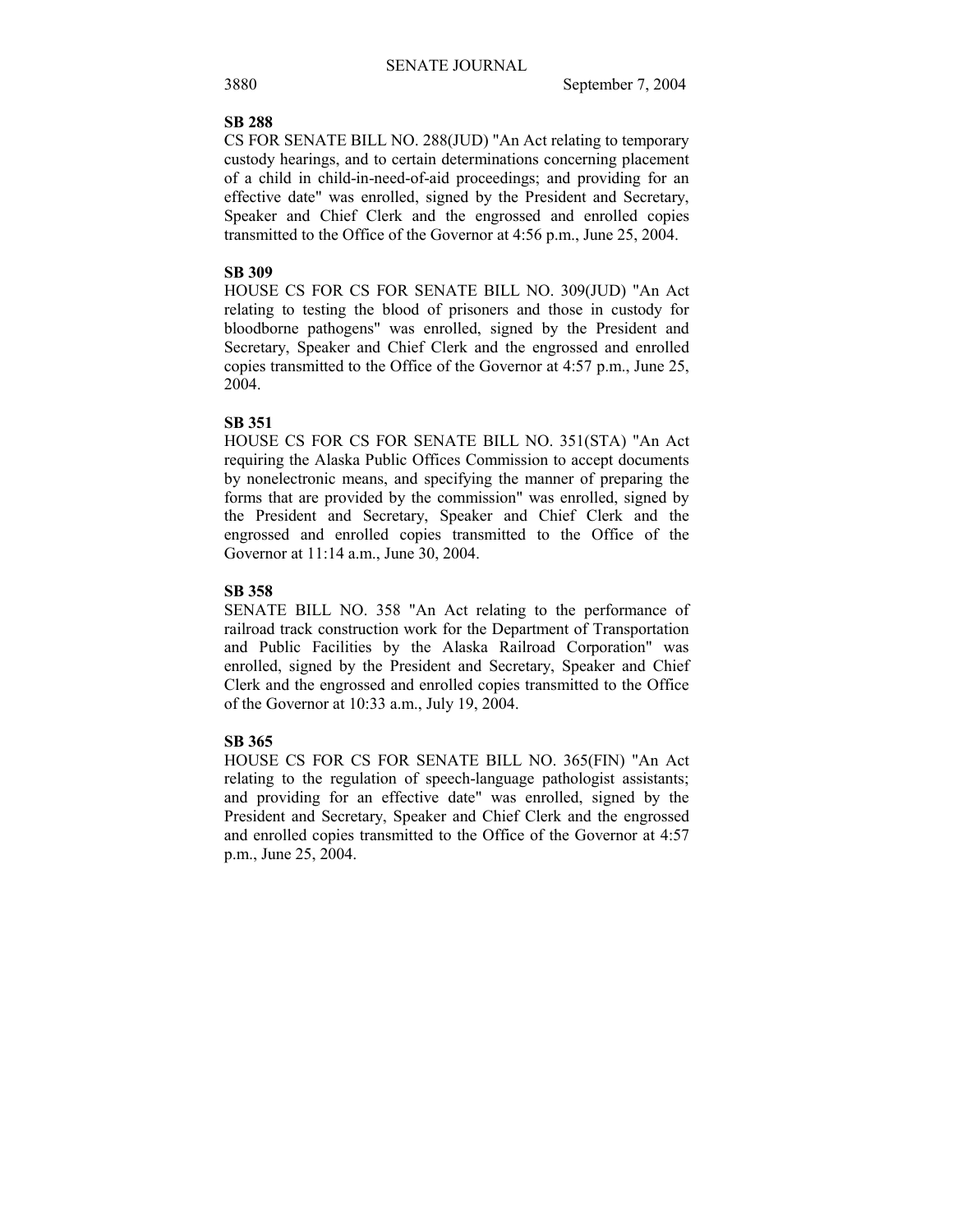#### **SB 385**

HOUSE CS FOR CS FOR SENATE BILL NO. 385(RLS) am H "An Act relating to homeland security, to civil defense, to emergencies and to disasters, including disasters in the event of attacks, outbreaks of disease, or threats of attack or outbreak of disease; establishing the Alaska division of homeland security and emergency management in the Department of Military and Veterans' Affairs and relating to the functions of that division and that department; and providing for an effective date" was enrolled, signed by the President and Secretary, Speaker and Chief Clerk and the engrossed and enrolled copies transmitted to the Office of the Governor at 10:33 a.m., July 19, 2004.

## **SB 389**

SENATE BILL NO. 389 "An Act relating to the conversion of certain corporations to limited liability companies; and providing for an effective date" was enrolled, signed by the President and Secretary, Speaker and Chief Clerk and the engrossed and enrolled copies transmitted to the Office of the Governor at 4:57 p.m., June 25, 2004.

## **SB 1001**

HOUSE CS FOR SENATE BILL NO. 1001(FIN) am H(ct rule fld) "An Act relating to restrictions on shipping or transporting cigarettes; relating to taxes on cigarettes and tobacco products, to tax stamps on cigarettes, to forfeiture of cigarettes and of property used in the manufacture, transportation, facilitation of transportation, possession, offering for sale, or sale of unstamped cigarettes, to accounting for and use of part of the proceeds of the additional cigarette tax, and to licenses and licensees under the Cigarette Tax Act; relating to unfair cigarette sales; relating to supersedeas bonds in certain tobacco-related litigation; relating to the tobacco product Master Settlement Agreement; and providing for an effective date" was enrolled, signed by the President and Secretary, Speaker and Chief Clerk and the engrossed and enrolled copies transmitted to the Office of the Governor at 3:19 p.m., July 22, 2004.

Memorandum from the Division of Legal and Research Services, Legislative Affairs Agency, reporting the following manifest errors in HOUSE CS FOR SENATE BILL NO. 1001(FIN) am H(ct rule fld), which have been corrected in enrolling: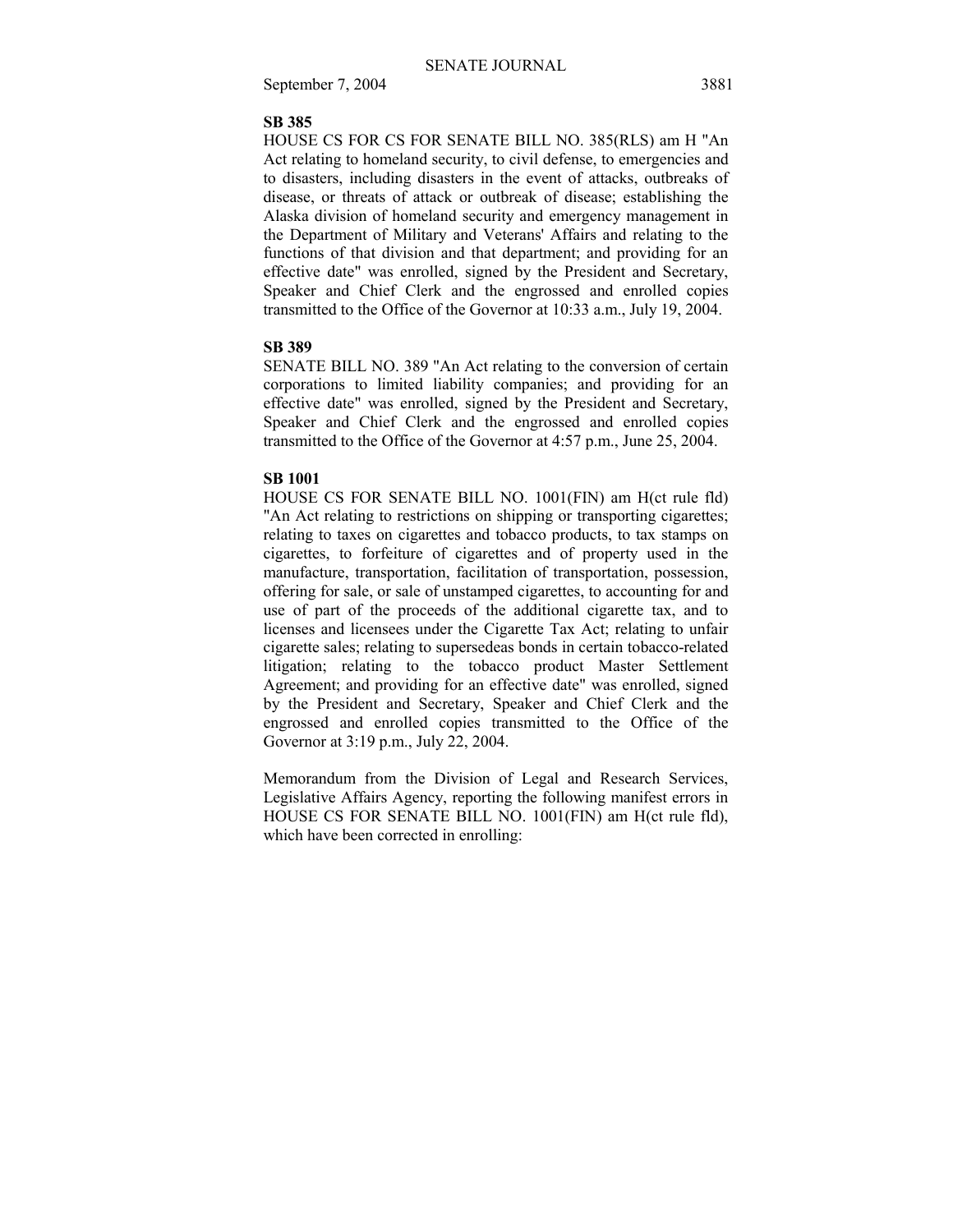Page 17, line 18, following "of": Insert "sec. 41 of"

Page 18, line 4: Delete "and" Insert "of this Act and AS 45.53.020(b)(2), as repealed and reenacted"

Page 18, following line 10: Insert a new bill section to read: "**\* Sec. 50.** Sections 8 - 11 of this Act take effect immediately under AS 01.10.070(c)."

Renumber the following bill sections accordingly.

Page 18, line 11: Delete "Section 1" Insert "Section 38 of"

Page 18, line 18: Delete all material.

Renumber the following bill section accordingly.

Page 18, line 19: Delete "sec. 53" Insert "secs. 50 - 53"

## **SJR 14**

SENATE JOINT RESOLUTION NO. 14 Requesting the Federal Aviation Administration to fully staff and maintain flight service stations in Alaska, was enrolled, signed by the President and Secretary, Speaker and Chief Clerk and the engrossed and enrolled copies transmitted to the Office of the Governor at 11:02 a.m., June 29, 2004.

## **SJR 25**

SENATE JOINT RESOLUTION NO. 25 Recommending that certain federal funding restrictions be eased so that more villages in Alaska would qualify for assistance relating to flooding and erosion, was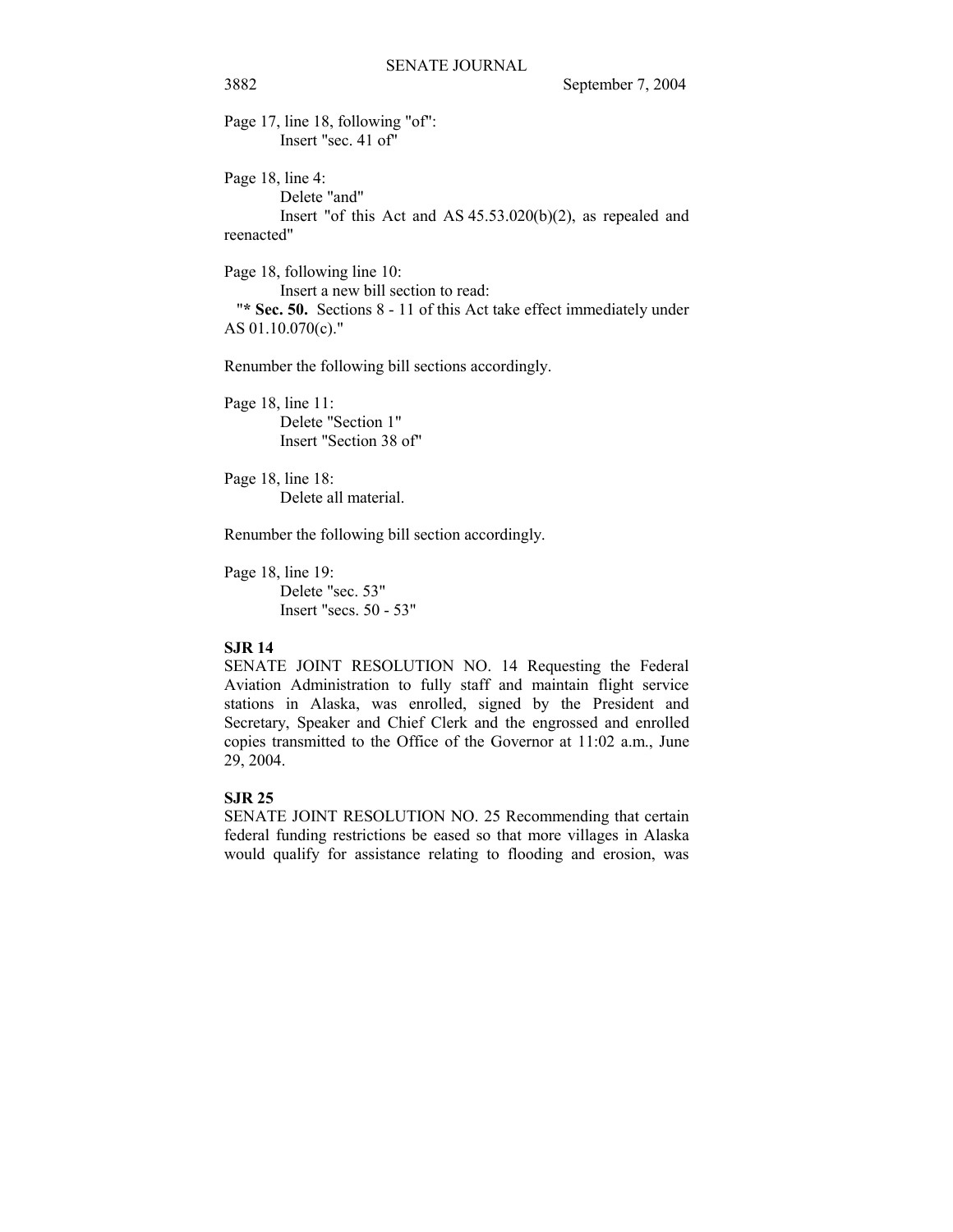enrolled, signed by the President and Secretary, Speaker and Chief Clerk and the engrossed and enrolled copies transmitted to the Office of the Governor at 11:02 a.m., June 29, 2004.

#### **SJR 31**

CS FOR SENATE JOINT RESOLUTION NO. 31(STA) Relating to urging the United States Congress to compensate the State of Alaska for the effect of federal land ownership on the state's ability to fund public education, was enrolled, signed by the President and Secretary, Speaker and Chief Clerk and the engrossed and enrolled copies transmitted to the Office of the Governor at 4:57 p.m., June 25, 2004.

## **SJR 33**

CS FOR SENATE JOINT RESOLUTION NO. 33(STA) Urging our United States Senators to work to allow a timely vote on the floor on all judicial nominations, was enrolled, signed by the President and Secretary, Speaker and Chief Clerk and the engrossed and enrolled copies transmitted to the Office of the Governor at 11:02 a.m., June 29, 2004.

## **SCR 28**

SENATE CONCURRENT RESOLUTION NO. 28 Suspending Rules  $24(c)$ ,  $35$ ,  $41(b)$ , and  $42(e)$ , Uniform Rules of the Alaska State Legislature, concerning House Bill No. 459, relating to optically scanned and electronically generated ballots, was enrolled, signed by the President and Secretary, Speaker and Chief Clerk and the engrossed and enrolled copies transmitted to the Office of the Governor at 11:02 a.m., June 29, 2004.

## **SCR 30**

SENATE CONCURRENT RESOLUTION NO. 30 Suspending Rules  $24(c)$ ,  $35$ ,  $41(b)$ ,  $42(c)$  and  $42(e)$ , Uniform Rules of the Alaska State Legislature, concerning Senate Bill No. 283, relating to appropriations from the constitutional budget reserve fund, was enrolled, signed by the President and Secretary, Speaker and Chief Clerk and the engrossed and enrolled copies transmitted to the Office of the Governor at 10:46 a.m., June 28, 2004.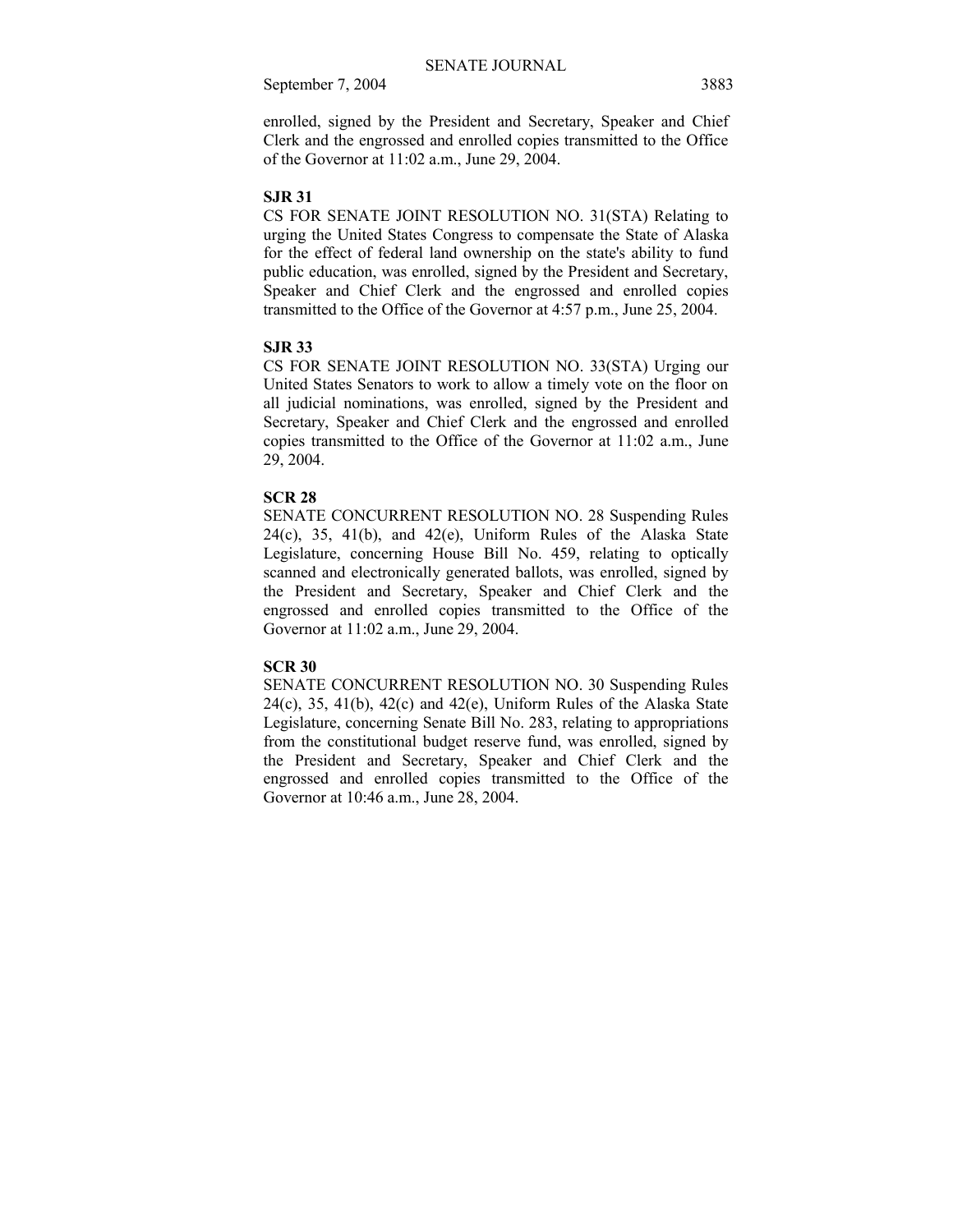#### **SCR 33**

SENATE CONCURRENT RESOLUTION NO. 33 Suspending Rules  $24(c)$ ,  $35$ ,  $41(b)$ , and  $42(e)$ , Uniform Rules of the Alaska State Legislature, concerning House Bill No. 309, relating to nonindigenous fish, was enrolled, signed by the President and Secretary, Speaker and Chief Clerk and the engrossed and enrolled copies transmitted to the Office of the Governor at 10:46 a.m., June 28, 2004.

## **Engrossment and Enrollment**

## **SB 30**

CONFERENCE CS FOR SENATE BILL NO. 30 "An Act relating to information and services available to pregnant women and other persons; ensuring informed consent before an abortion may be performed; and providing exceptions to informed consent in certain cases" was engrossed and enrolled, signed by the President and Secretary, Speaker and Chief Clerk and the engrossed and enrolled copies transmitted to the Office of the Governor at 8:24 a.m., July 22, 2004.

Memorandum from the Division of Legal and Research Services, Legislative Affairs Agency, reporting the following manifest errors in CONFERENCE CS FOR SENATE BILL NO. 30, which have been corrected in enrolling:

Page 1, line 10: Delete "life" Insert "lives"

Page 3, line 28: Delete "describing" Insert "that describes"

Page 4, line 3: Delete "concerning" Insert "that concerns"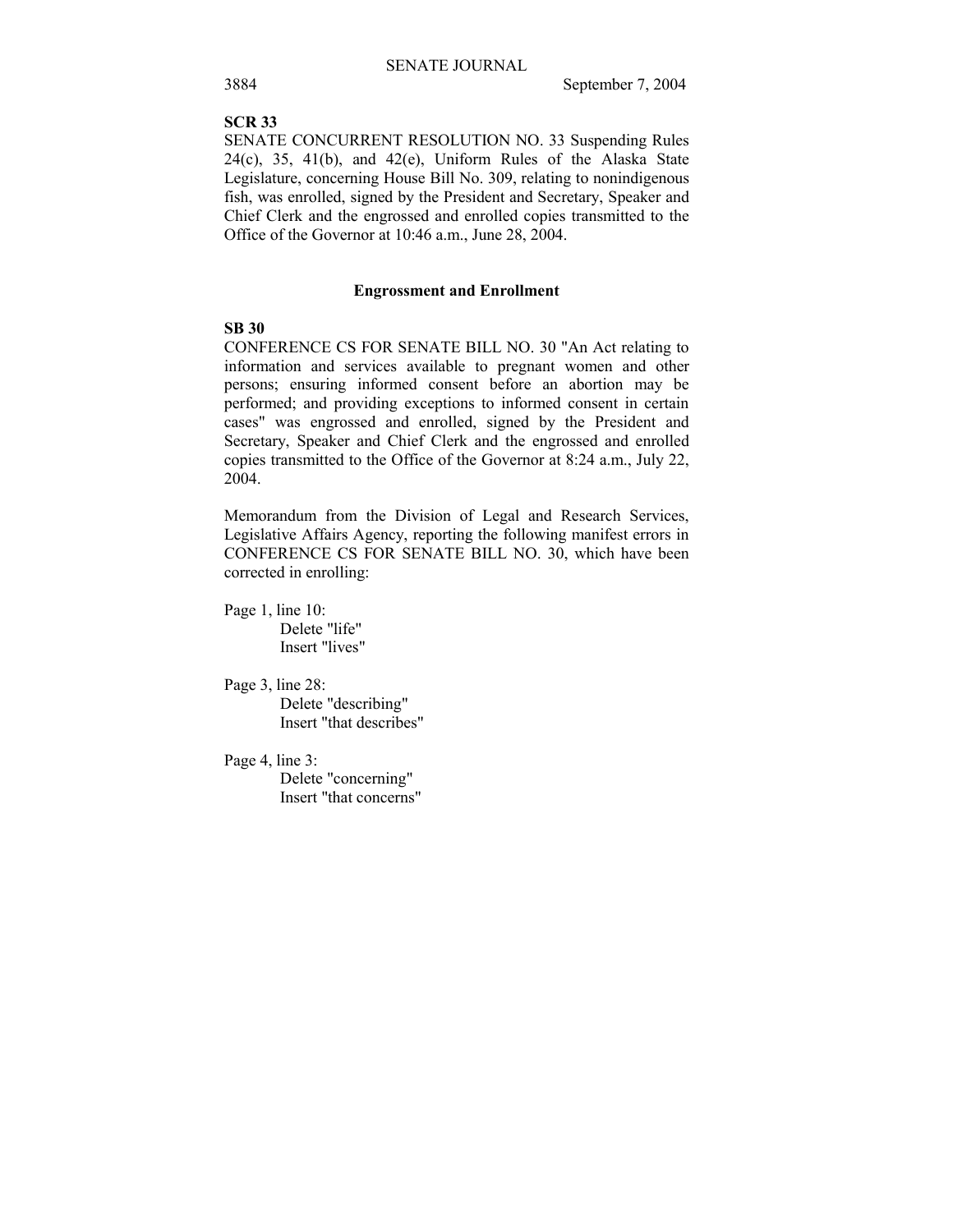Page 4, line 8: Delete "describing" Insert "that describes"

Page 4, line 10: Delete "describing" Insert "that describes"

Page 4, line 12: Delete "describing"

Insert "that describes"

Page 5, line 30: Delete "this subsection" Insert "(h) of this section"

#### **SB 283**

FREE CONFERENCE CS FOR SENATE BILL NO. 283(Corrected) "An Act making, amending, and repealing appropriations, including capital appropriations, supplemental appropriations, reappropriations, and appropriations to capitalize funds; making appropriations under art. IX, sec. 17(c), Constitution of the State of Alaska, from the constitutional budget reserve fund; and providing for an effective date" was engrossed and enrolled, signed by the President and Secretary, Speaker and Chief Clerk and the engrossed and enrolled copies transmitted to the Office of the Governor at 4:58 p.m., June 25, 2004.

Memorandum from the Division of Legal and Research Services, Legislative Affairs Agency, reporting the following manifest errors in FREE CONFERENCE CS FOR SENATE BILL NO. 283(Corrected), which have been corrected in enrolling:

Page 98, line 6:

Delete "admin offices bldg-refinish bldg" Insert "administrative offices building – refinish building"

Page 105, line 18:

Delete "appropriated" Insert "reappropriated"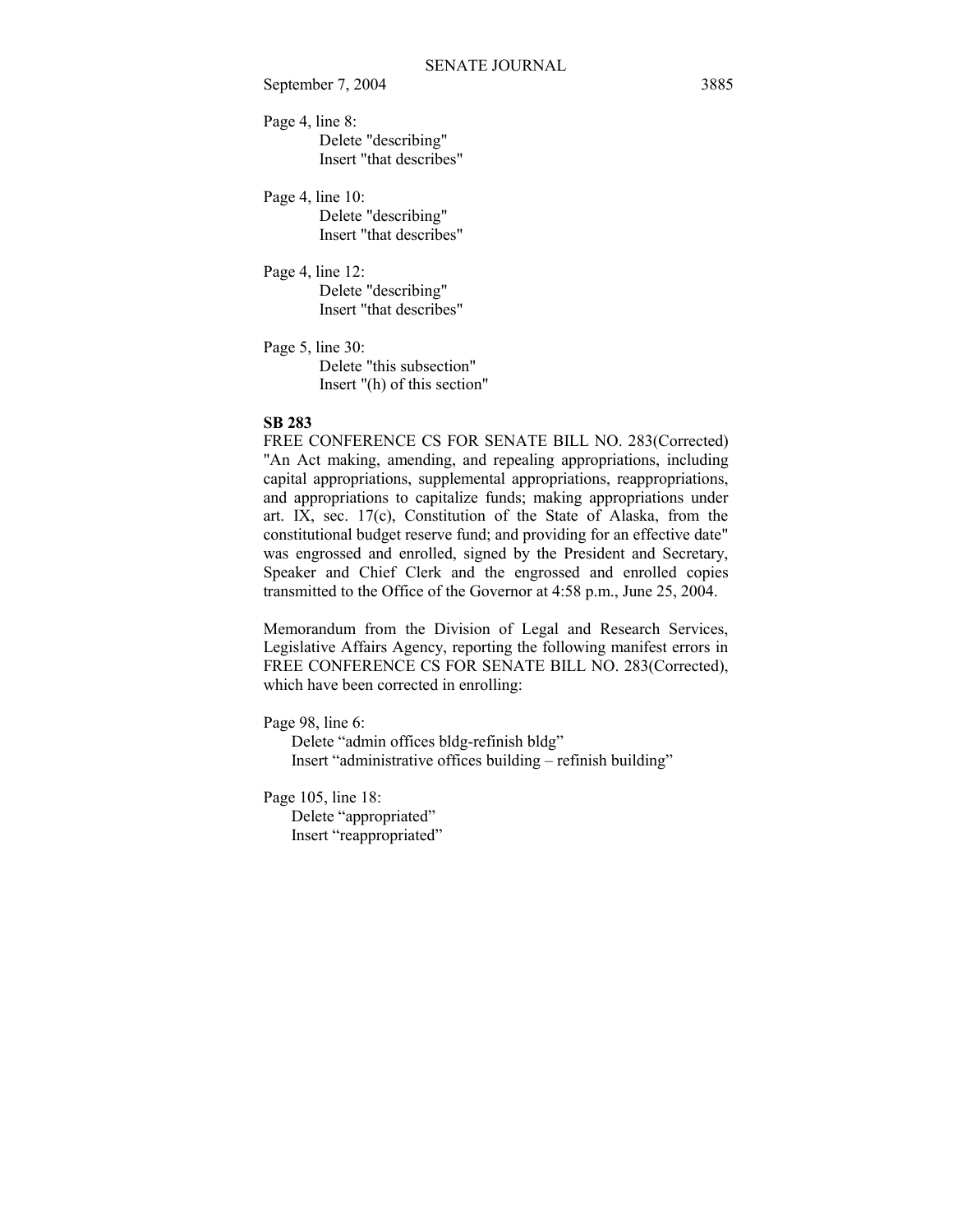Page 111, line 6: Delete "and"

Page 111, line 9, following ";": Insert "and"

Page 112, line 23: Delete "appropriated" Insert "reappropriated"

Page 112, line 30: Delete "appropriated" Insert "reappropriated"

Page 113, line 6: Delete "appropriated" Insert "reappropriated"

Page 120, line 26: Delete "46(a), 46(b), 46(c), 46(d)" Insert "46"

## **Messages from the Governor**

Declaration of Disaster Emergency dated July 23, 2004, with an accompanying letter, was received and is on file in the Senate Secretary's Office. The Declaration and letter had been copied to the Finance Committee.

## **HB 25**

Message dated June 25 and received June 28, stating the Governor signed the following bill and transmitted the engrossed and enrolled copies to the Lieutenant Governor's Office for permanent filing:

SENATE CS FOR CS FOR HOUSE BILL NO. 25(JUD) "An Act relating to health care decisions, including do not resuscitate orders, anatomical gifts, and mental health treatment decisions, and to powers of attorney relating to health care, including anatomical gifts and mental health treatment decisions; and providing for an effective date."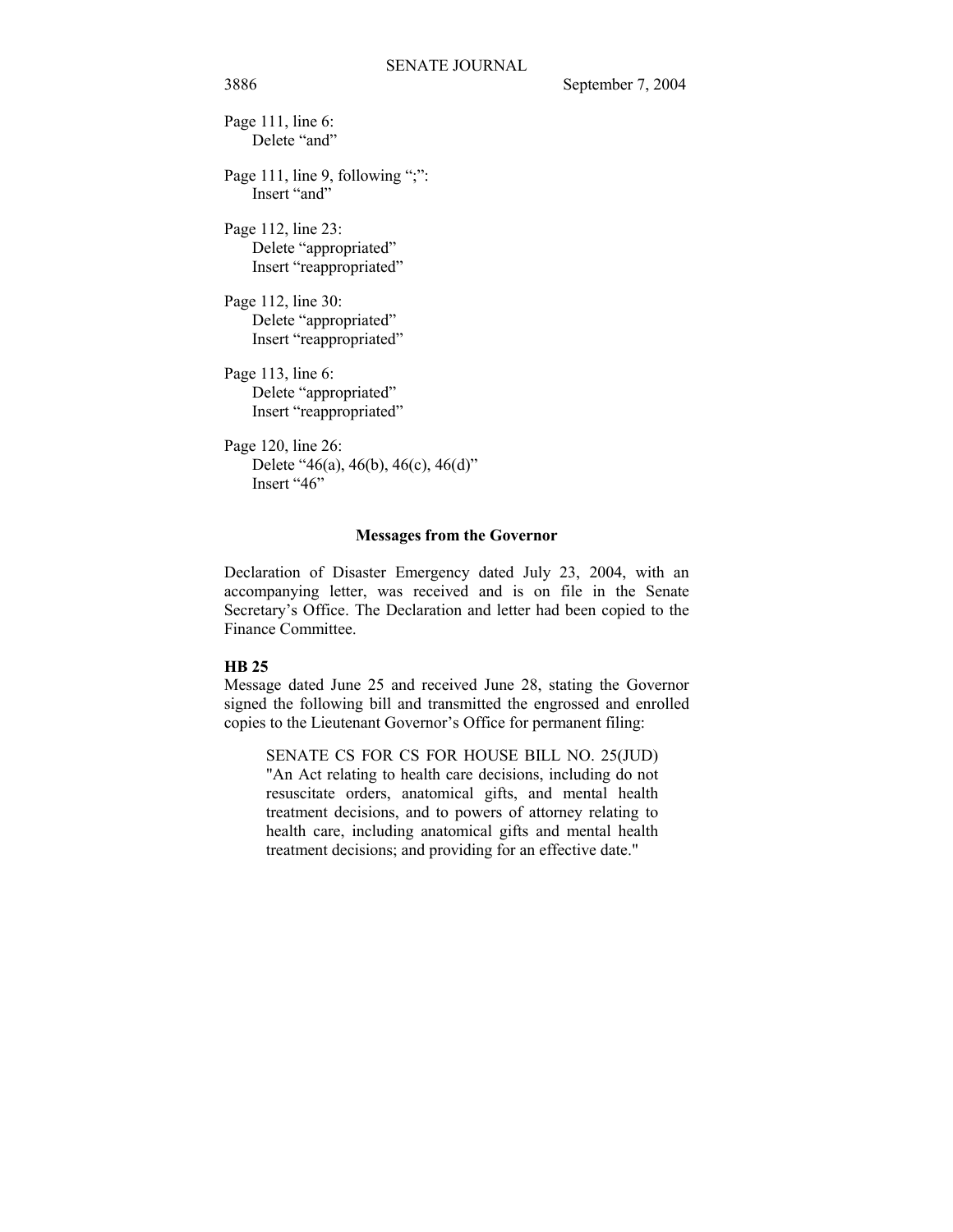Chapter 83, SLA 2004 Effective Date: See Chapter

## **HB 427**

Message dated June 25 and received June 28, stating the Governor signed the following bill and transmitted the engrossed and enrolled copies to the Lieutenant Governor's Office for permanent filing:

CS FOR HOUSE BILL NO. 427(JUD) "An Act relating to guardianships and conservatorships, to the public guardian and the office of public advocacy, to private professional guardians and private professional conservators, to court visitors, court-appointed attorneys, guardians ad litem, and fiduciaries, and to the protection of the person or property of certain individuals, including minors; amending Rule 17(c), Alaska Rules of Civil Procedure, and Rules 16(f) and 17(e), Alaska Rules of Probate Procedure; and providing for an effective date."

> Chapter 84, SLA 2004 Effective Date: See Chapter

#### **HB 489**

Message dated June 25 and received June 28, stating the Governor signed the following bill and transmitted the engrossed and enrolled copies to the Lieutenant Governor's Office for permanent filing:

> HOUSE BILL NO. 489 "An Act relating to the administration of the Alaska Vocational Technical Center; and providing for an effective date."

> > Chapter 85, SLA 2004 Effective Date: 06/26/04

## **HB 559**

Message dated June 25 and received June 28, stating the Governor signed the following bill and transmitted the engrossed and enrolled copies to the Lieutenant Governor's Office for permanent filing: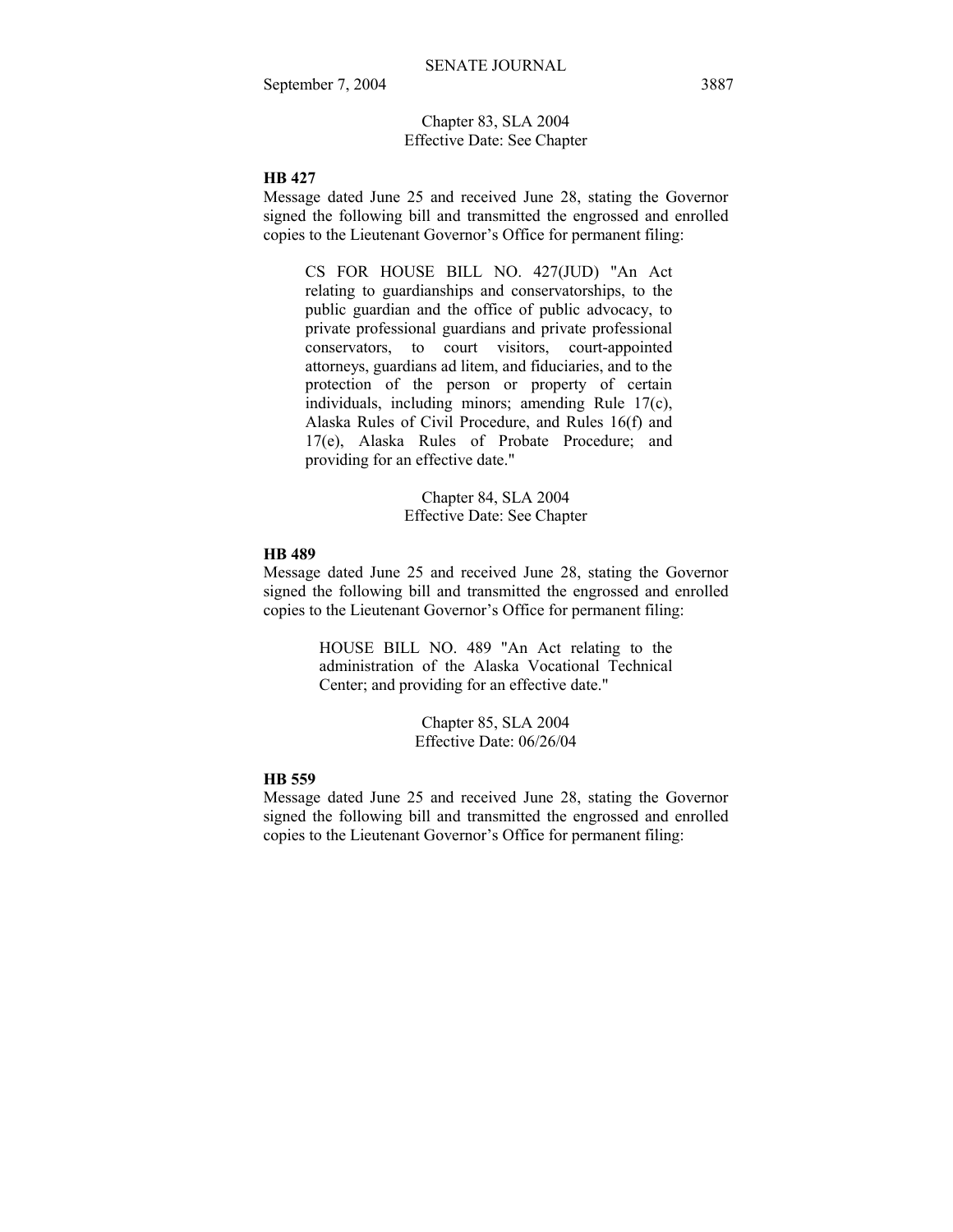HOUSE BILL NO. 559 am "An Act extending the termination of the state training and employment program; and providing for an effective date."

> Chapter 86, SLA 2004 Effective Date: 06/29/04

## **SB 278**

Message dated June 25 and received June 28, stating the Governor signed the following bill and transmitted the engrossed and enrolled copies to the Lieutenant Governor's Office for permanent filing:

> CS FOR SENATE BILL NO. 278(FIN) "An Act relating to fees for the inspection of recreational devices, including instructional devices, for certificates of fitness for electrical wiring and plumbing, and for licenses for boiler operators; relating to the building safety account; and providing for an effective date."

> > Chapter 87, SLA 2004 Effective Date: 07/01/04

#### **HB 484**

Message dated June 25 and received June 28, stating the Governor signed the following bill and transmitted the engrossed and enrolled copies to the Lieutenant Governor's Office for permanent filing:

> CS FOR HOUSE BILL NO. 484(JUD) am "An Act imposing a correctional facility surcharge on persons convicted of a crime under state law and on persons whose probation is revoked; relating to fees and expenses for interstate transfer of probation or parole; and providing for an effective date."

> > Chapter 88, SLA 2004 Effective Date: 07/01/04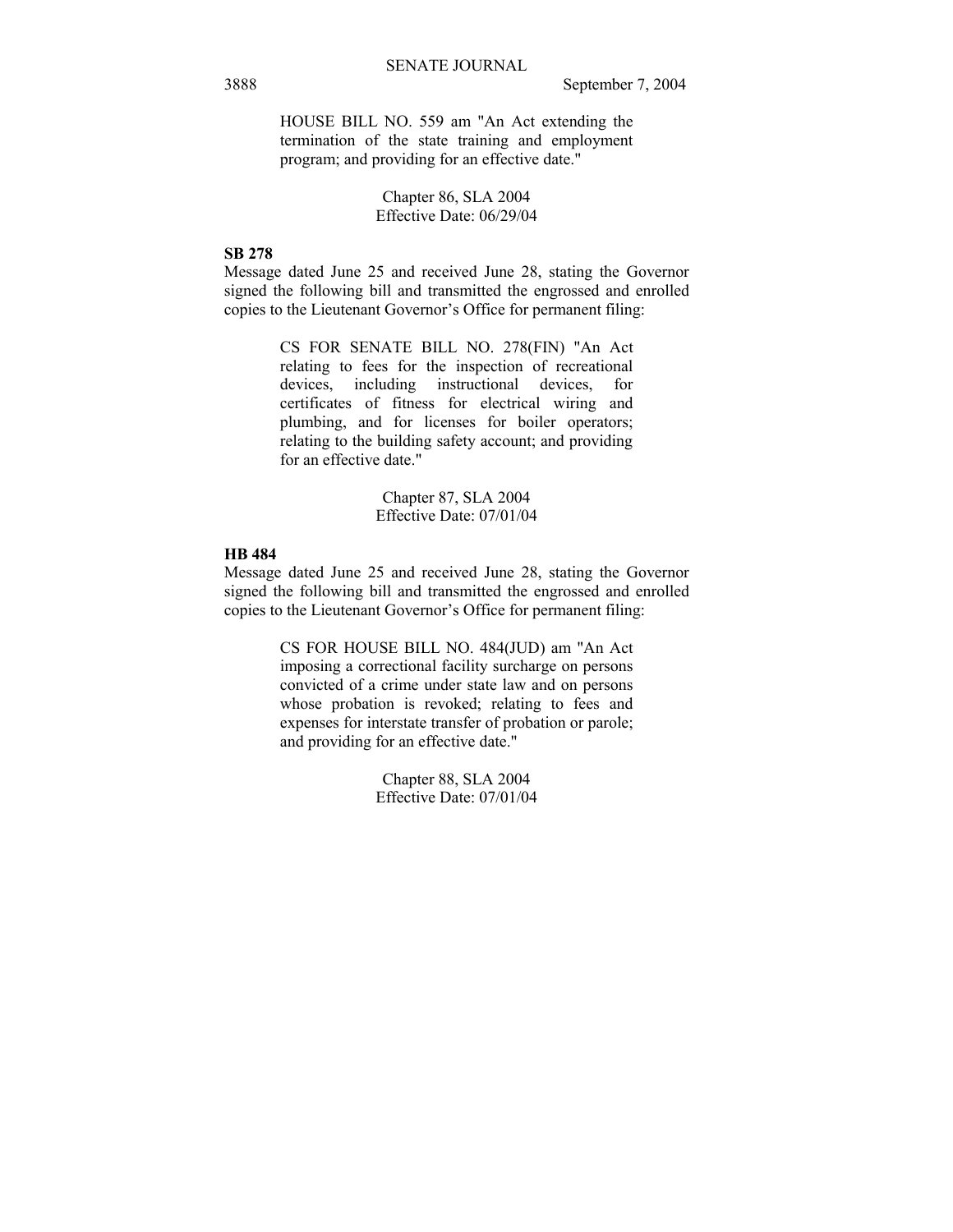#### **HB 545**

Message dated June 25 and received June 28, stating the Governor signed the following bill and transmitted the engrossed and enrolled copies to the Lieutenant Governor's Office for permanent filing:

> CS FOR HOUSE BILL NO. 545(L&C) "An Act relating to time extensions under the State Procurement Code for real property leases; and providing for an effective date."

> > Chapter 89, SLA 2004 Effective Date: 06/26/04

## **SB 231**

Message dated June 25 and received June 28, stating the Governor signed the following bill and transmitted the engrossed and enrolled copies to the Lieutenant Governor's Office for permanent filing:

> CS FOR SENATE BILL NO. 231(FIN) "An Act relating to unclaimed property; and providing for an effective date."

> > Chapter 90, SLA 2004 Effective Date: 06/26/04

## **SB 194**

Message dated June 25 and received June 29, stating the Governor signed the following bill and transmitted the engrossed and enrolled copies to the Lieutenant Governor's Office for permanent filing:

> HOUSE CS FOR CS FOR SENATE BILL NO. 194(L&C) "An Act authorizing delivery of up to two bottles of distilled spirits or 72 ounces of beer to a cruise ship passenger or hotel guest."

> > Chapter 91, SLA 2004 Effective Date: 09/23/04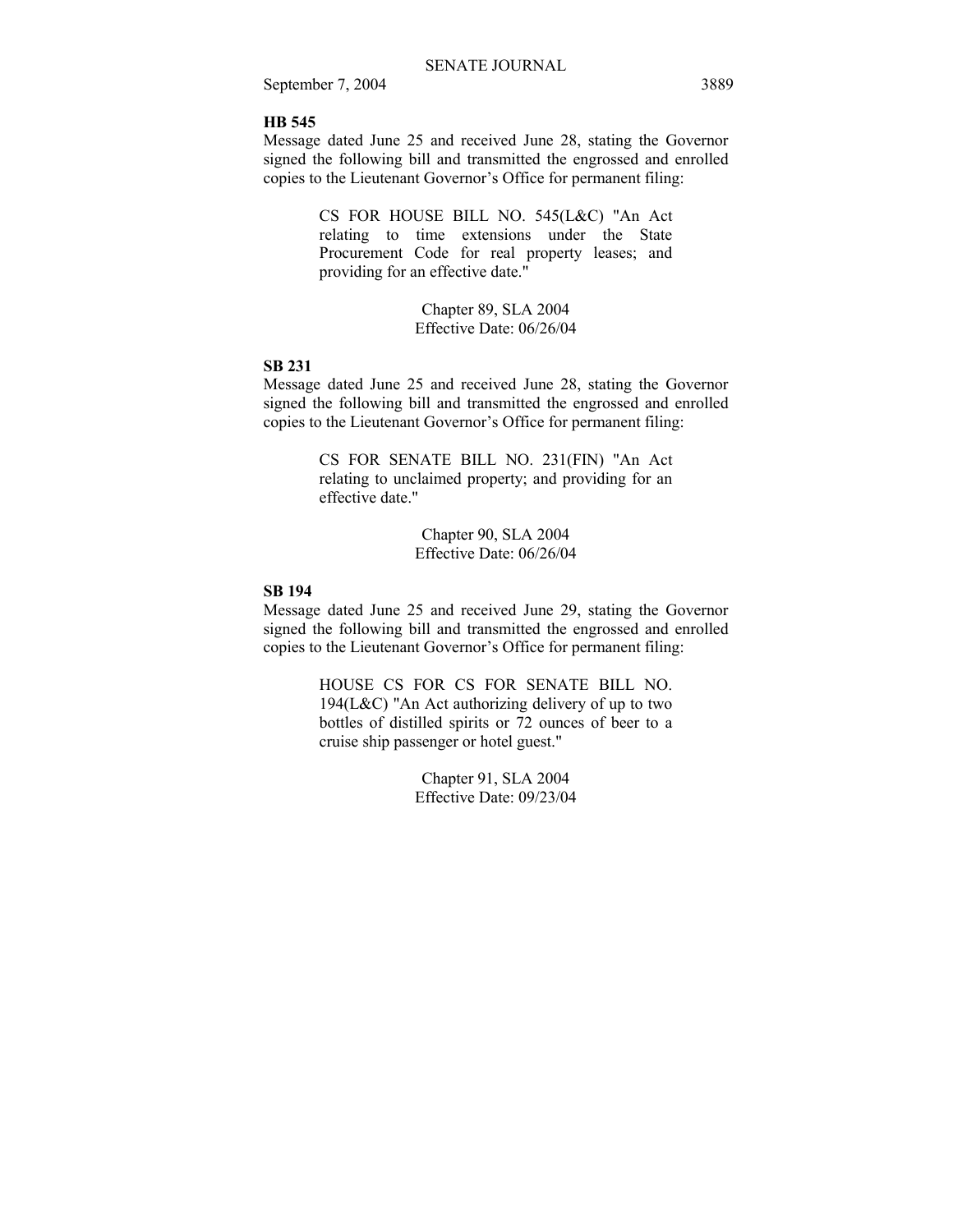# **SB 232**

Message dated June 25 and received June 29, stating the Governor signed the following bill and transmitted the engrossed and enrolled copies to the Lieutenant Governor's Office for permanent filing:

> CS FOR SENATE BILL NO. 232(FIN) "An Act relating to federal tax requirements for and other provisions of the teachers' retirement system, the public employees' retirement system, and the judicial retirement system; removing village public safety officers from the public employees' retirement system; eliminating the public employees' retirement system conditional duty to refund contributions under \$1,000 to inactive employees; limiting service credit for village public safety officer service in the public employees' retirement system to five years; and providing for an effective date."

> > Chapter 92, SLA 2004 Effective Date: 06/26/04

## **SB 285**

Message dated June 25 and received June 29, stating the Governor signed the following bill and transmitted the engrossed and enrolled copies to the Lieutenant Governor's Office for permanent filing:

> SENATE BILL NO. 285 "An Act relating to medical assistance coverage for targeted case management services and for rehabilitative services furnished or paid for by a school district on behalf of certain children; and providing for an effective date."

> > Chapter 93, SLA 2004 Effective Date: See Chapter

## **SB 338**

Message dated June 25 and received June 29, stating the Governor signed the following bill and transmitted the engrossed and enrolled copies to the Lieutenant Governor's Office for permanent filing: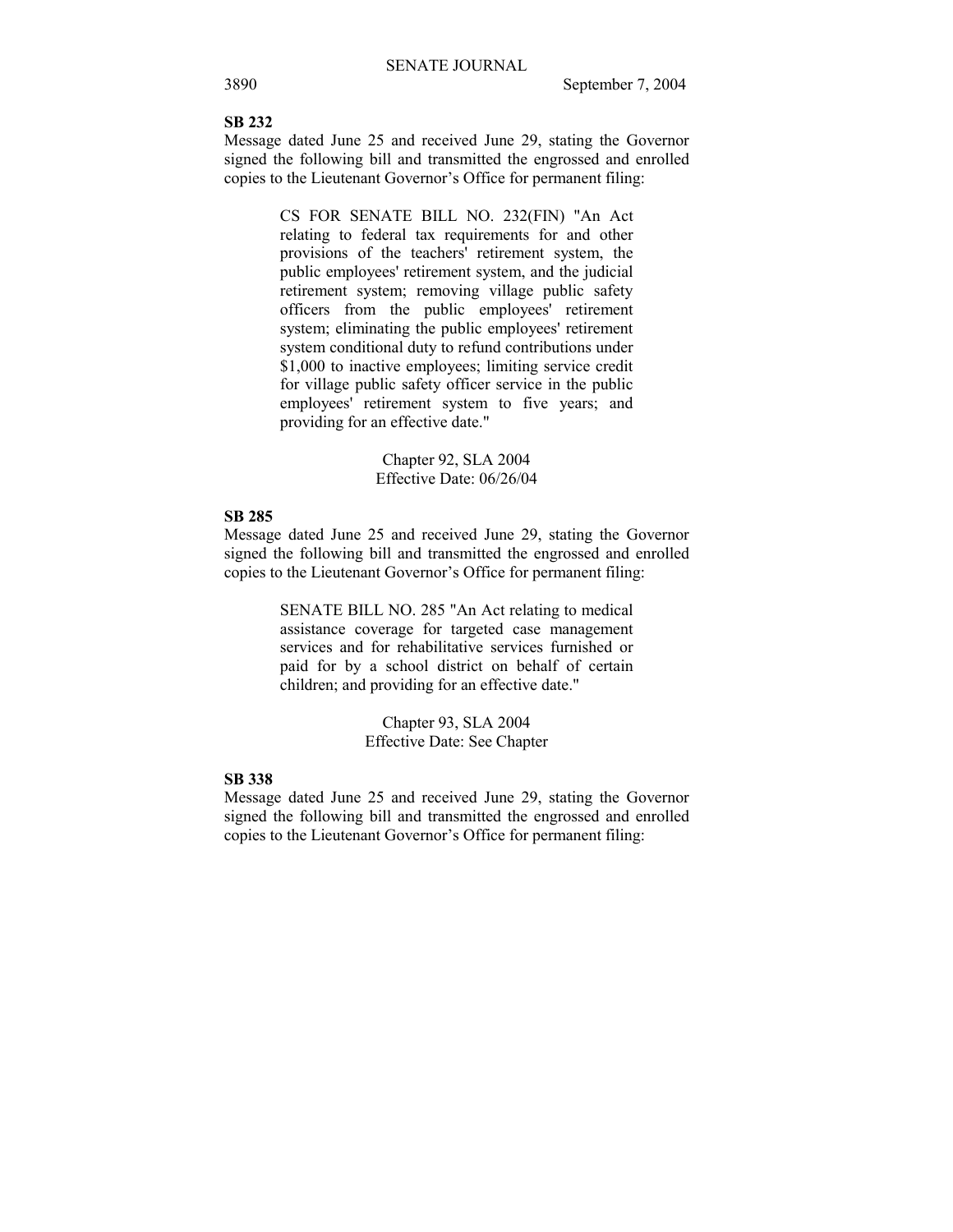CS FOR SENATE BILL NO. 338(STA) "An Act relating to actionable claims against state employees; and providing for an effective date."

> Chapter 94, SLA 2004 Effective Date: 06/26/04

## **SB 340**

Message dated June 25 and received June 29, stating the Governor signed the following bill and transmitted the engrossed and enrolled copies to the Lieutenant Governor's Office for permanent filing:

> SENATE BILL NO. 340 "An Act relating to the detention of delinquent minors in correctional facilities; relating to emergency detention of minors for evaluation for involuntary admission for mental health treatment; relating to detention of intoxicated minors and minors incapacitated by alcohol or drugs; and providing for an effective date."

> > Chapter 95, SLA 2004 Effective Date: 06/26/04

#### **SB 357**

Message dated June 25 and received June 29, stating the Governor signed the following bill and transmitted the engrossed and enrolled copies to the Lieutenant Governor's Office for permanent filing:

> CS FOR SENATE BILL NO. 357(FIN) "An Act relating to the regulation of insurance, insurance licenses, qualifications of insurance producers, surplus lines, fraud investigations, electronic transactions, and compliance with federal law and national standards; and providing for an effective date."

> > Chapter 96, SLA 2004 Effective Date: See Chapter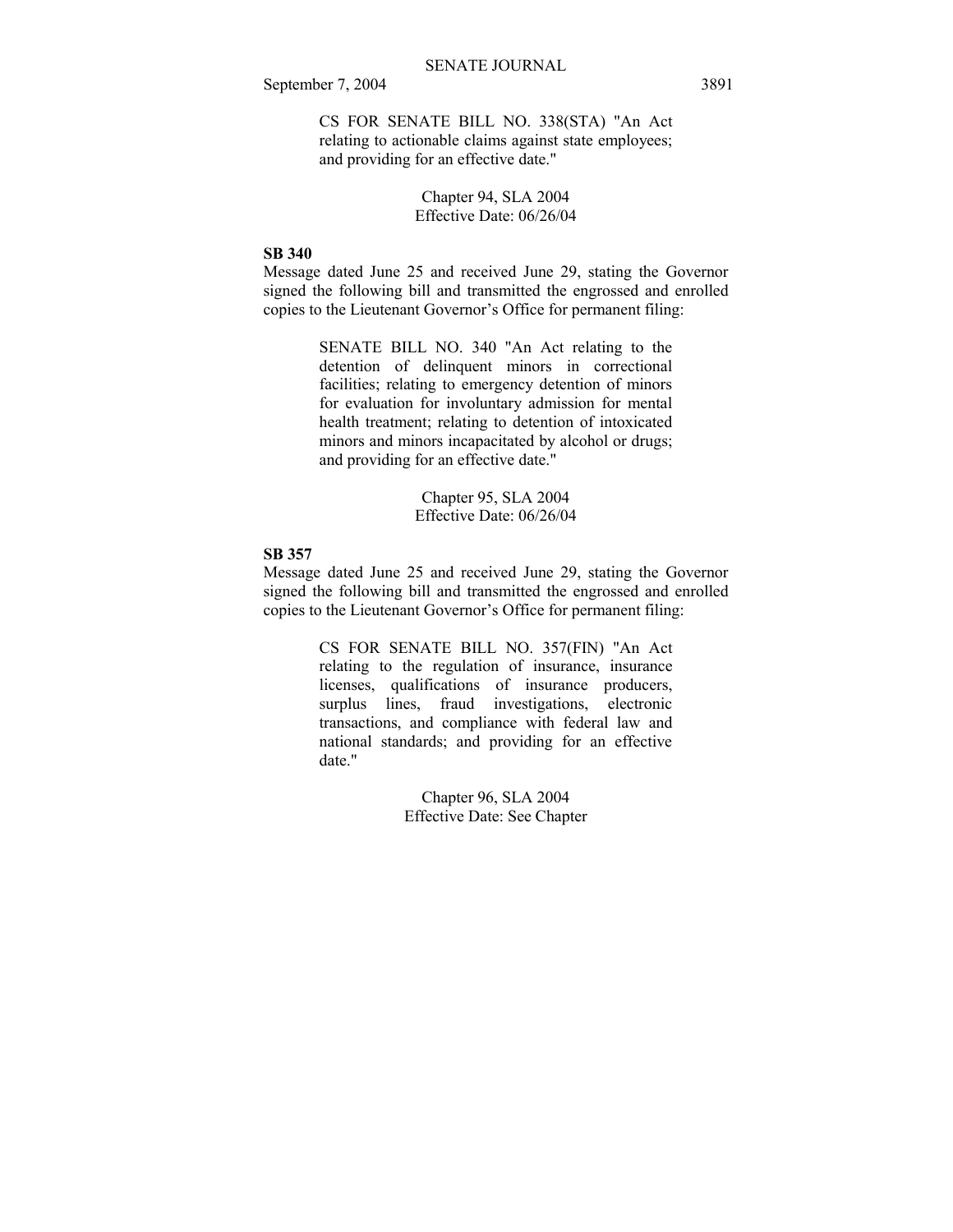#### **SB 376**

Message dated June 25 and received June 29, stating the Governor signed the following bill and transmitted the engrossed and enrolled copies to the Lieutenant Governor's Office for permanent filing:

> CS FOR SENATE BILL NO. 376(HES) am "An Act relating to public assistance and subpoena powers; and relating to the permanent fund dividend and subpoena powers."

> > Chapter 97, SLA 2004 Effective Date: 09/23/04

## **SB 392**

Message dated June 25 and received June 29, stating the Governor signed the following bill and transmitted the engrossed and enrolled copies to the Lieutenant Governor's Office for permanent filing:

SENATE BILL NO. 392 "An Act relating to the expenses of investigation, hearing, or public advocacy before the Regulatory Commission of Alaska, to calculation of the regulatory cost charge for public utilities and pipeline carriers to include the Department of Law's costs of its public advocacy function, to inspection of certain books and records by the attorney general when participating as a party in a matter before the Regulatory Commission of Alaska; and providing for an effective date."

> Chapter 98, SLA 2004 Effective Date: See Chapter

## **HB 447**

Message dated June 25 and received June 29, stating the Governor signed the following bill and transmitted the engrossed and enrolled copies to the Lieutenant Governor's Office for permanent filing:

> CS FOR HOUSE BILL NO. 447(JUD) "An Act making corrective amendments to the Alaska Statutes as recommended by the revisor of statutes; and providing for an effective date."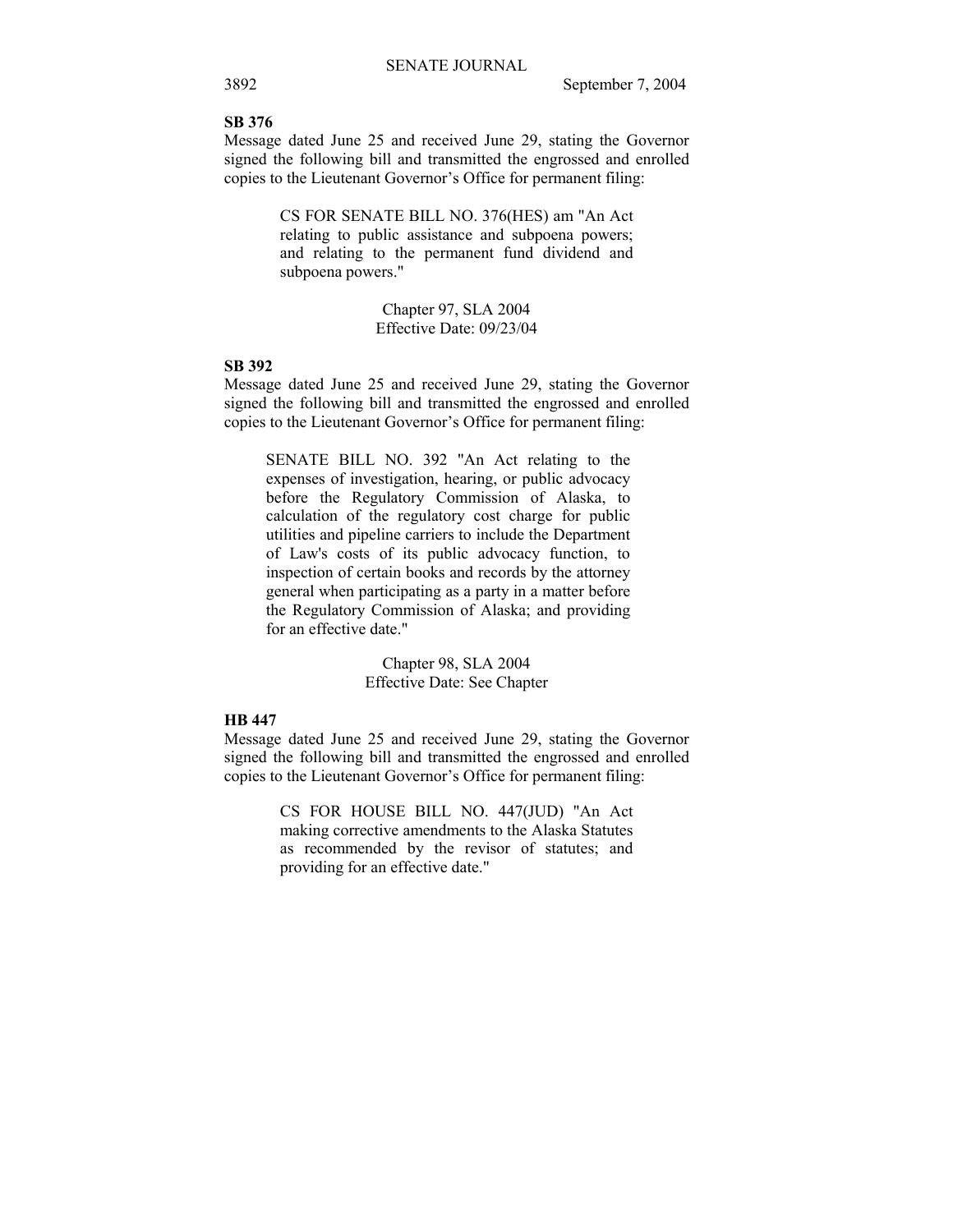Chapter 99, SLA 2004 Effective Date: See Chapter

## **HB 495**

Message dated June 25 and received June 29, stating the Governor signed the following bill and transmitted the engrossed and enrolled copies to the Lieutenant Governor's Office for permanent filing:

> SENATE CS FOR CS FOR HOUSE BILL NO. 495(FIN) "An Act allowing a joint action agency to encumber property interests for security purposes; declaring certain joint action agencies to be political subdivisions for certain purposes; restricting the sale of property of the joint action agency; allowing the joint action agency to transfer property to security interest holders under a security interest or to other parties without legislative approval; and providing for an effective date."

> > Chapter 100, SLA 2004 Effective Date: 06/26/04

## **HB 338**

Message dated June 25 and received June 30, stating the Governor signed the following bill and transmitted the engrossed and enrolled copies to the Lieutenant Governor's Office for permanent filing:

> CS FOR HOUSE BILL NO. 338(HES) "An Act relating to attendance at public school; and providing for an effective date."

> > Chapter 101, SLA 2004 Effective Date: 07/01/04

### **HB 539**

Message dated June 25 and received June 30, stating the Governor signed the following bill and transmitted the engrossed and enrolled copies to the Lieutenant Governor's Office for permanent filing: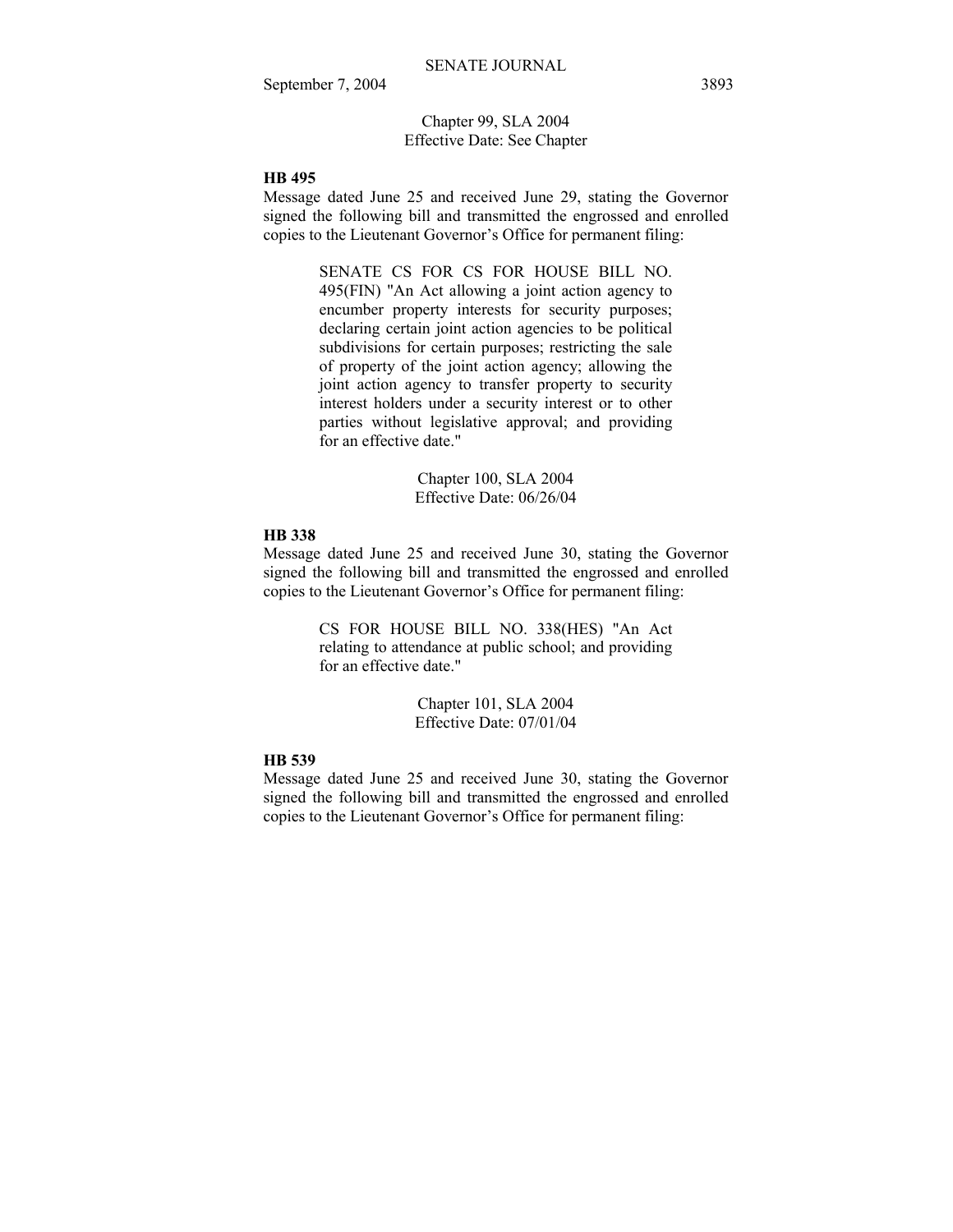CS FOR HOUSE BILL NO. 539(L&C) "An Act exempting a person who allows a student of the University of Alaska to gain practical work experience with the person while participating in a practicum from vicarious liability as an employer, and exempting the student participating in a practicum from the Alaska Wage and Hour Act; and providing for an effective date."

> Chapter 102, SLA 2004 Effective Date: 07/01/04

## **HB 549**

Message dated June 25 and received June 30, stating the Governor signed the following bill and transmitted the engrossed and enrolled copies to the Lieutenant Governor's Office for permanent filing:

> SENATE CS FOR CS FOR HOUSE BILL NO. 549(JUD) am S "An Act relating to unsolicited communications following an aircraft accident."

> > Chapter 103, SLA 2004 Effective Date: 09/23/04

## **HB 353**

Message dated June 28 and received June 30, stating the Governor signed the following bill and transmitted the engrossed and enrolled copies to the Lieutenant Governor's Office for permanent filing:

> CS FOR HOUSE BILL NO. 353(JUD) "An Act exempting certain teachers at certain schools from jury service during school terms; and amending Rule 15(k), Alaska Rules of Administration."

> > Chapter 104, SLA 2004 Effective Date: 09/26/04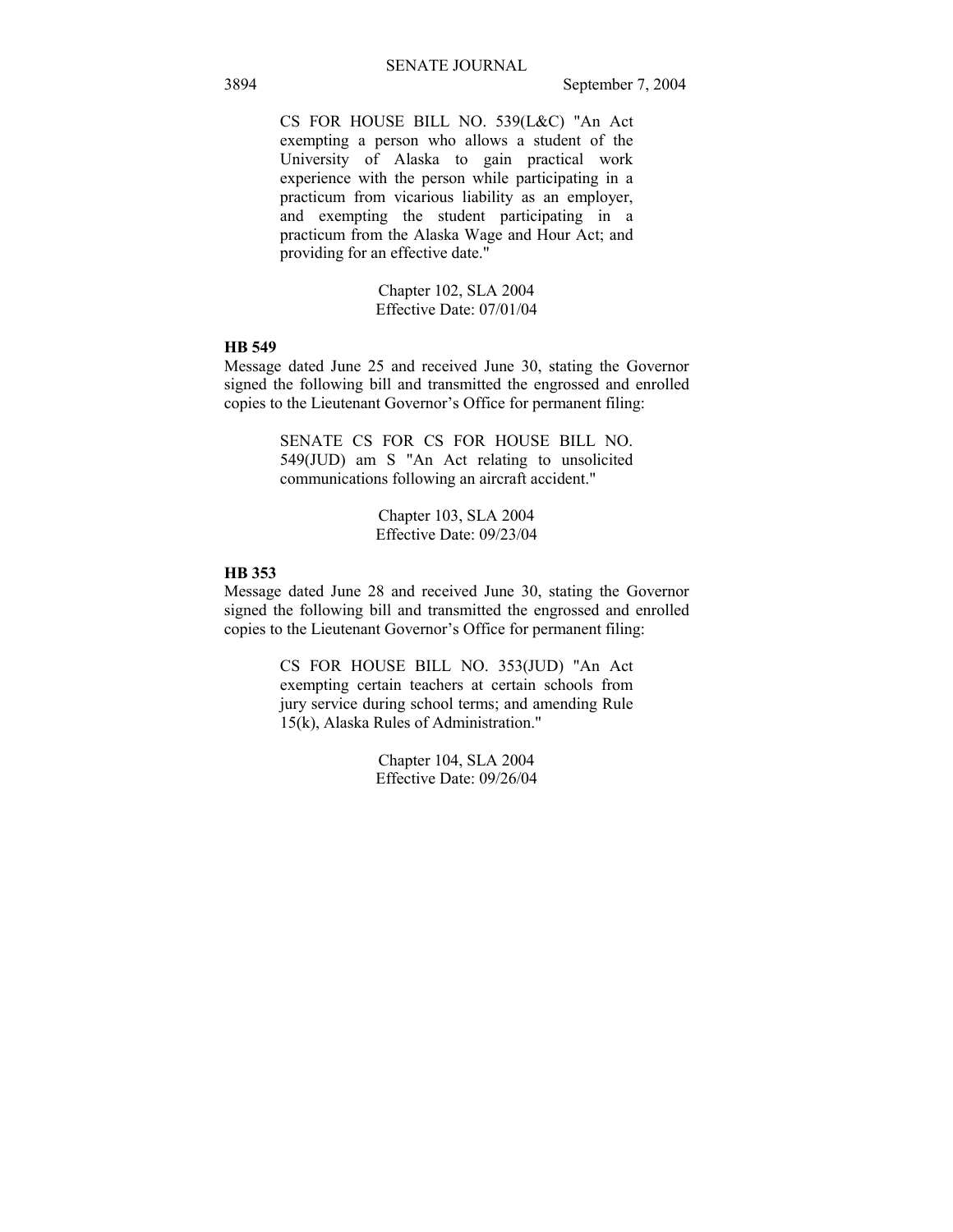## **HB 29**

Message dated June 29 and received June 30, stating the Governor signed the following bill and transmitted the engrossed and enrolled copies to the Lieutenant Governor's Office for permanent filing:

> SENATE CS FOR CS FOR SS FOR HOUSE BILL NO. 29(JUD) "An Act relating to real estate licensees and real estate transactions; and providing for an effective date."

> > Chapter 105, SLA 2004 Effective Date: See Chapter

#### **HB 418**

Message dated June 29 and received June 30, stating the Governor signed the following bill and transmitted the engrossed and enrolled copies to the Lieutenant Governor's Office for permanent filing:

> SENATE CS FOR CS FOR HOUSE BILL NO. 418(FIN) "An Act extending the termination date of the Real Estate Commission; relating to real estate; relating to home inspectors; relating to real estate licensees; and providing for an effective date."

> > Chapter 106, SLA 2004 Effective Date: 06/30/04

#### **HB 513**

Message dated June 29 and received June 30, stating the Governor signed the following bill and transmitted the engrossed and enrolled copies to the Lieutenant Governor's Office for permanent filing:

> SENATE CS FOR HOUSE BILL NO. 513(JUD) "An Act relating to the enforcement of support orders through suspension of drivers' licenses; changing the name of the child support enforcement agency to the child support services agency; amending Rules 90.3 and 90.5, Alaska Rules of Civil Procedure; and providing for an effective date."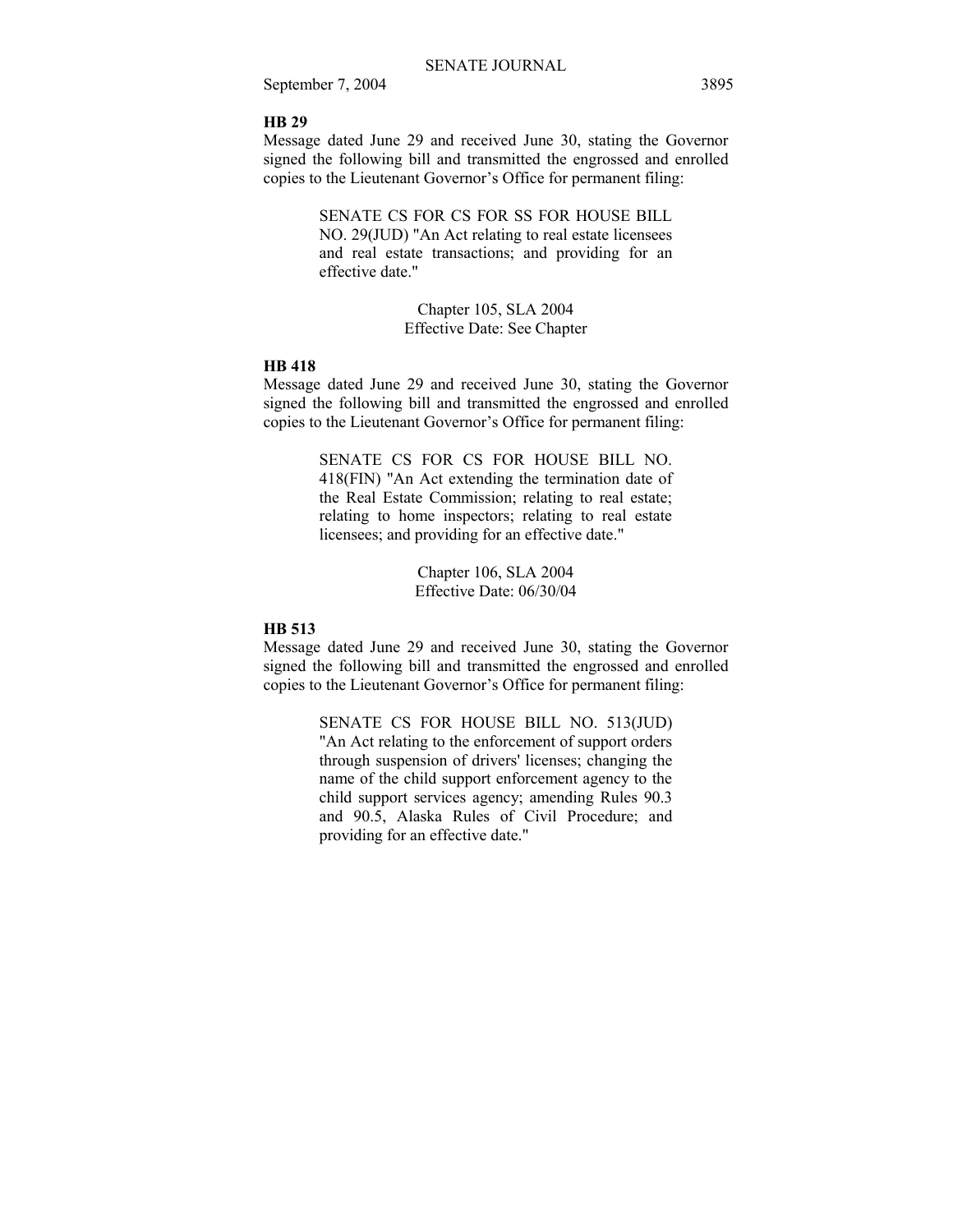## Chapter 107, SLA 2004 Effective Date: 06/30/04

## **HB 514**

Message dated June 29 and received June 30, stating the Governor signed the following bill and transmitted the engrossed and enrolled copies to the Lieutenant Governor's Office for permanent filing:

> SENATE CS FOR CS FOR HOUSE BILL NO. 514(FIN) "An Act relating to child support modification and enforcement, to the establishment of paternity by the child support enforcement agency, and to the crimes of criminal nonsupport and aiding the nonpayment of child support; amending Rule 90.3, Alaska Rules of Civil Procedure; and providing for an effective date."

> > Chapter 108, SLA 2004 Effective Date: 07/01/04

#### **HB 451**

Message dated June 29 and received June 30, stating the Governor signed the following bill and transmitted the engrossed and enrolled copies to the Lieutenant Governor's Office for permanent filing:

> HOUSE BILL NO. 451 "An Act relating to therapeutic courts; and providing for an effective date."

> > Chapter 109, SLA 2004 Effective Date: 06/30/04

## **HB 285**

Message dated June 29 and received June 30, stating the Governor signed the following bill and transmitted the engrossed and enrolled copies to the Lieutenant Governor's Office for permanent filing: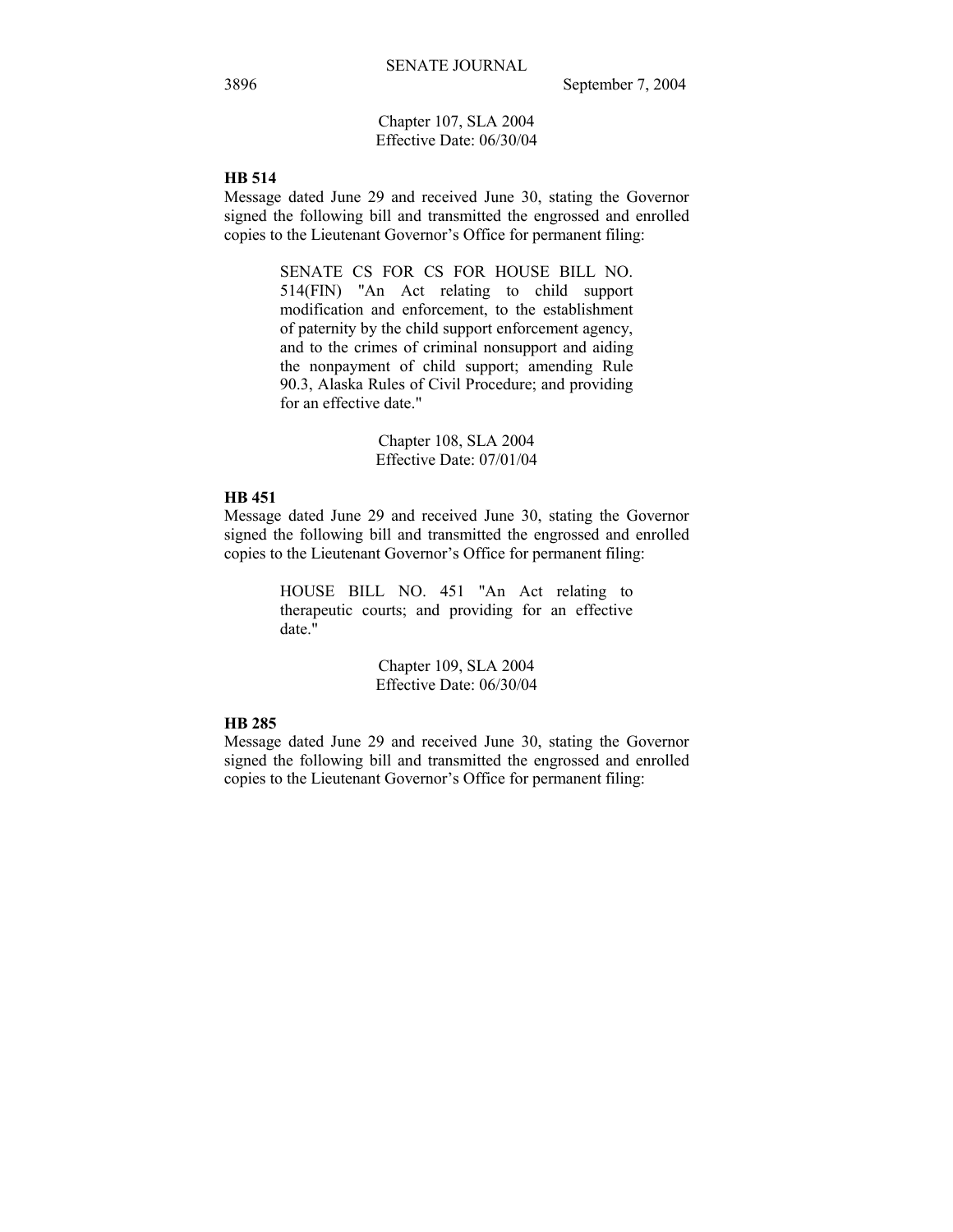CS FOR HOUSE BILL NO. 285(JUD) "An Act adopting the Uniform Electronic Transactions Act; repealing certain statutes relating to electronic records and electronic signatures; amending Rule 402, Alaska Rules of Evidence; and providing for an effective date."

## Chapter 110, SLA 2004 Effective Date: 07/01/04

## **HB 385**

Message dated June 29 and received June 30, stating the Governor signed the following bill and transmitted the engrossed and enrolled copies to the Lieutenant Governor's Office for permanent filing:

> SENATE CS FOR CS FOR HOUSE BILL NO. 385(JUD) "An Act relating to awarding child custody; and providing for an effective date."

> > Chapter 111, SLA 2004 Effective Date: 07/01/04

## **HB 536**

Message dated June 29 and received June 30, stating the Governor signed the following bill and transmitted the engrossed and enrolled copies to the Lieutenant Governor's Office for permanent filing:

> CS FOR HOUSE BILL NO. 536(MLV) "An Act relating to applications for permanent fund dividends by certain individuals serving in the armed forces, and to payment of certain 2003 and 2004 dividends; and providing for an effective date."

> > Chapter 112, SLA 2004 Effective Date: 06/30/04

## **HB 421**

Message dated June 29 and received June 30, stating the Governor signed the following bill and transmitted the engrossed and enrolled copies to the Lieutenant Governor's Office for permanent filing: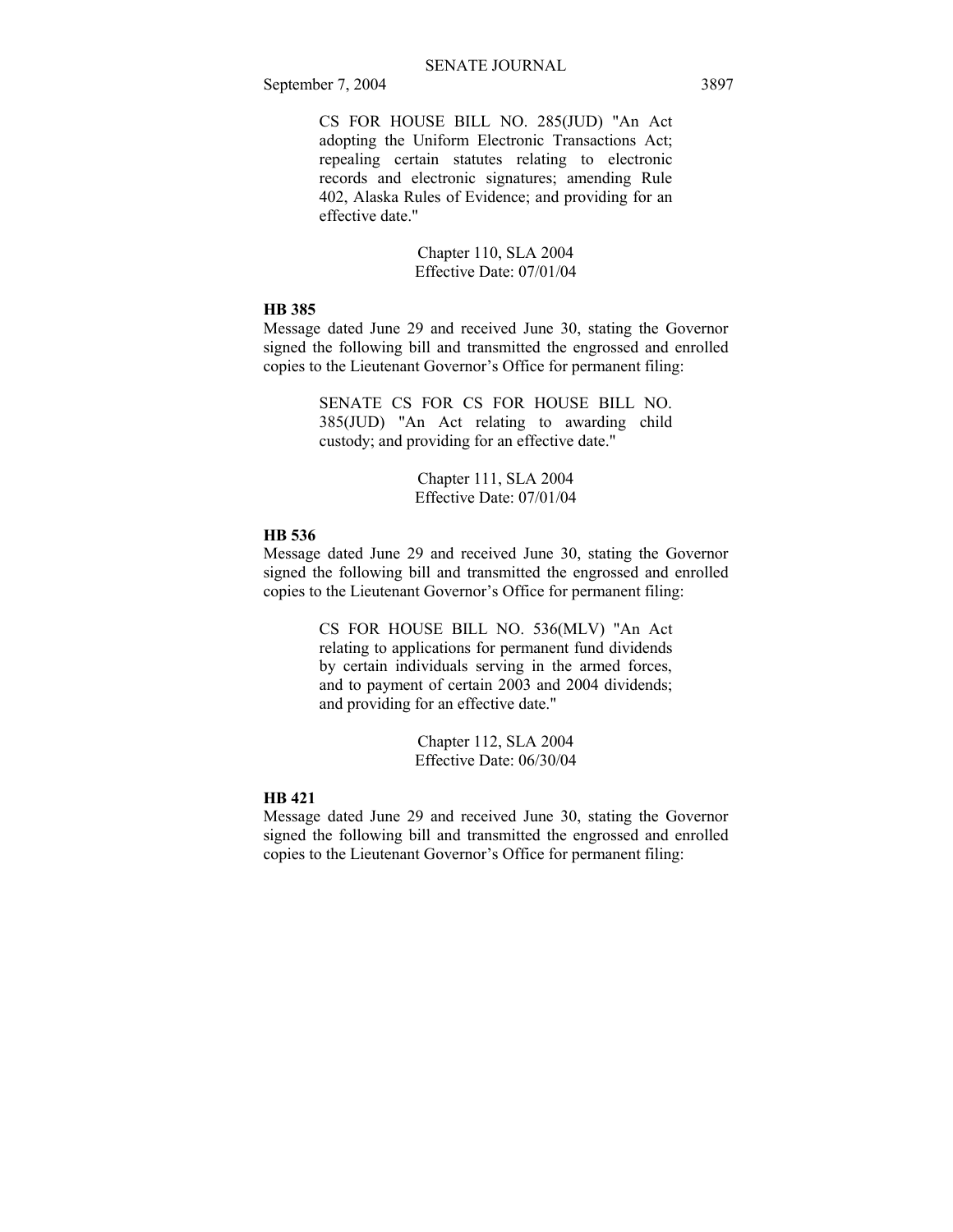CS FOR HOUSE BILL NO. 421(JUD) "An Act relating to reconveyances of deeds of trust."

## Chapter 113, SLA 2004 Effective Date: 09/27/04

## **SB 365**

Message dated June 29 and received June 30, stating the Governor signed the following bill and transmitted the engrossed and enrolled copies to the Lieutenant Governor's Office for permanent filing:

> HOUSE CS FOR CS FOR SENATE BILL NO. 365(FIN) "An Act relating to the regulation of speech-language pathologist assistants; and providing for an effective date."

> > Chapter 114, SLA 2004 Effective Date: 07/01/04

## **SB 389**

Message dated June 29 and received June 30, stating the Governor signed the following bill and transmitted the engrossed and enrolled copies to the Lieutenant Governor's Office for permanent filing:

> SENATE BILL NO. 389 "An Act relating to the conversion of certain corporations to limited liability companies; and providing for an effective date."

> > Chapter 115, SLA 2004 Effective Date: 07/01/04

#### **SB 272**

Message dated June 29 and received June 30, stating the Governor signed the following bill and transmitted the engrossed and enrolled copies to the Lieutenant Governor's Office for permanent filing:

> CS FOR SENATE BILL NO. 272(FIN) am H "An Act relating to certain monetary advances in which the deposit or other negotiation of checks to pay the advances is delayed until a later date; and providing for an effective date."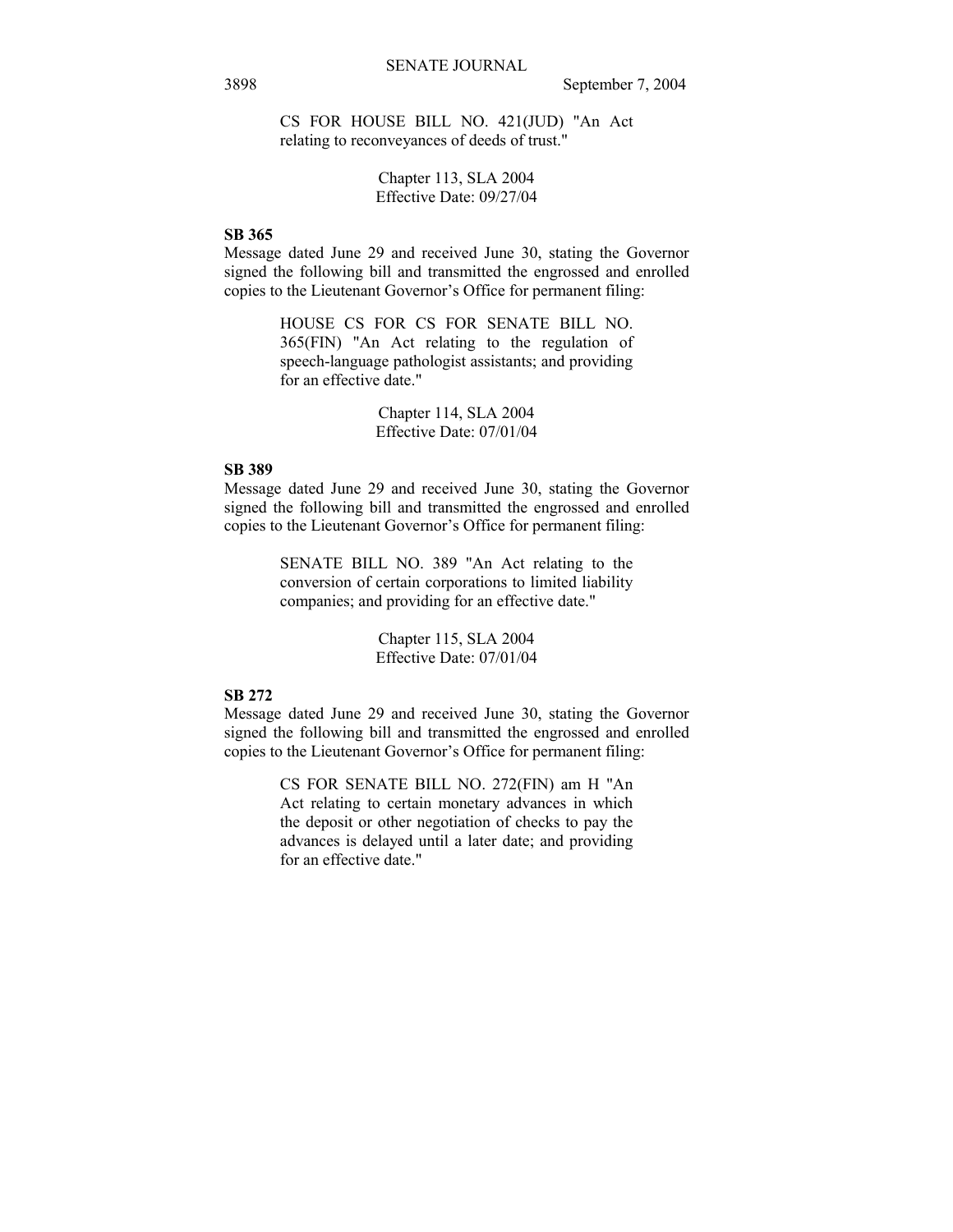Chapter 116, SLA 2004 Effective Date: See Chapter

## **SB 288**

Message dated June 29 and received June 30, stating the Governor signed the following bill and transmitted the engrossed and enrolled copies to the Lieutenant Governor's Office for permanent filing:

> CS FOR SENATE BILL NO. 288(JUD) "An Act relating to temporary custody hearings, and to certain determinations concerning placement of a child in child-in-need-of-aid proceedings; and providing for an effective date."

> > Chapter 117, SLA 2004 Effective Date: 06/30/04

## **SB 349**

Message dated June 29 and received June 30, stating the Governor signed the following bill and transmitted the engrossed and enrolled copies to the Lieutenant Governor's Office for permanent filing:

SENATE BILL NO. 349 "An Act requiring licensure of midwifery birth centers; and providing for an effective date."

> Chapter 118, SLA 2004 Effective Date: See Chapter

## **SB 260**

Message dated June 29 and received June 30, stating the Governor signed the following bill and transmitted the engrossed and enrolled copies to the Lieutenant Governor's Office for permanent filing:

HOUSE CS FOR CS FOR SENATE BILL NO. 260(TRA) "An Act relating to metropolitan planning organizations and to the policy board of the metropolitan planning organization for the Anchorage metropolitan area; relating to transportation planning in federally recognized metropolitan planning areas; and providing for an effective date."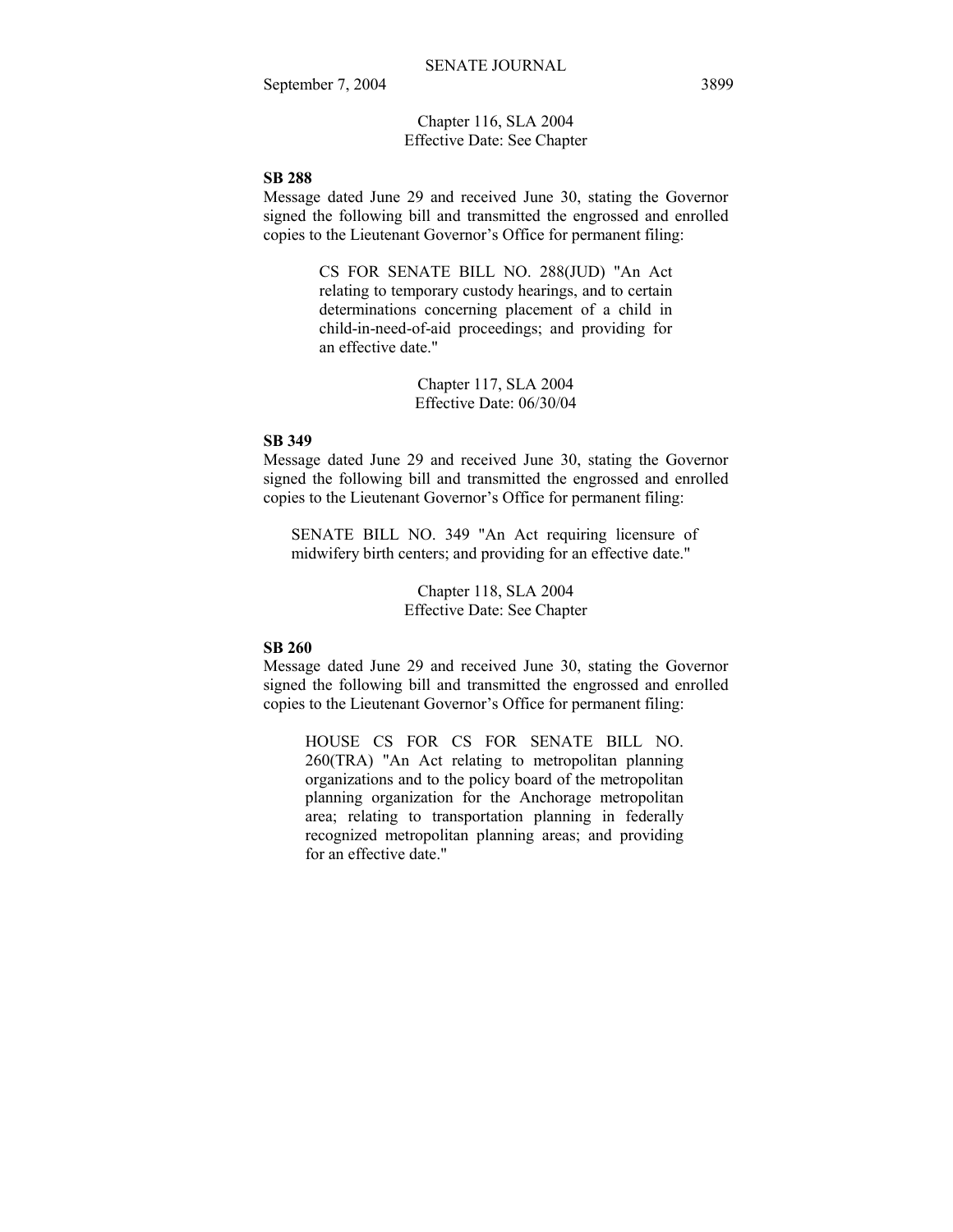## Chapter 119, SLA 2004 Effective Date: See Chapter

## **SB 279**

Message dated June 29 and received June 30, stating the Governor signed the following bill and transmitted the engrossed and enrolled copies to the Lieutenant Governor's Office for permanent filing:

> CS FOR SENATE BILL NO. 279(FIN) "An Act authorizing and relating to the issuance of bonds by the Alaska Housing Finance Corporation for safe and clean water and hygienic sewage disposal facility capital projects and other capital projects; providing for the repayment of the bonds and bond costs; relating to the dividend paid to the state by the Alaska Housing Finance Corporation; and providing for an effective date."

> > Chapter 120, SLA 2004 Effective Date: 06/30/04

## **HB 517**

Message dated June 29 and received June 30, stating the Governor signed the following bill and transmitted the engrossed and enrolled copies to the Lieutenant Governor's Office for permanent filing:

> HOUSE BILL NO. 517(title am) "An Act relating to the definition of certain security accounts, including certain reinvestment, investment management, and custody accounts."

> > Chapter 121, SLA 2004 Effective Date: 09/27/04

## **HB 476**

Message dated June 29 and received June 30, stating the Governor signed the following bill and transmitted the engrossed and enrolled copies to the Lieutenant Governor's Office for permanent filing: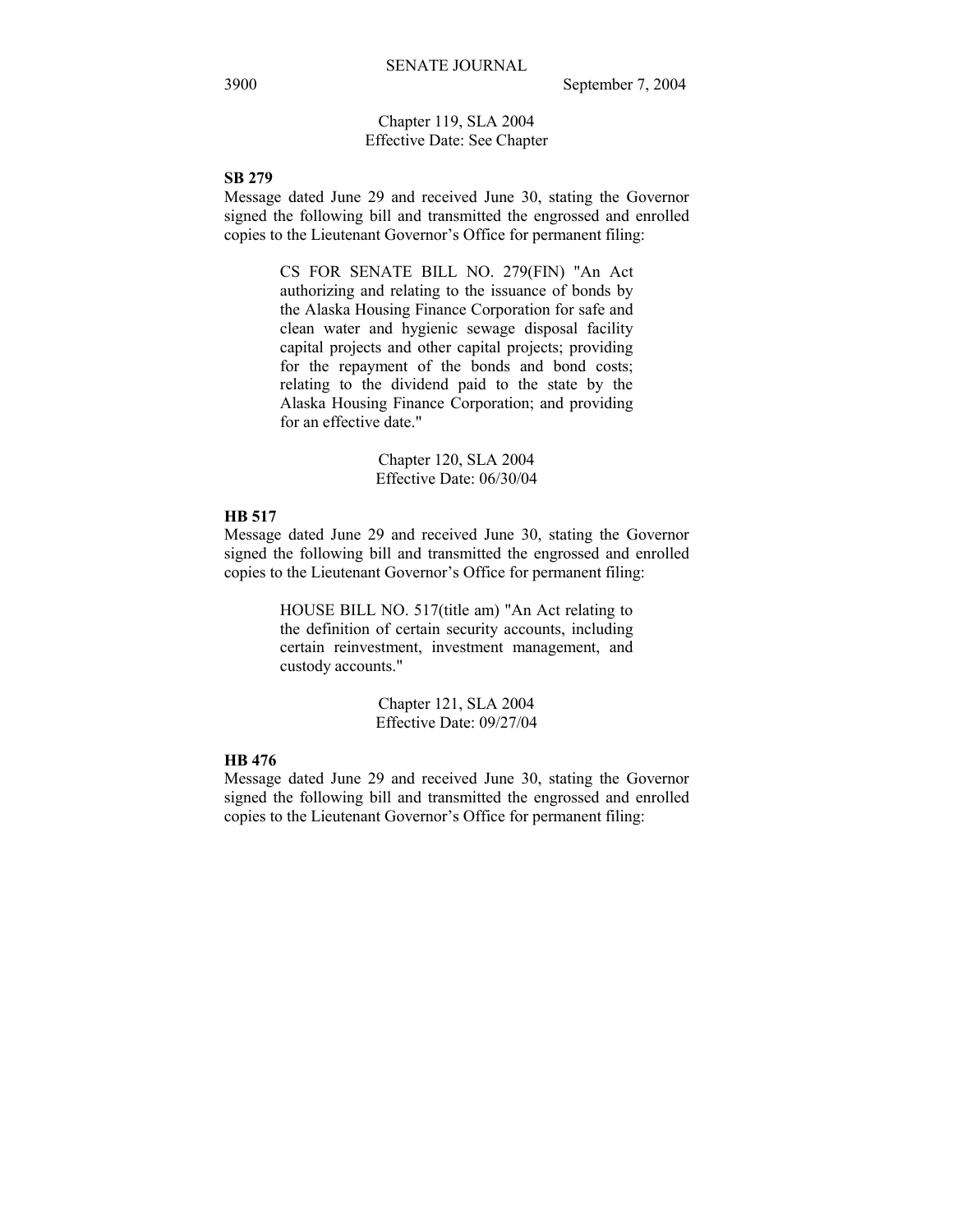CS FOR HOUSE BILL NO. 476(STA) am S "An Act establishing the Alaska Statehood Celebration Commission; and providing for an effective date."

## Chapter 122, SLA 2004 Effective Date: 01/01/05

## **HB 51**

Message dated June 29 and received June 30, stating the Governor signed the following bill and transmitted the engrossed and enrolled copies to the Lieutenant Governor's Office for permanent filing:

> CS FOR HOUSE BILL NO. 51(HES) "An Act requiring pharmacists to include generic drug information on containers in which brand-name prescription drug orders are dispensed."

> > Chapter 123, SLA 2004 Effective Date: 09/27/04

## **SB 170**

Message dated June 29 and received June 30, stating the Governor signed the following bill and transmitted the engrossed and enrolled copies to the Lieutenant Governor's Office for permanent filing:

HOUSE CS FOR CS FOR SENATE BILL NO. 170(FIN) am H "An Act relating to the justification of defense of self or others, immunity from prosecution, probation, discretionary parole, and the right to representation in certain criminal proceedings; relating to violation of a custodian's duty; relating to sexual abuse of a minor; relating to release of information concerning certain cases involving a minor; relating to local options regarding alcoholic beverages, the offense of furnishing or delivery of alcoholic beverages to a person under 21 years of age, and forfeiture of property used in, and money or other items of value used in financial transactions derived from, violation of certain laws relating to alcoholic beverages; relating to assault by means of a dangerous instrument; relating to operating or driving a motor vehicle, aircraft, or watercraft while under the influence of an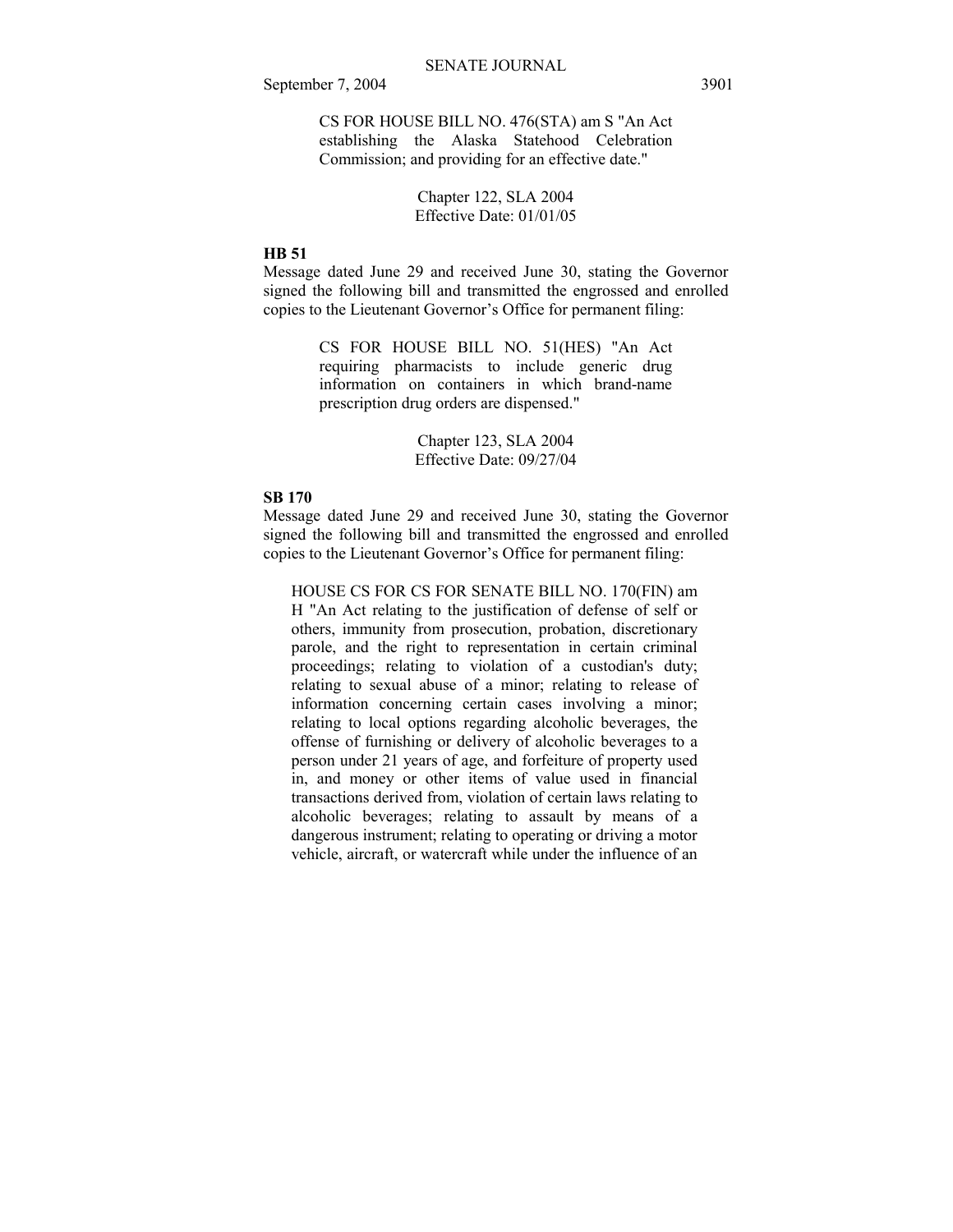alcoholic beverage, inhalant, or controlled substance, to the refusal to submit to a chemical test, and to the presumptions concerning the chemical analysis of breath or blood; increasing the duration of certain provisions of domestic violence protective orders from six months to one year; and providing for an effective date."

> Chapter 124, SLA 2004 Effective Date: See Chapter

## **HB 309**

Message dated June 29 and received June 30, stating the Governor signed the following bill and transmitted the engrossed and enrolled copies to the Lieutenant Governor's Office for permanent filing:

> SENATE CS FOR CS FOR HOUSE BILL NO. 309(RES) am S "An Act relating to nonindigenous fish and consecutive sentencing; and providing for an effective date."

> > Chapter 125, SLA 2004 Effective Date: See Chapter

#### **HB 342**

Message dated June 29 and received June 30, stating the Governor signed the following bill and transmitted the engrossed and enrolled copies to the Lieutenant Governor's Office for permanent filing:

> CS FOR HOUSE BILL NO. 342(FIN) am "An Act relating to driving while under the influence, to the definition of 'previously convicted,' to alcohol-related offenses, to ignition interlock devices, and to the issuance of limited driver's licenses; and providing for an effective date."

> > Chapter 126, SLA 2004 Effective Date: See Chapter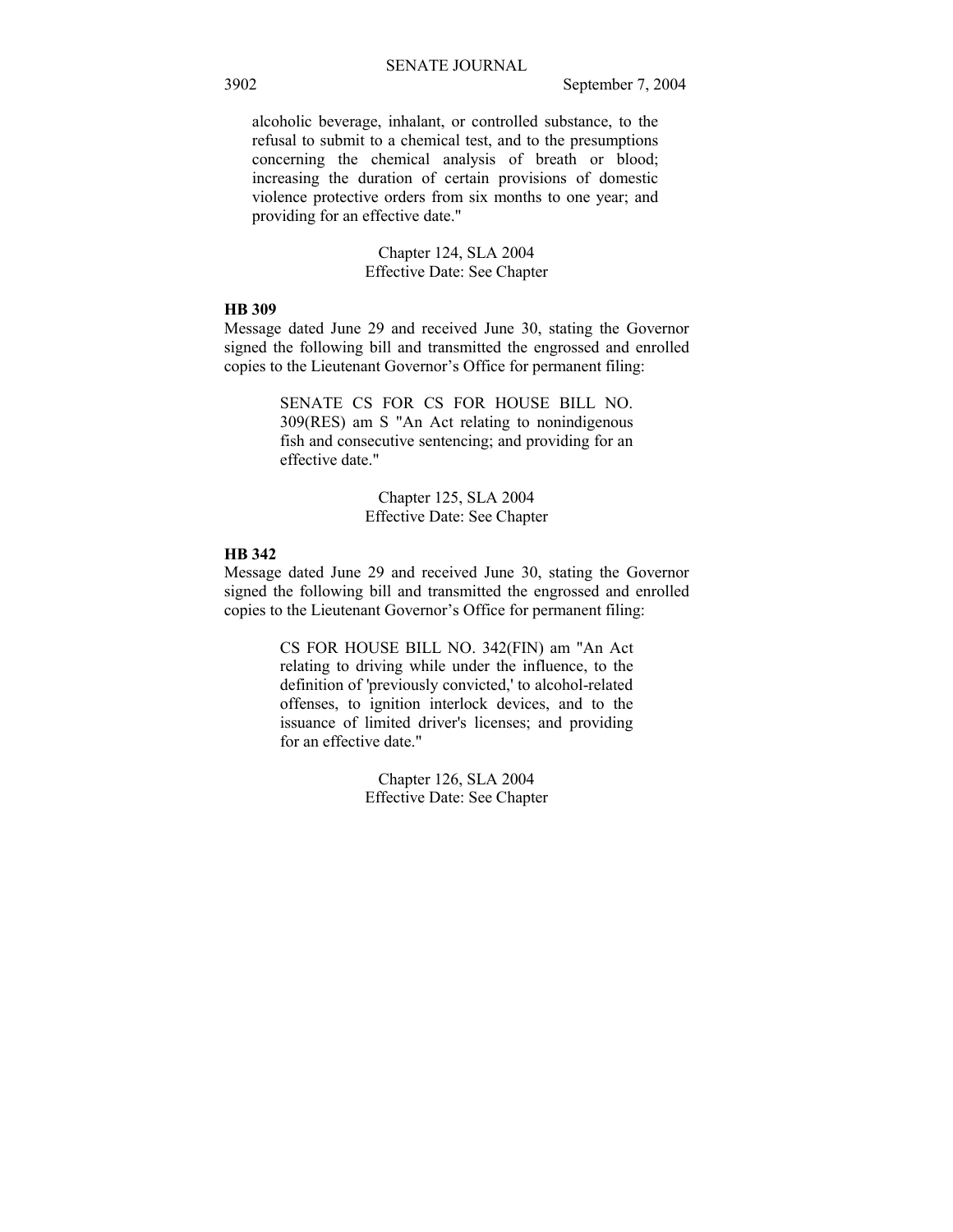## **HB 381**

Message dated June 29 and received June 30, stating the Governor signed the following bill and transmitted the engrossed and enrolled copies to the Lieutenant Governor's Office for permanent filing:

> CS FOR HOUSE BILL NO. 381(RLS) "An Act relating to child endangerment."

> > Chapter 127, SLA 2004 Effective Date: 09/27/04

## **SB 224**

Message dated June 29 and received June 30, stating the Governor signed the following bill and transmitted the engrossed and enrolled copies to the Lieutenant Governor's Office for permanent filing:

> CS FOR SENATE BILL NO. 224(STA) "An Act relating to a minor operating a vehicle after consuming alcohol, to a minor refusing to submit to chemical tests, and to driving during the 24 hours after being cited for one of those offenses; and providing for an effective date."

> > Chapter 128, SLA 2004 Effective Date: 07/01/04

## **HB 428**

Message dated June 29 and received June 30, stating the Governor signed the following bill and transmitted the engrossed and enrolled copies to the Lieutenant Governor's Office for permanent filing:

> CS FOR HOUSE BILL NO. 428(JUD) am "An Act relating to civil liability for acts related to obtaining alcohol for persons under 21 years of age or for persons under 21 years of age being on licensed premises."

> > Chapter 129, SLA 2004 Effective Date: 09/27/04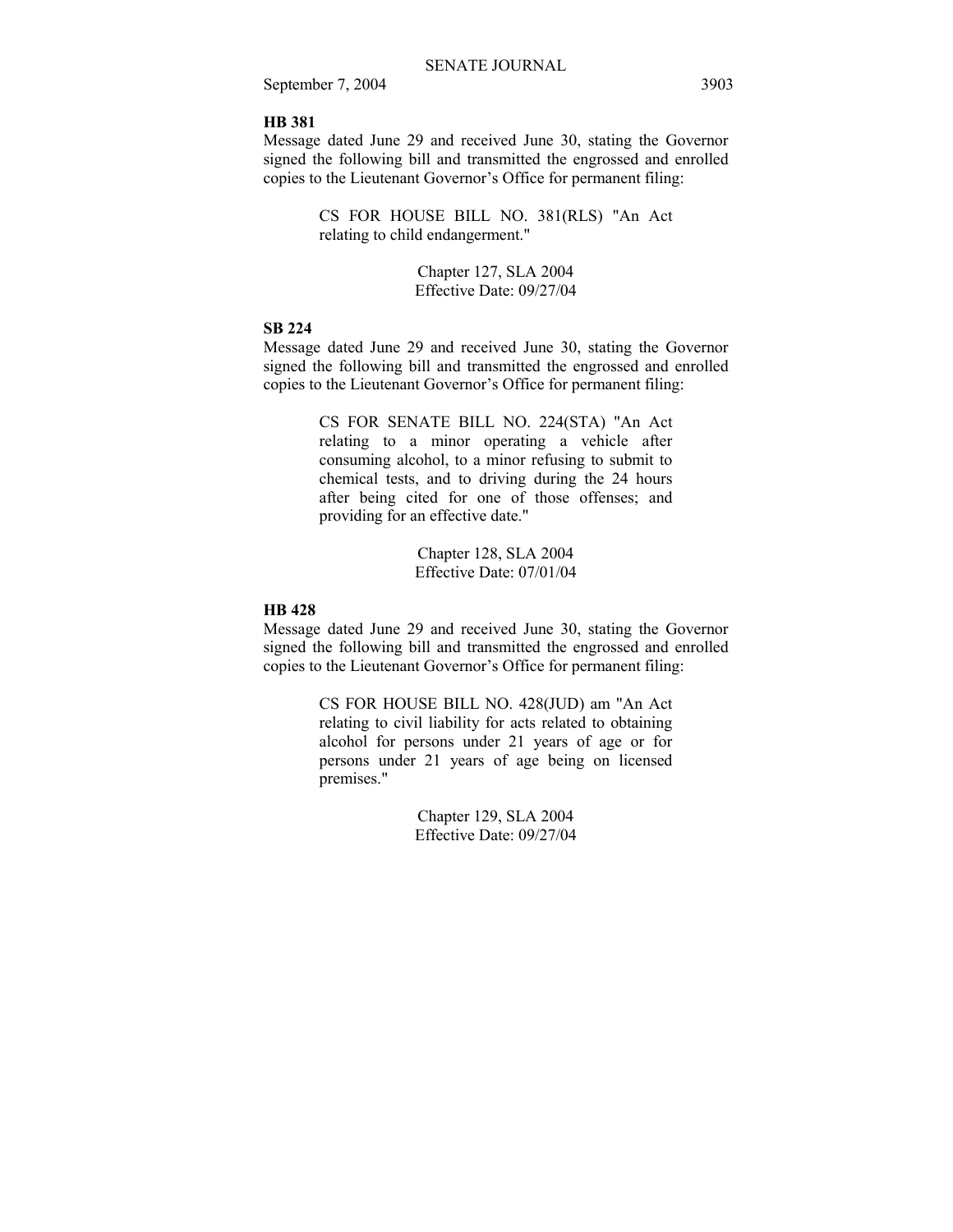## **HB 490**

Message dated June 29 and received June 30, stating the Governor signed the following bill and transmitted the engrossed and enrolled copies to the Lieutenant Governor's Office for permanent filing:

> CS FOR HOUSE BILL NO. 490(JUD) am "An Act relating to the release of employment security records, to the binding effect of determinations and decisions regarding unemployment compensation benefits, and to contributions, interest, penalties, and payments under the Alaska Employment Security Act; providing that property under the Alaska Employment Security Act is not subject to the Uniform Unclaimed Property Act; and providing for an effective date."

> > Chapter 130, SLA 2004 Effective Date: 06/30/04

## **HB 334**

Message dated June 29 and received June 30, stating the Governor signed the following bill and transmitted the engrossed and enrolled copies to the Lieutenant Governor's Office for permanent filing:

> CS FOR HOUSE BILL NO. 334(RLS) "An Act relating to unlawful exploitation of a minor and to distribution of child pornography."

> > Chapter 131, SLA 2004 Effective Date: 09/27/04

## **HB 534**

Message dated June 29 and received June 30, stating the Governor signed the following bill and transmitted the engrossed and enrolled copies to the Lieutenant Governor's Office for permanent filing:

> CS FOR HOUSE BILL NO. 534(FIN) "An Act repealing the scheduled termination date of the office of victims' rights."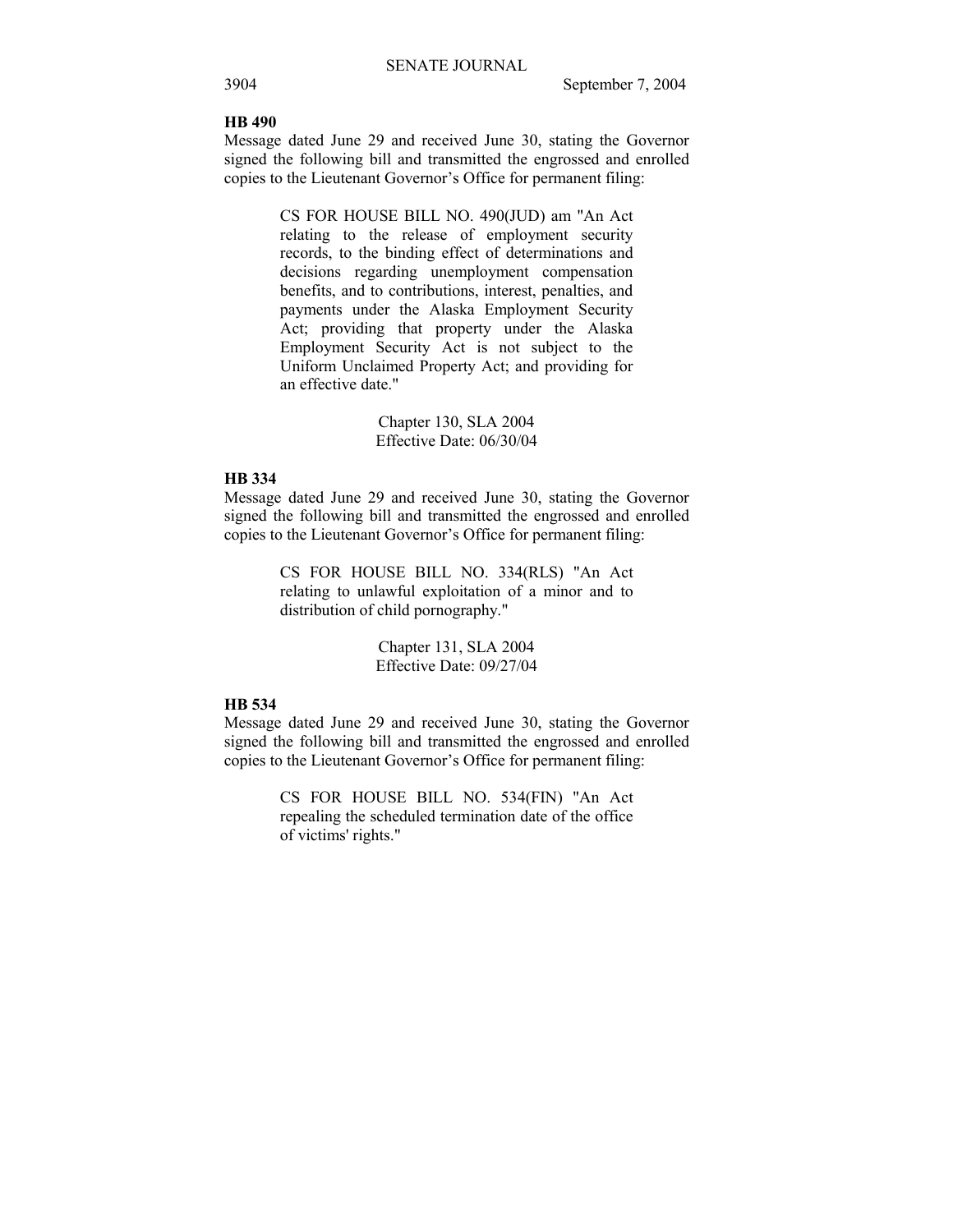Chapter 132, SLA 2004 Effective Date: 09/27/04

## **HB 123**

Message dated June 29 and received June 30, stating the Governor signed the following bill and transmitted the engrossed and enrolled copies to the Lieutenant Governor's Office for permanent filing:

> SENATE CS FOR CS FOR HOUSE BILL NO. 123(FIN) "An Act relating to the allocation of money appropriated to the Alaska Workforce Investment Board; and providing for an effective date."

> > Chapter 133, SLA 2004 Effective Date: 07/01/04

## **SB 274**

Message dated June 29 and received June 30, stating the Governor signed the following bill and transmitted the engrossed and enrolled copies to the Lieutenant Governor's Office for permanent filing:

> SENATE BILL NO. 274 "An Act relating to the housing assistance loan fund in the Alaska Housing Finance Corporation; creating the housing assistance loan program; repealing loans for teacher housing and providing for loans for multi-family housing; making conforming amendments; and providing for an effective date."

> > Chapter 134, SLA 2004 Effective Date: 06/30/04

## **HB 563**

Message dated and received June 30, stating under the authority of article II, section 17 of the Alaska Constitution, the Governor has allowed the following bill to become law without signature and transmitted the engrossed and enrolled copies of the bill to the Lieutenant Governor's Office for permanent filing: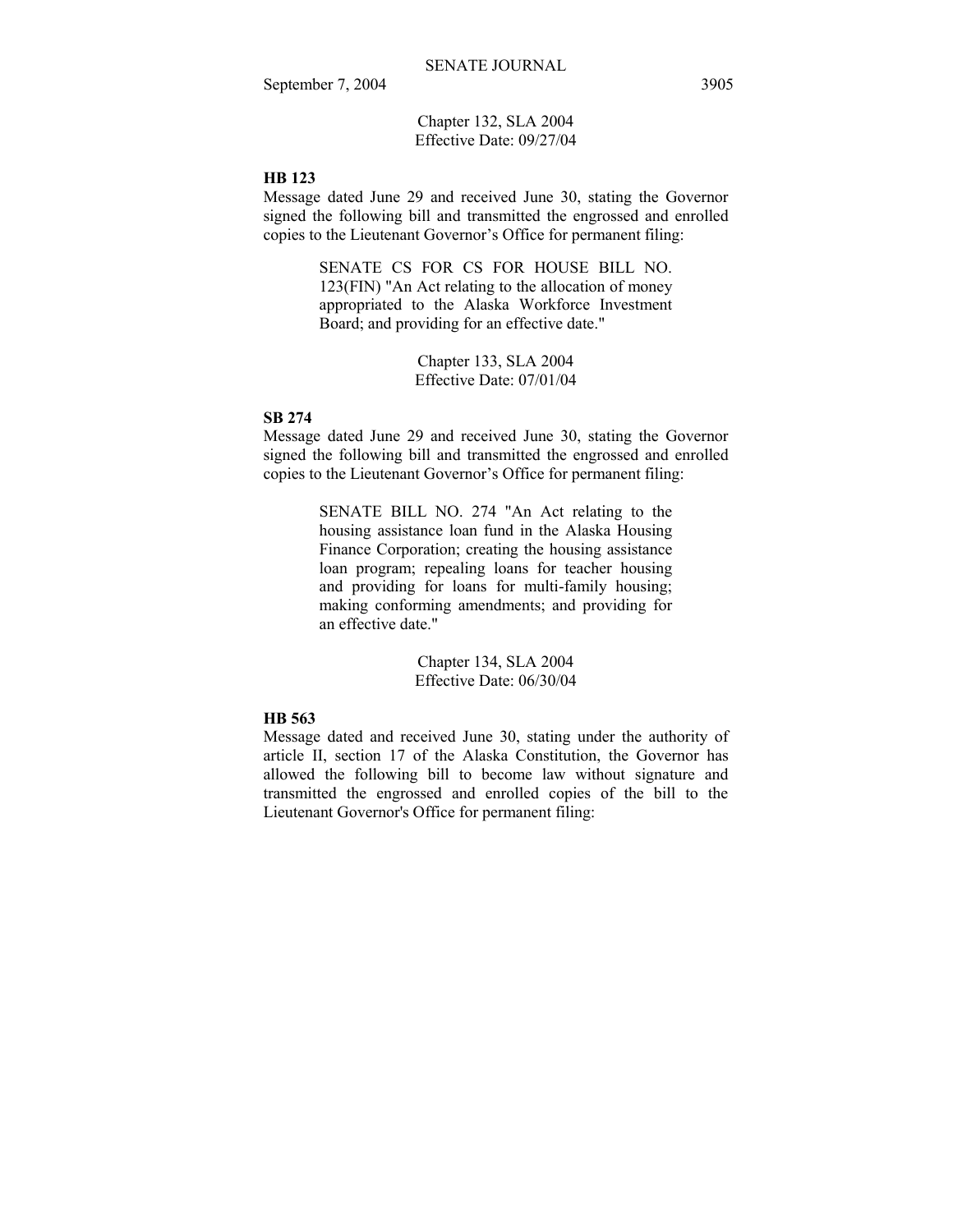CS FOR HOUSE BILL NO. 563(JUD) am(efd add) "An Act relating to legislative branch ethics, to open meetings guidelines applicable to legislators, to the confidentiality of complaints and proceedings involving alleged violations of AS 24.60, and to hearings on formal charges by the Select Committee on Legislative Ethics or its subcommittees; and providing for an effective date."

> Chapter 135, SLA 2004 Effective Date: 07/01/04

## **HB 524**

Message dated June 30 and received July 1, stating the Governor signed the following bill and transmitted the engrossed and enrolled copies to the Lieutenant Governor's Office for permanent filing:

> SENATE CS FOR HOUSE BILL NO. 524(RES) "An Act relating to the protection of land and water from waste disposal; providing for the regulation of waste management; making conforming amendments; and providing for an effective date."

> > Chapter 136, SLA 2004 Effective Date: 07/01/04

## **HB 486**

Message dated June 30 and received July 1, stating the Governor signed the following bill and transmitted the engrossed and enrolled copies to the Lieutenant Governor's Office for permanent filing:

> CS FOR HOUSE BILL NO. 486(FIN) "An Act relating to reclamation bonding and financial assurance for certain mines; relating to financial assurance limits for lode mines; establishing the mine reclamation trust fund; and providing for an effective date."

> > Chapter 137, SLA 2004 Effective Date: 07/01/04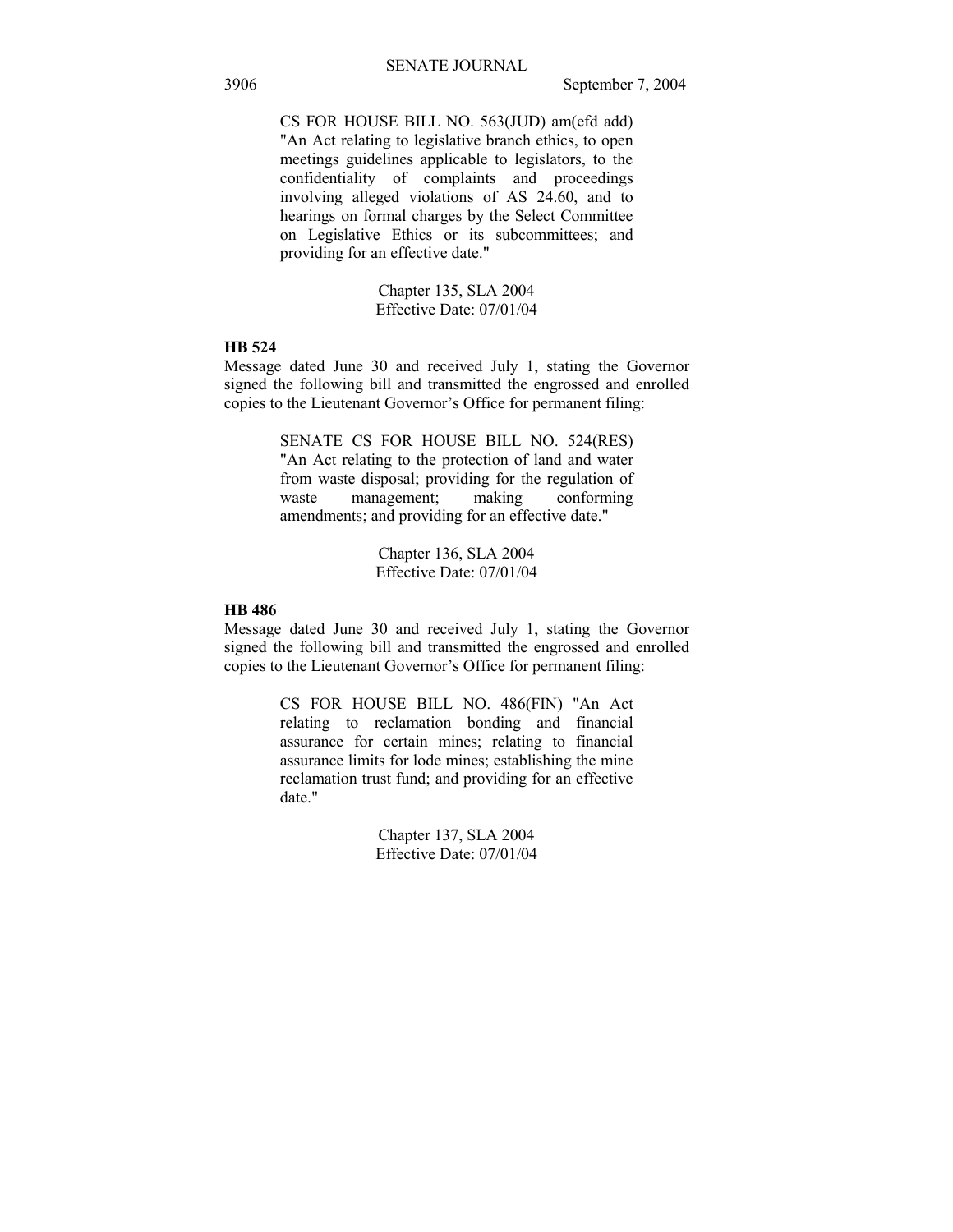### **HB 417**

Message dated June 30 and received July 1, stating the Governor signed the following bill and transmitted the engrossed and enrolled copies to the Lieutenant Governor's Office for permanent filing:

> HOUSE BILL NO. 417 "An Act amending the definition of 'project' in the Act establishing the Alaska Natural Gas Development Authority; and providing for an effective date."

> > Chapter 138, SLA 2004 Effective Date: 07/01/04

#### **HB 275**

Message dated June 30 and received July 1, stating the Governor signed the following bill and transmitted the engrossed and enrolled copies to the Lieutenant Governor's Office for permanent filing:

> SENATE CS FOR CS FOR HOUSE BILL NO. 275(JUD) "An Act relating to animals, and to the care of and to cruelty to animals."

> > Chapter 139, SLA 2004 Effective Date: 09/28/04

## **SB 136**

Message dated June 30 and received July 1, stating the Governor signed the following bill and transmitted the engrossed and enrolled copies to the Lieutenant Governor's Office for permanent filing:

> CS FOR SENATE BILL NO. 136(FIN) am "An Act relating to a mandatory property tax exemption for certain private property interests on military bases or installations; relating to an optional exclusion or exemption from municipal taxation for residential property; relating to an exemption from and deferral of municipal property taxes on certain types of deteriorated property; and providing for an effective date."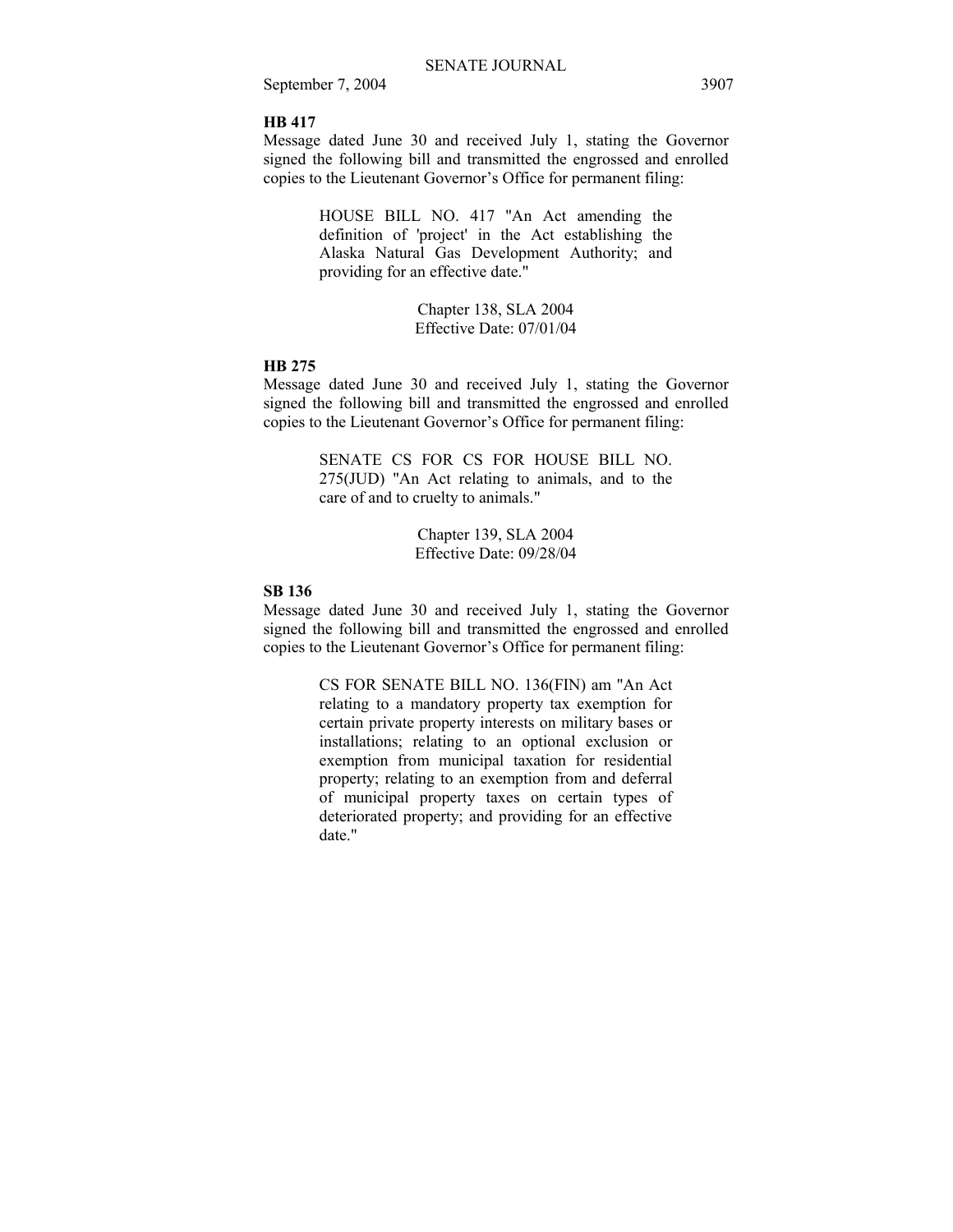## Chapter 140, SLA 2004 Effective Date: See Chapter

## **SB 190**

Message dated June 30 and received July 1, stating the Governor signed the following bill and transmitted the engrossed and enrolled copies to the Lieutenant Governor's Office for permanent filing:

> HOUSE CS FOR CS FOR SENATE BILL NO. 190(RLS) "An Act adding certain state-owned land and water to the Kenai River Special Management Area; relating to the mineral estate of the state-owned land and water in the Kenai River Special Management Area; relating to the Kenai River Special Management Area advisory board; and providing for an effective date."

> > Chapter 141, SLA 2004 Effective Date: 07/01/04

#### **SB 309**

Message dated June 30 and received July 1, stating the Governor signed the following bill and transmitted the engrossed and enrolled copies to the Lieutenant Governor's Office for permanent filing:

> HOUSE CS FOR CS FOR SENATE BILL NO. 309(JUD) "An Act relating to testing the blood of prisoners and those in custody for bloodborne pathogens."

> > Chapter 142, SLA 2004 Effective Date: 09/28/04

## **HB 546**

Message dated June 30 and received July 2, stating the Governor signed the following bill and transmitted the engrossed and enrolled copies to the Lieutenant Governor's Office for permanent filing: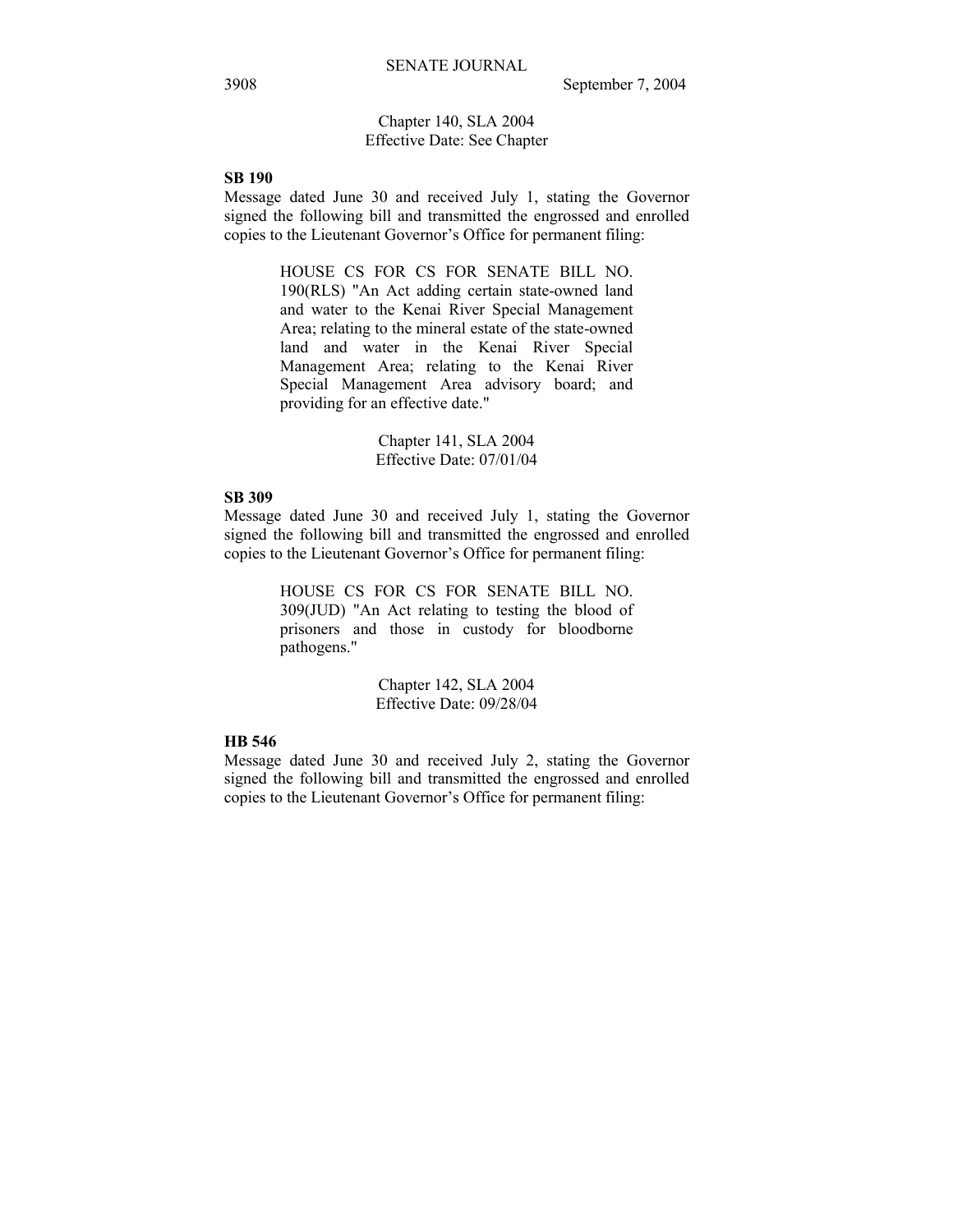CS FOR HOUSE BILL NO. 546(JUD) "An Act relating to regulation of the discharge of pollutants from timber-related activities under the National Pollutant Discharge Elimination System; relating to waste treatment and disposal permits; making conforming amendments; and providing for an effective date."

> Chapter 143, SLA 2004 Effective Date: 07/01/04

## **HB 542**

Message dated June 30 and received July 13, stating the Governor signed the following bill and transmitted the engrossed and enrolled copies to the Lieutenant Governor's Office for permanent filing:

> CS FOR HOUSE BILL NO. 542(RLS) "An Act reducing to \$5,000 the ceiling for a contract price allowed under one construction contractor exemption and expanding the work that a specialty contractor may perform to include, in addition to work requiring not more than three trades, work under that construction contractor exemption; and changing the definition of specialty contractor to refer to the work that a specialty contractor may perform."

> > Chapter 144, SLA 2004 Effective Date: 09/28/04

## **HB 409**

Message dated July 3 and received July 7, stating the Governor signed the following bill and transmitted the engrossed and enrolled copies to the Lieutenant Governor's Office for permanent filing:

> CS FOR HOUSE BILL NO. 409(FSH) "An Act relating to the maximum length of salmon seine vessels; and providing for an effective date."

> > Chapter 145, SLA 2004 Effective Date: 01/01/05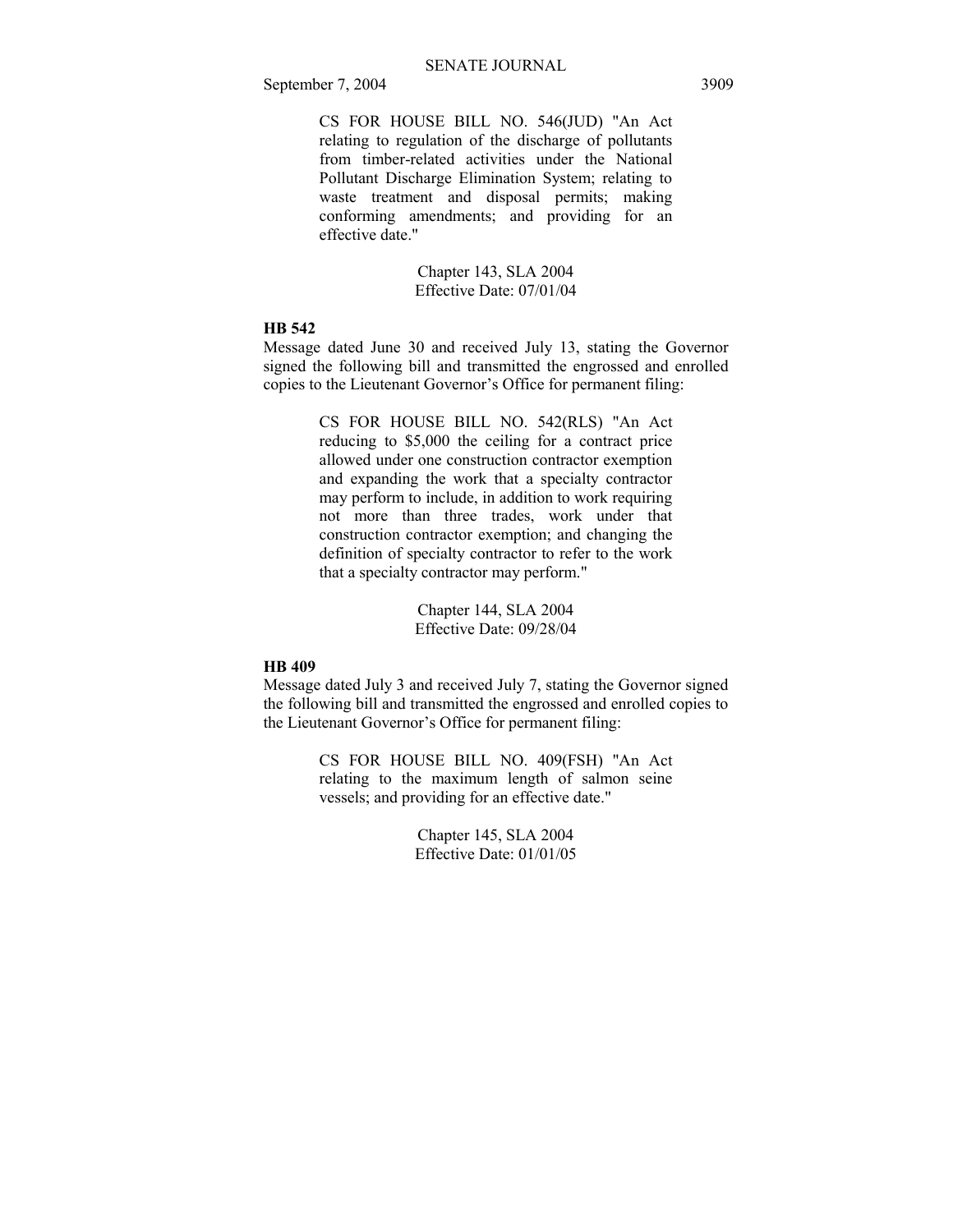#### **SB 282**

Message dated July 3 and received July 7, stating the Governor signed the following bill and transmitted the engrossed and enrolled copies to the Lieutenant Governor's Office for permanent filing:

> CS FOR SENATE BILL NO. 282(RES) "An Act relating to the identification of finfish in food products and to the misbranding of food products consisting of or containing finfish."

> > Chapter 146, SLA 2004 Effective Date: 10/01/04

## **SB 286**

Message dated July 3 and received July 7, stating the Governor signed the following bill and transmitted the engrossed and enrolled copies to the Lieutenant Governor's Office for permanent filing:

> CS FOR SENATE BILL NO. 286(FIN) "An Act relating to direct marketing fisheries businesses, to the fisheries business tax, and to liability for payment of taxes and assessments on the sale or transfer of fishery resources; and providing for an effective date."

> > Chapter 147, SLA 2004 Effective Date: See Chapter

## **HB 31**

Message dated July 3 and received July 7, stating the Governor signed the following bill and transmitted the engrossed and enrolled copies to the Lieutenant Governor's Office for permanent filing:

> HOUSE BILL NO. 31 "An Act relating to initiative and referendum petitions; and providing for an effective date."

> > Chapter 148, SLA 2004 Effective Date: See Chapter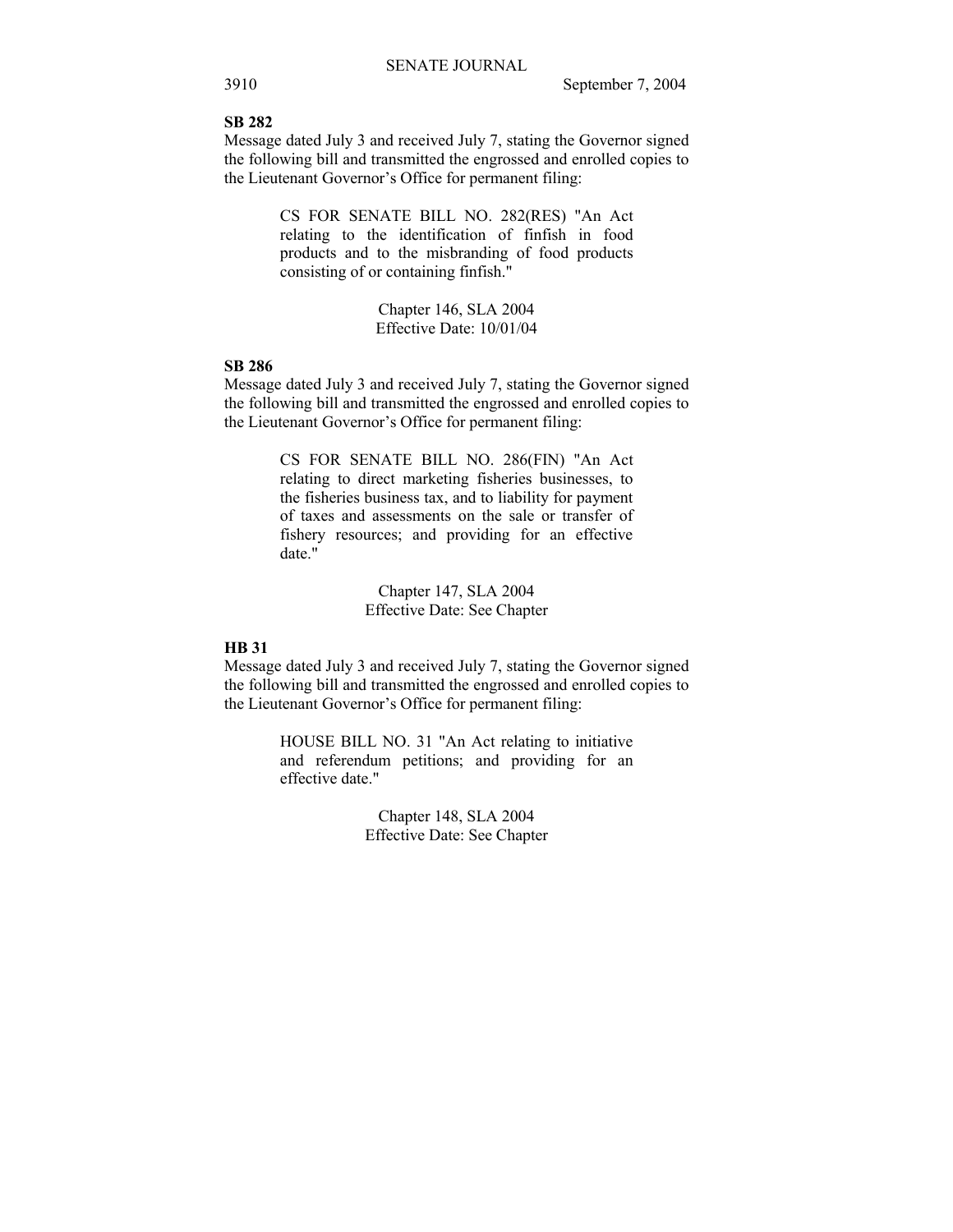### **SB 300**

Message dated July 3 and received July 7, stating the Governor signed the following bill and transmitted the engrossed and enrolled copies to the Lieutenant Governor's Office for permanent filing:

> HOUSE CS FOR CS FOR SENATE BILL NO. 300(JUD) "An Act relating to an attorney's lien, to court actions, and to other proceedings where attorneys are employed; and providing for an effective date."

> > Chapter 149, SLA 2004 Effective Date: 07/04/04

## **SB 328**

Message dated July 3 and received July 7, stating the Governor signed the following bill and transmitted the engrossed and enrolled copies to the Lieutenant Governor's Office for permanent filing:

> HOUSE CS FOR CS FOR SPONSOR SUBSTITUTE FOR SENATE BILL NO. 328(CRA) "An Act relating to the national forest income program in the Department of Community and Economic Development and to the authority of the department to adopt regulations; making conforming amendments; and providing for an effective date."

> > Chapter 150, SLA 2004 Effective Date: See Chapter

#### **HB 378**

Message dated July 3 and received July 7, stating the Governor signed the following bill and transmitted the engrossed and enrolled copies to the Lieutenant Governor's Office for permanent filing:

> HOUSE BILL NO. 378 "An Act relating to the Alaska Food, Drug, and Cosmetic Act, including sales, advertising, certain devices, food donors, and food banks; making certain violations of organic food provisions and of the Alaska Food, Drug, and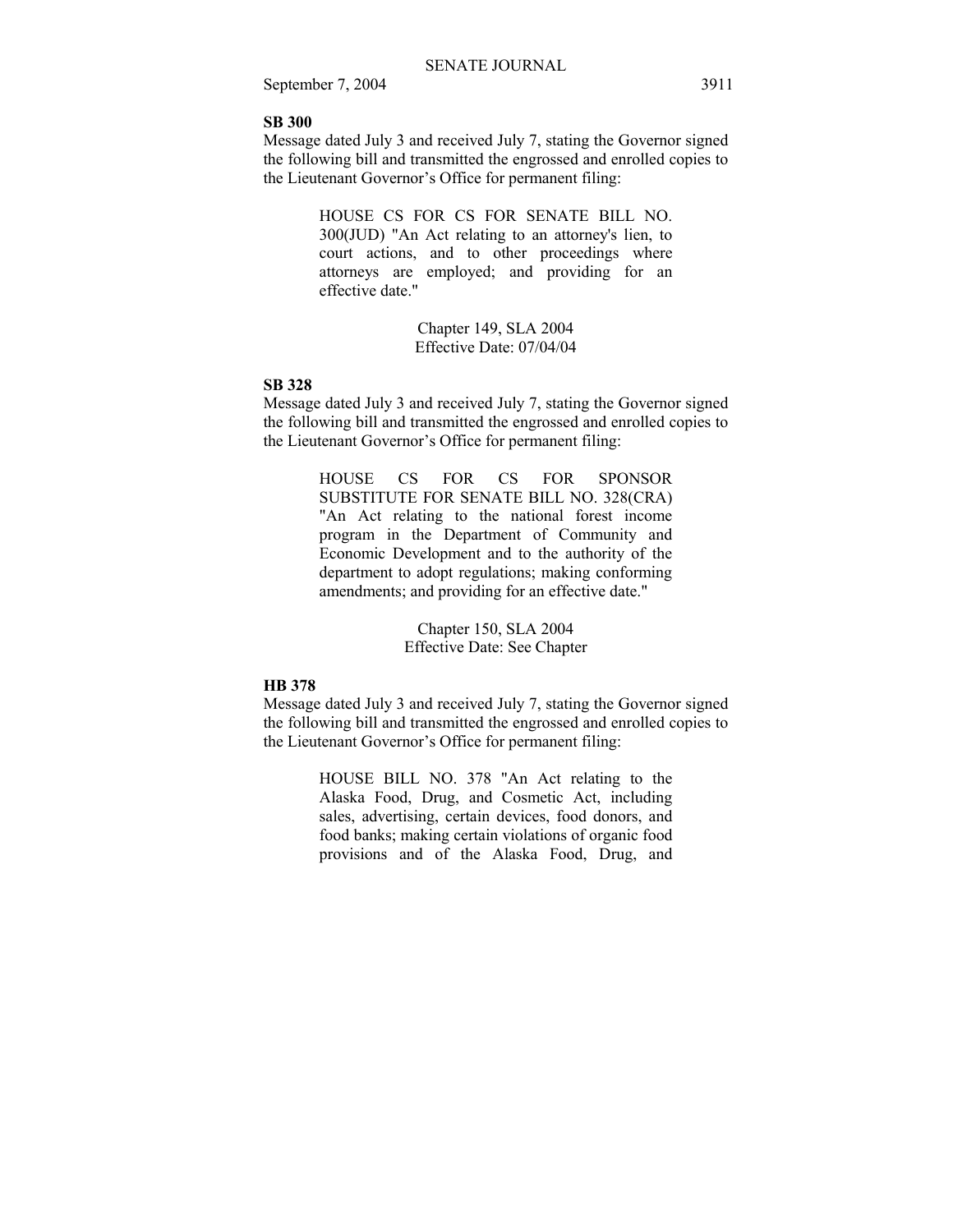Cosmetic Act unfair methods of competition and unfair or deceptive acts or practices under certain of the state's unfair trade practices and consumer protection laws; and providing for an effective date."

> Chapter 151, SLA 2004 Effective Date: 07/04/04

#### **HB 196**

Message dated July 3 and received July 7, stating the Governor signed the following bill and transmitted the engrossed and enrolled copies to the Lieutenant Governor's Office for permanent filing:

> SENATE CS FOR CS FOR HOUSE BILL NO. 196(RES) am S "An Act relating to carbon sequestration; and providing for an effective date."

> > Chapter 152, SLA 2004 Effective Date: See Chapter

#### **HB 522**

Message dated July 3 and received July 7, stating the Governor signed the following bill and transmitted the engrossed and enrolled copies to the Lieutenant Governor's Office for permanent filing:

> HOUSE BILL NO. 522 am "An Act relating to discharges from small commercial passenger vessels; and providing for an effective date."

> > Chapter 153, SLA 2004 Effective Date: See Chapter

## **HB 459**

Message dated July 3 and received July 7, stating the Governor signed the following bill and transmitted the engrossed and enrolled copies to the Lieutenant Governor's Office for permanent filing:

> CS FOR HOUSE BILL NO. 459(STA) am S "An Act relating to optically scanned and electronically generated ballots and to early voting; and providing for an effective date."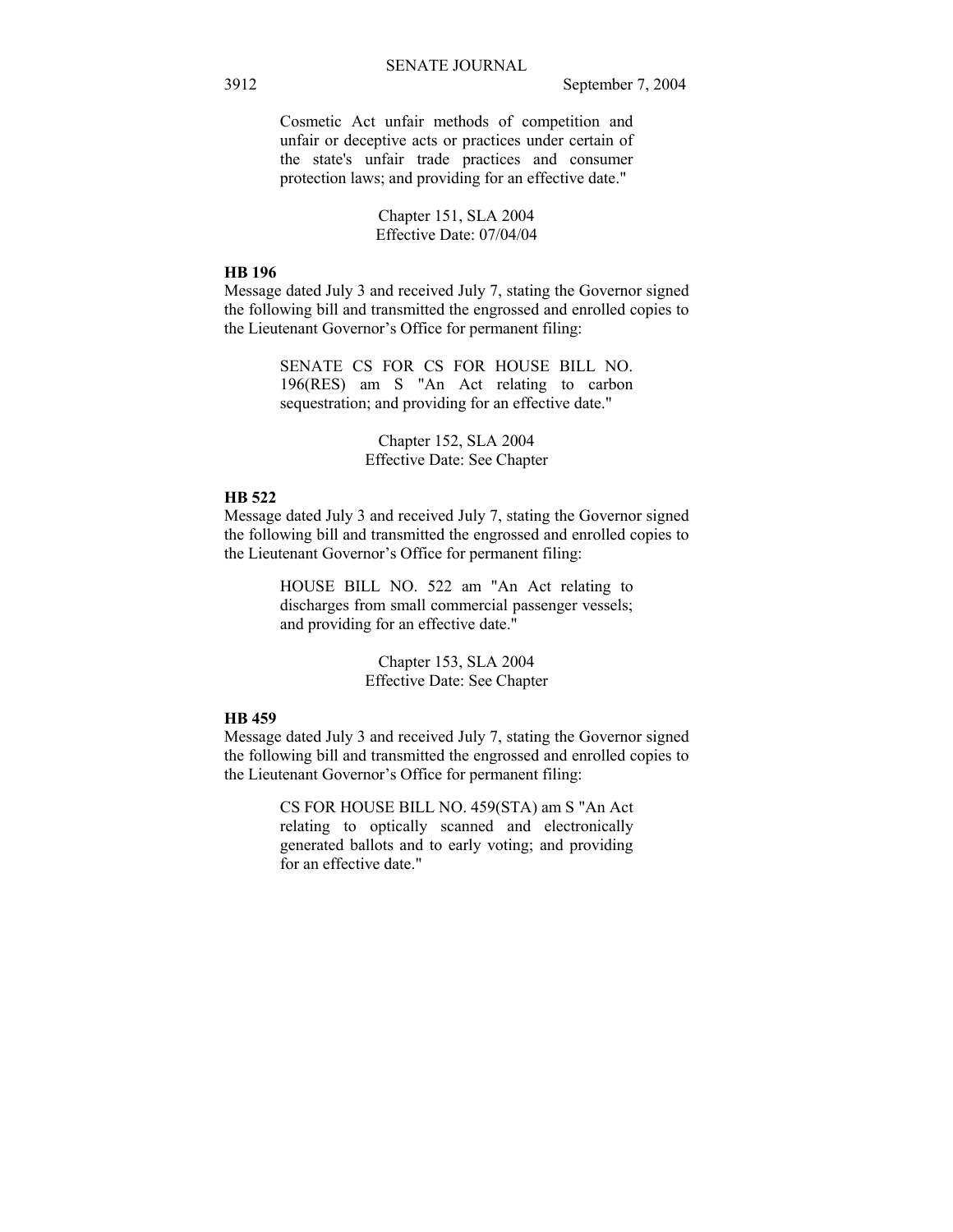Chapter 154, SLA 2004 Effective Date: 07/04/04

## **SB 351**

Message dated July 3 and received July 7, stating the Governor signed the following bill and transmitted the engrossed and enrolled copies to the Lieutenant Governor's Office for permanent filing:

> HOUSE CS FOR CS FOR SENATE BILL NO. 351(STA) "An Act requiring the Alaska Public Offices Commission to accept documents by nonelectronic means, and specifying the manner of preparing the forms that are provided by the commission."

> > Chapter 155, SLA 2004 Effective Date: 10/01/04

#### **HB 341**

Message dated July 3 and received July 7, stating the Governor signed the following bill and transmitted the engrossed and enrolled copies to the Lieutenant Governor's Office for permanent filing:

> HOUSE BILL NO. 341 "An Act relating to the dive fishery management assessment."

> > Chapter 156, SLA 2004 Effective Date: 10/01/04

## **HB 377**

Message dated and received July 19, stating:

Dear President Therriault:

On this date I have signed the following bill passed by the second session of the Twenty-third Alaska State Legislature. I am transmitting the engrossed and enrolled copies to the Lieutenant Governor's Office for permanent filing: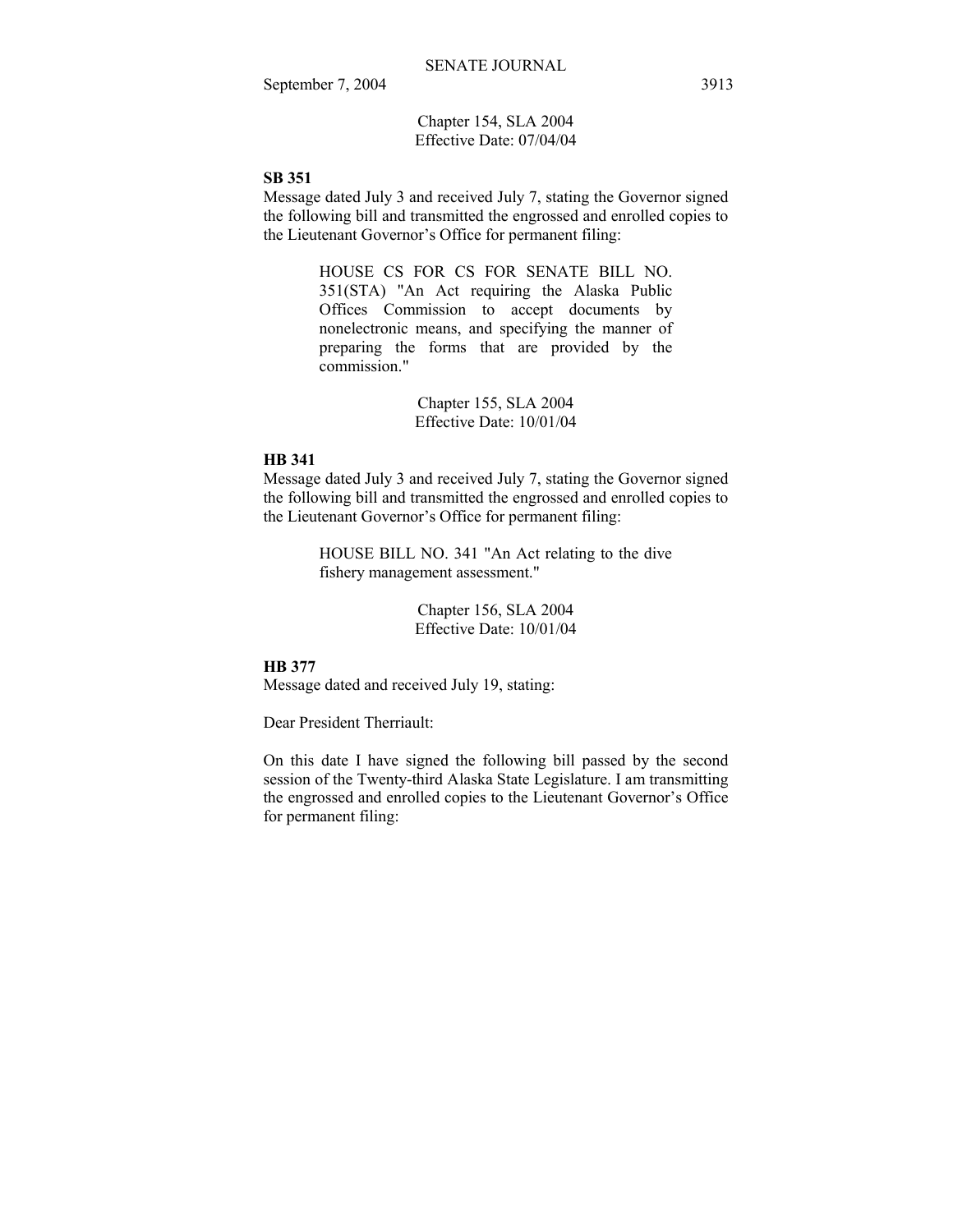CONFERENCE CS FOR HOUSE BILL NO. 377 "An Act making appropriations for the operating and capital expenses of the state's integrated comprehensive mental health program; and providing for an effective date."

## Chapter No. 157, SLA 2004 Effective Date: 07/20/04

The Legislature added nearly \$1.2 million in additional general funds to the mental health operating budget for a coordinated resources project in the Alaska Court System and added funds to the Behavioral Health and Home and Community Based Care programs in the Department of Health and Social Services. The Legislature funded all of the mental health capital projects put forward by the administration. I have signed the bill into law as passed by the Legislature.

Sincerely yours,  $\sqrt{s}$ Frank H. Murkowski Governor

## **HB 375**

Message dated and received July 19, stating:

Dear President Therriault:

On this date I signed with line item vetoes the following bill passed by the second session of the Twenty-third Alaska State Legislature and am transmitting the engrossed and enrolled copies to the Lieutenant Governor's Office for permanent filing:

> CONFERENCE CS FOR HOUSE BILL NO. 375 "An Act making appropriations for the operating and loan program expenses of state government, for certain programs, and to capitalize funds; and providing for an effective date."

> > Chapter 158, SLA 2004 Effective Date: 07/20/04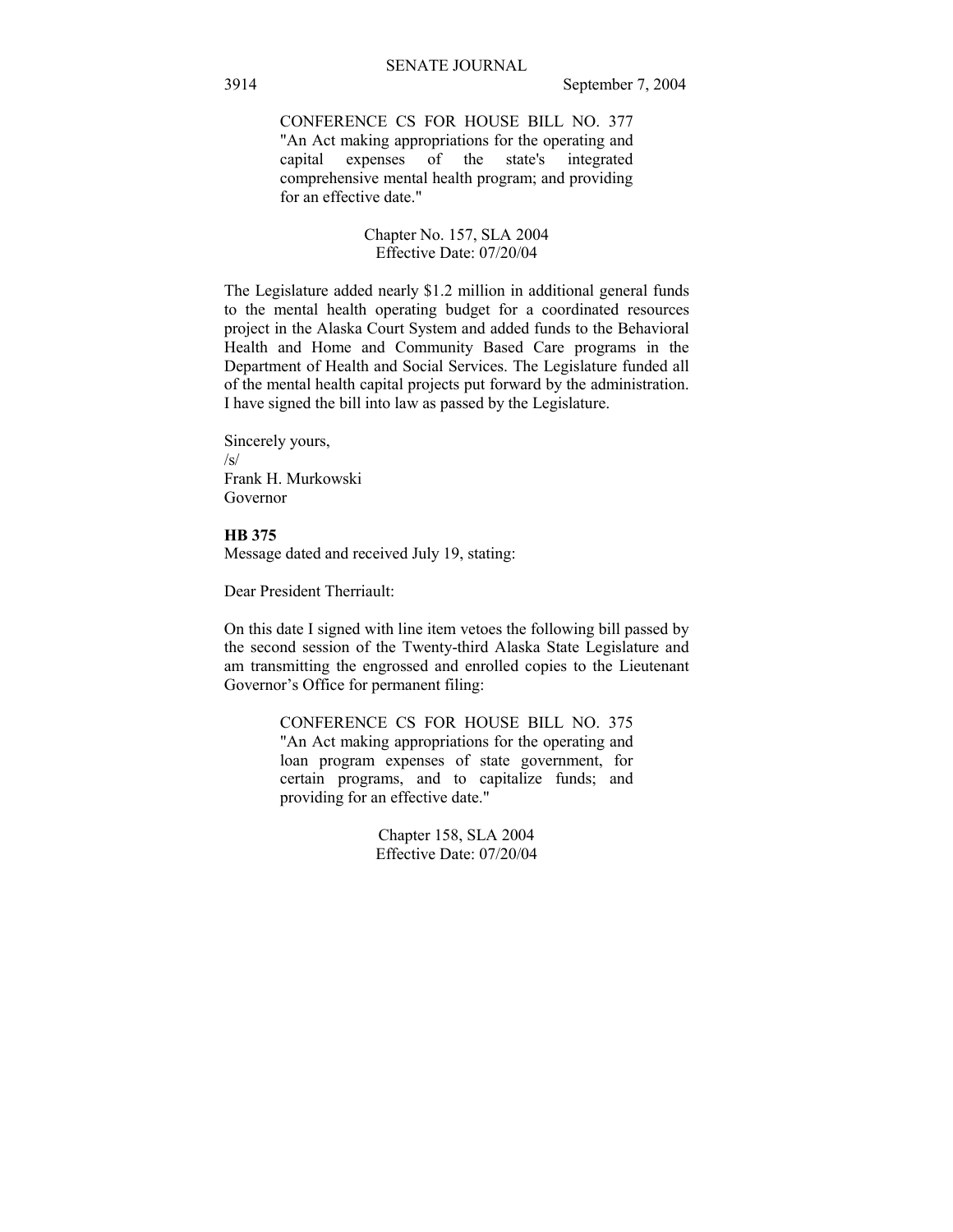The Fiscal Year 2005 budget that I proposed last December represented a \$245 million spending reduction from Fiscal Year 2003. To get government back to basics, the administration prioritized state services—while saving money—in order to increase investment in programs that meet the state's traditional responsibilities to citizens. We proposed, and the Legislature agreed, to add 20 Alaska State Troopers—the largest one-time addition in memory. Once criminals have been arrested, we want them off the street. We proposed, and the Legislature agreed, to add nine criminal prosecutors. Lack of commitment to convicting criminals over the last decade left the state without prosecutors to handle the more than 70 percent increase in felony cases. This budget adds more prosecutors than in the last ten years combined.

The greatest investment we can make in the growth and diversity of our economy is to invest in education. Funding for the K-12 base student allocation will increase \$82 million, bringing the state's investment in  $K-12$  support to \$805 million—35 percent of the state's general fund operating budget. Another \$229 million in state general funds will be invested in the University of Alaska, which represents an increased \$16 million investment. (Funding for K-12 education and the University were included in FCCS SB 283 (Corrected).)

The Legislature also agreed to invest an additional \$12 million to develop Alaska's natural resources, which are key to Alaska's future. This budget more than doubles the state's investment in the Department of Natural Resources' work to develop the state's oil and gas. The additional funding will enable the Division of Oil and Gas in the Department of Natural Resources to further its work on oil and gas lease sales, such as Alaska Peninsula and National Petroleum Reserve-Alaska. This includes \$5.5 million to support the department's work on permitting and processing the stranded gas applications for a future gas pipeline. This also includes \$5.1 million that will be invested in the Department of Revenue's work to bring Alaska's North Slope natural gas to market. We have made a lot of progress over the last year in getting Alaska's natural gas to market. I am confident that with this additional investment we will provide a road map for realizing the value of our North Slope gas both in-state and in the markets beyond our borders.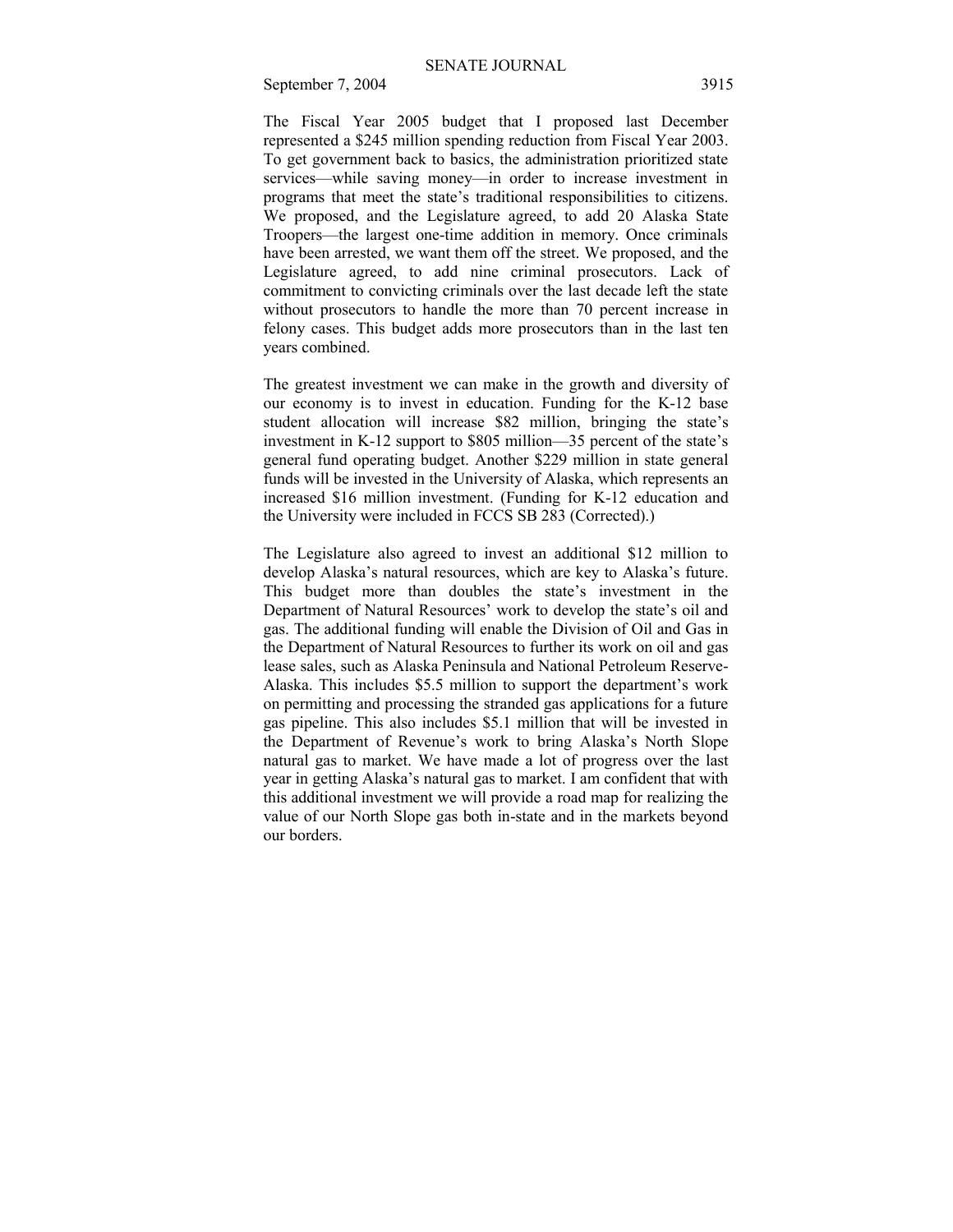Just as I did in Fiscal Year 2004, I challenged the Legislature to keep Fiscal Year 2005 spending below the current year and set a goal of not using more than \$400 million of the state's reserve funds, or Constitutional Budget Reserve (CBR) to prop up spending. In terms of overall spending, the Legislature's approved spending was \$17 million higher in general funds over Fiscal Year 2004. Based on the Department of Revenue's spring forecast, the projected draw from the CBR would have been \$371.2 million for Fiscal Year 2005.

I have made \$4.3 million in general fund vetoes in the Fiscal Year 2005 operating budget. Each is discussed below. Of this amount, \$1.2 million will come from savings in travel. These initiatives are part of our ongoing effort to improve the state's business practices. We are not finished with reducing the size of government and remain focused on the state's bottom line. We are working to ensure the state gets value for every dollar spent and that programs are effective in delivering results for Alaskans.

The following are the vetoes I have made in the Fiscal Year 2005 operating budget:

Department of Community and Economic Development - \$138,300 Community Assistance and Economic Development – Community Advocacy

## • *Local Boundary Commission staff - \$75,800*

This would have added an additional position to work with the Local Boundary Commission. In light of the challenge of trying to balance spending with revenues, the funding for this new position was vetoed. The department will have to re-prioritize its workload to meet other demands.

#### • *Alaska Legal Services Corporation grant - \$62,500*

The state's support to this non-profit organization has declined over the years. Providing a grant to an organization that provides legal assistance to individuals is not a basic responsibility of state government.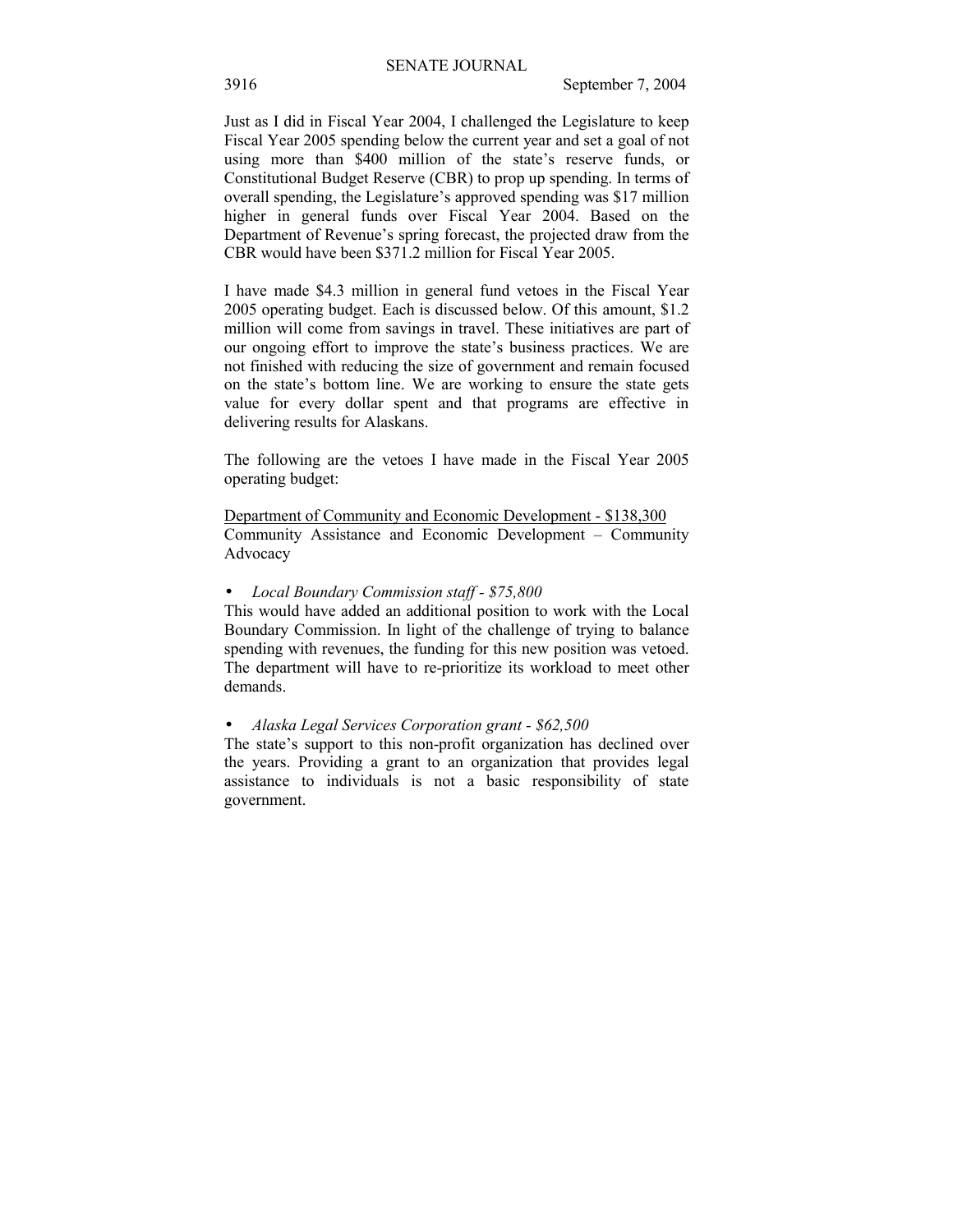## Department of Education and Early Development - \$169,400

Alaska Library and Museums

• *Library Operations - \$100,000* 

The Legislature reinstated this reduction that was included in the administration's proposed budget. The department continues to believe that management efficiencies can be found within the library's operations without diminishing services to the public.

## • *Archives - \$69,400*

The Legislature added funding for electronic records management. The reality of trying to balance the state's budget means that initiatives such as this need to be funded internally by re-prioritizing and finding efficiencies that will free up funding.

## Office of the Governor - \$193,000

Reductions were spread among three areas:

- *Executive Operations \$75,000*
- *Office of Management and Budget \$50,000*
- *Lieutenant Governor \$68,000*

Each organization will find savings through belt-tightening, which includes \$25,800 in estimated travel savings.

## Section 21-(b) Fund Transfers - \$1 million

• *Alaska Marine Highway System Fund - \$1 million* 

The general fund deposit into the Alaska Marine Highway System fund was reduced to \$31 million. This reduction was possible due to the savings expected from the recently negotiated contracts with the marine highway unions. The Legislature also appropriated an additional \$8 million to the fund. This veto will not result in a decrease in the level of service.

## Salary and Benefit Adjustments - \$1,015,300

*Section 30-(a) (3) Public Safety Employees Association - \$1,015,300*  The union members failed to ratify the contract and new contract terms will be submitted to the next Legislature. The following amounts were vetoed:

Department of Public Safety

| General Funds        | \$774,500 |
|----------------------|-----------|
| <b>Federal Funds</b> | \$31,600  |
| Other Funds          | \$30,900  |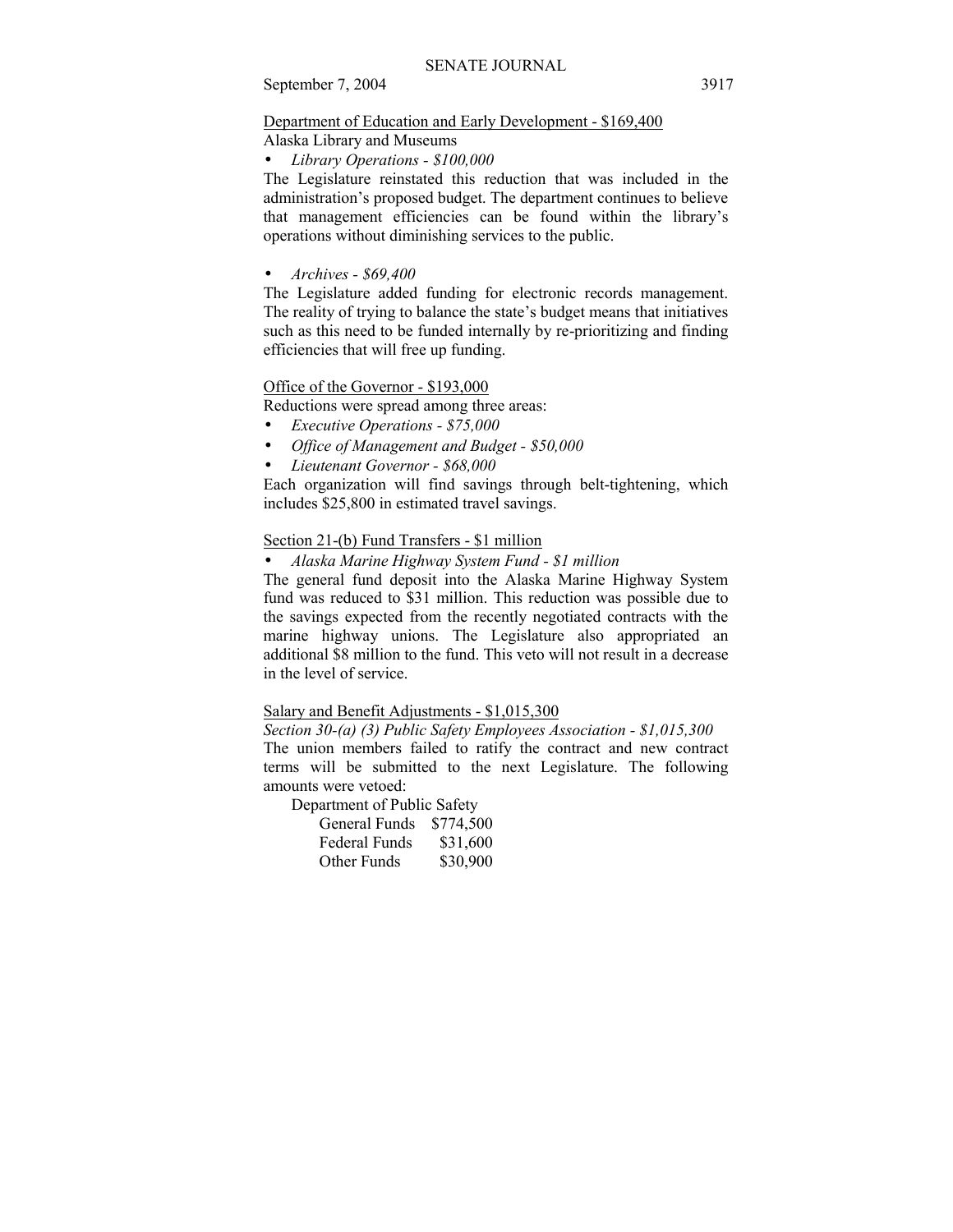Department of Transportation and Public Facilities/International Airports

| Federal Funds | \$7,500   |
|---------------|-----------|
| Other Funds   | \$170,800 |

## *Section 3-(b) University of Alaska monetary terms*

Technical veto as this language also appears in section 59-(c) of FCC SSB 283 (Corrected).

## New Legislation (Section 2, pages 39-41)

As a result of further analysis, the following fiscal notes were vetoed or reduced. Departments will accomplish the work in support of the new legislation within existing budgets:

### *HB*  $484$  – Corrections: Fees/Surcharge - \$46,500

The funding, appropriated to the Department of Law, was for a clerk to assist with collection of the new fees. Instead, the department will accomplish the necessary tasks with existing resources and work with the court system to electronically transfer the information.

#### *SB 65 – Correctional Facility/Personnel - \$260,000*

This funding, appropriated to the Department of Corrections, was for three project managers for planning and construction of new correctional facilities. Regardless of my decision on whether to sign this legislation into law, the department will not need these positions during Fiscal Year 2005. At this time the administration is not willing to jeopardize the state's debt rating by incurring new state-backed debt to build new facilities. The administration has been clear that only when a long-term fiscal solution is in place will it support new debt. At that time the necessary project managers can be hired.

#### *SB 224 – Lower DWI for Minors to .02 - \$134,700*

This funding, appropriated to the Department of Administration for the Public Defender Agency, would have funded a new attorney. The final version of this legislation imposes a mandatory minimum fine and community service for juveniles operating a vehicle after consuming alcohol or refusing to submit to a blood alcohol content test. These offenses are already infractions and establishing minimum fines and community service is not expected to cause a substantial enough increase in the number of cases to warrant an additional attorney.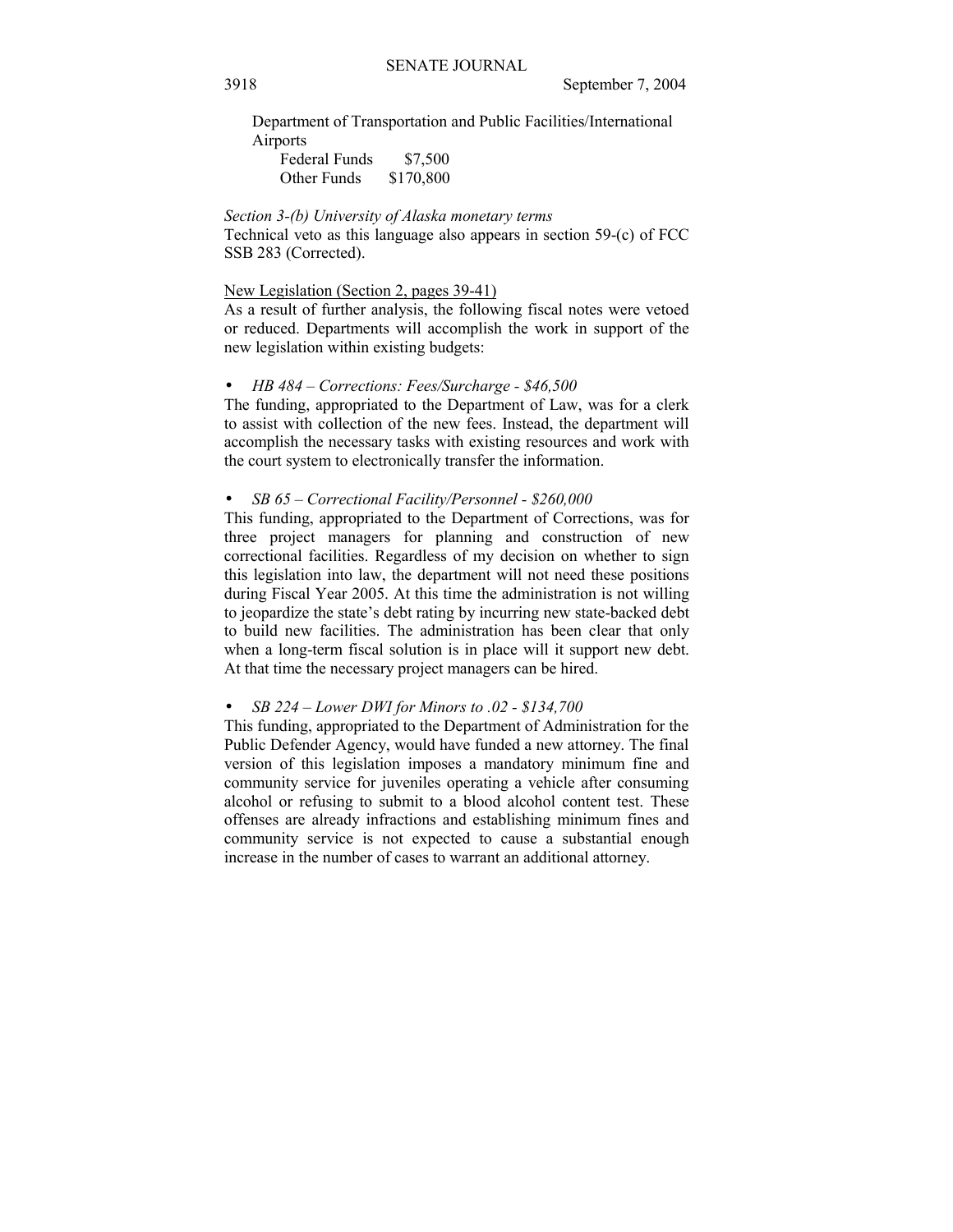*SB 231 – Decrease Time to Claim Unclaimed Property - \$30,000* The funding, appropriated to the Department of Revenue, was reduced from \$60,000. The department will re-prioritize work performed by existing staff in order to achieve the \$30,000 savings and still get the work done.

All Departments – Travel and State Vehicle Savings - \$1,280,200 Department budgets were reduced by \$375,700 in general funds for expected savings in travel costs (the University's \$250,000 in savings brings the total to \$625,700). Another \$904,500 was taken in anticipated savings from a reduction in the number of state vehicles and improved management of the state's fleet. There will be no impact on direct services delivered to citizens as a result of these savings.

• *Travel Savings - \$375,700* 

General fund savings by department are: Administration \$12,000 Community and Economic Development \$5,000 Corrections \$110,000 Education and Early Development \$10,000 Environmental Conservation \$14,300 Fish and Game \$17,000 Governor's Office \$25,800 Health and Social Services \$104,900 Labor and Workforce Development \$3,300 Military and Veterans Affairs \$25,000 Natural Resources \$12,000 Public Safety \$26,000 Revenue \$11,200 Transportation and Public Facilities \$25,000

(The University of Alaska's savings was taken in FCC SSB 283 (Corrected). The \$25,800 in Governor's office travel is tallied in the earlier summary of reductions for the Office of the Governor.)

• *State Vehicle Savings - \$904,500*  General fund savings by department are: Corrections \$65,000 Environmental Conservation \$6,500 Fish and Game \$10,000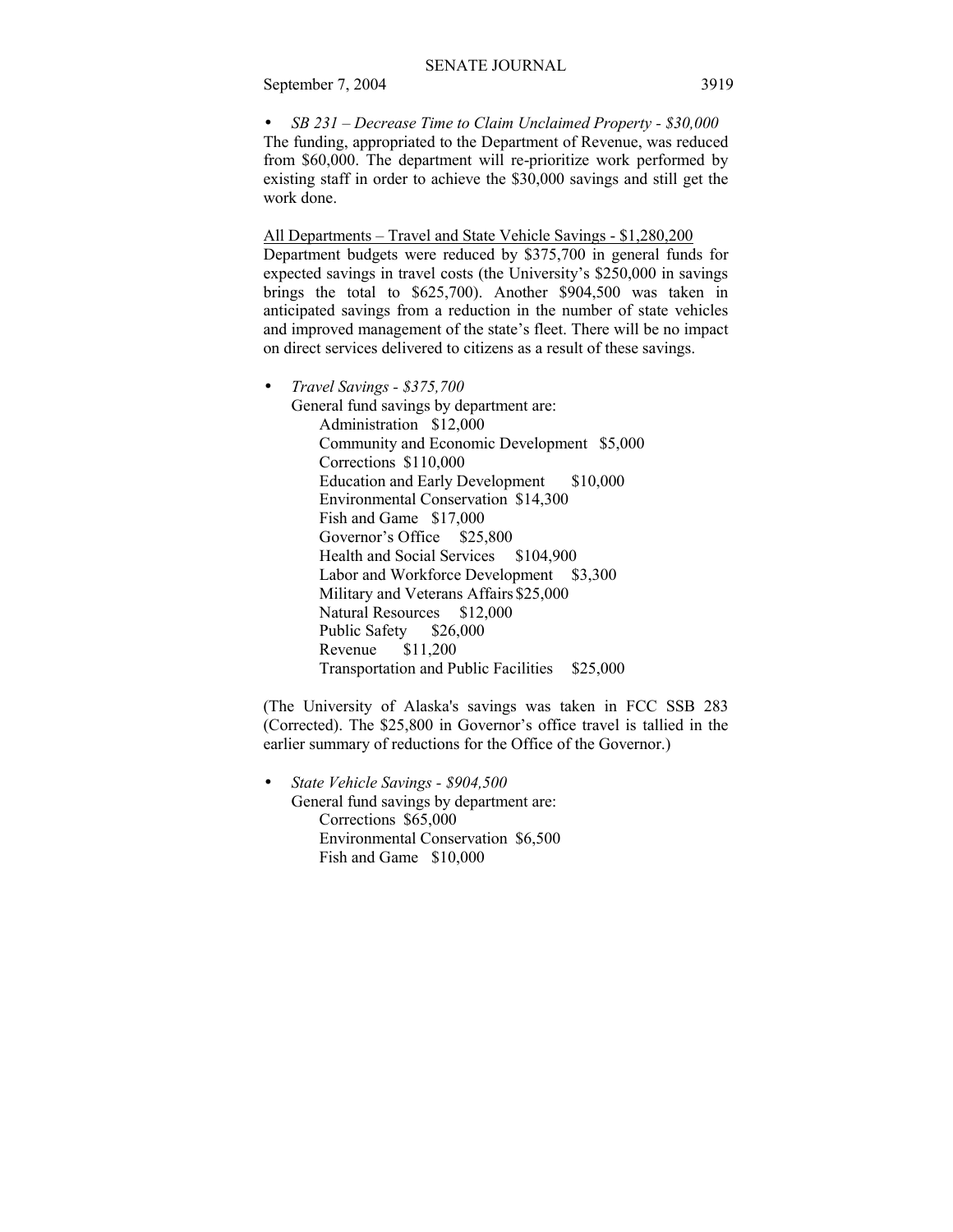Health and Social Services \$5,800 Labor and Workforce Development \$2,200 Law \$4,000 Transportation and Public Facilities \$811,000

In spite of the increased level of investment made in key programs discussed earlier, approved spending from all appropriation measures is basically flat when compared to Fiscal Year 2004. With the customary addition of a \$12.5 million placeholder for supplemental spending next session, overall general fund spending after vetoes for Fiscal Year 2005 is \$13.5 million higher. When compared to Fiscal Year 2003, spending has been reduced by \$163 million. The projected CBR draw, based on the Alaska Department of Revenue's Spring revenue forecast of \$28.30 per barrel, is \$360.6 million.

The current high oil prices have given Alaska's finances a slight reprieve. For some, it may also have served as political permission to avoid making politically challenging decisions to bring stability and certainty to state finances and public services. This administration's plan is for the state to live within its means and develop its resource wealth. This includes managing not only our natural resources but also our financial resources wisely.

We need to protect the value of our Permanent Fund for future generations of Alaskans. And we need to decide, together as Alaskans, on the wisest use of the income from the growing fund. I have advocated putting dividends first because our economy and individual Alaskans depend on them. After dividends are paid, I believe we should make sure we have enough money for education and that we provide some assistance to help keep the lights on and reduce the property tax burden in communities around the state.

I will continue to work with the Legislature and all Alaskans on these financial issues. But we should not let debate over how to manage our bank account take our eye off our job. Job one is to develop our resource wealth to provide hope and opportunity for all Alaskans. Developing our resources is the best way to fund the basic priorities of government—education, public safety, transportation, and public health—and to grow our Permanent Fund.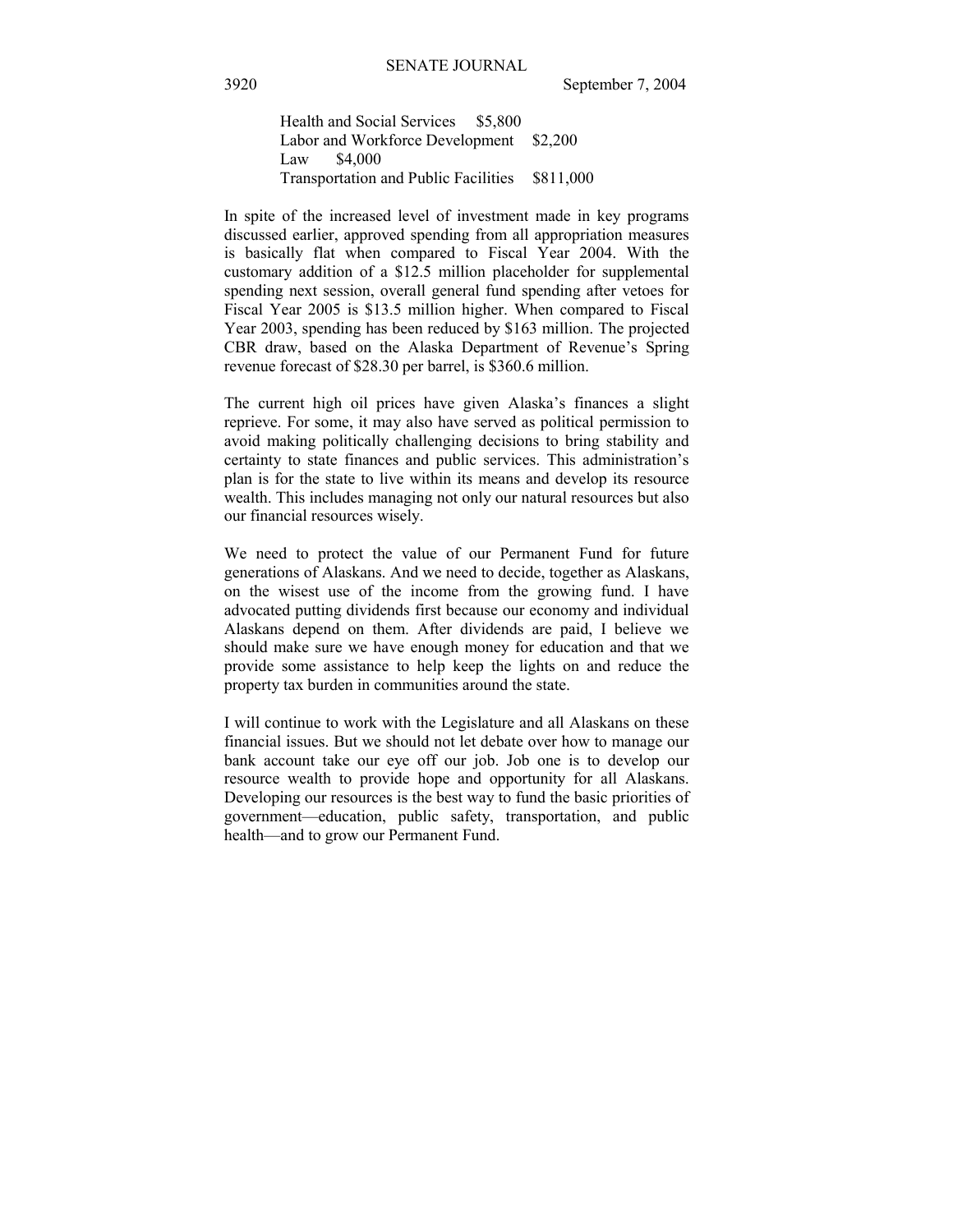To these ends, I look forward to working with the Legislature and Alaskans on these critical issues. Alaskans deserve leaders who will take responsibility today for Alaska's tomorrow.

Sincerely yours,  $\sqrt{s}$ Frank H. Murkowski Governor

## **SB 283**

Message dated and received July 19, stating:

Dear President Therriault:

On this date I signed with line item vetoes the following bill passed by the second session of the Twenty-third Alaska State Legislature and am transmitting the engrossed and enrolled copies to the Lieutenant Governor's Office for permanent filing:

> FREE CONFERENCE CS FOR SENATE BILL NO. 283(Corrected) "An Act making, amending, and<br>repealing appropriations, including capital appropriations, including capital appropriations, supplemental appropriations, reappropriations, and appropriations to capitalize funds; making appropriations under art. IX, sec. 17(c), Constitution of the State of Alaska, from the constitutional budget reserve fund; and providing for an effective date."

> > Chapter 159, SLA 2004 Effective Date: See Chapter

The Fiscal Year 2005 capital budget continues to invest limited state dollars in basic infrastructure. Of note is that of the capital budget's overall \$1.56 billion in appropriations, \$1.45 billion will come from federal funds and only \$117.3 million is from state funds. Federal support ranges from \$232.8 million for airport improvements; \$411.2 million for surface transportation projects; \$61 million for village safe water projects; \$20.9 million for Pacific coastal salmon recovery efforts; to \$5.5 million for a voter registration and election management system.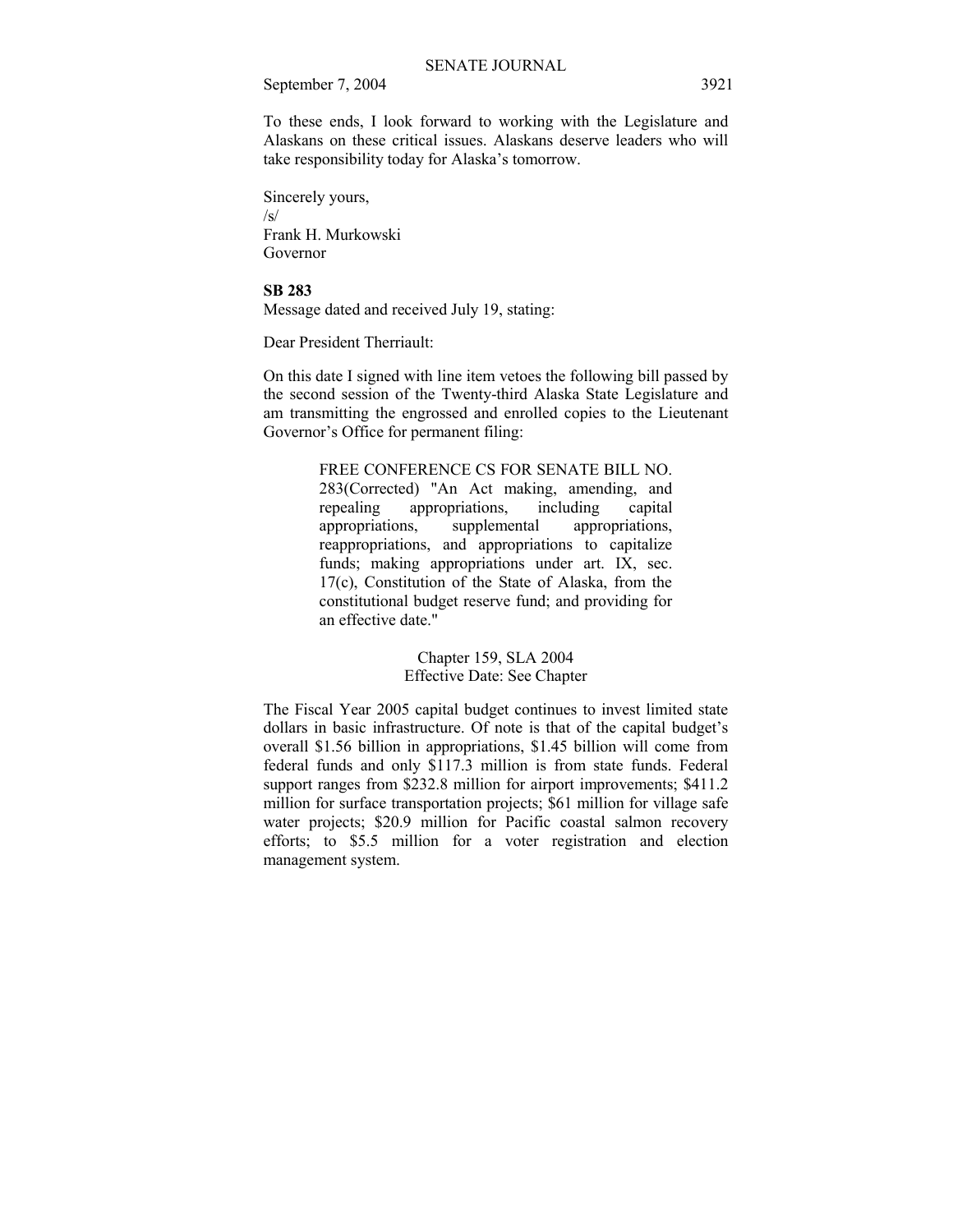In terms of state dollars, only \$8.8 million in general funds are tapped. This was possible because of the Alaska Student Loan Corporation's ability to provide revenue bond proceeds to fund capital improvements. This will save approximately \$250 million in general funds over three fiscal years and have no impact on the corporation's ability to meet the needs of student loan borrowers.

Based on my review of FCCS SB 283 (Corrected), I have vetoed two sections for the reasons described below:

## Section 47(c) - Alaska Travel Industry Association - \$700,000

In Fiscal Year 2004, ATIA was unable to meet the statutory match requirement for marketing funds. This section converted the unmatched balance to a grant, thereby circumventing the intention of state law. For this reason, I have vetoed the appropriation.

#### Section  $59$  – University of Alaska - \$250,000

This reduction reflects the University's estimate of how much it will save in travel costs. Additional savings by other departments are reflected in reductions in the Fiscal Year 2005 operating budget (CCS HB 375).

In spite of increased investment in priority programs, approved spending from all appropriation measures is basically flat when compared to Fiscal Year 2004. With the customary addition of a \$12.5 million placeholder for supplemental spending next session, overall spending after vetoes for Fiscal Year 2005 is \$13.5 million higher. When compared to Fiscal Year 2003, spending has been reduced by \$163 million. The projected Constitutional Budget Reserve draw, based on the Department of Revenue's spring revenue forecast of \$28.30 per barrel, is \$360.6 million.

The current high oil prices have given Alaska's finances a slight reprieve. For some, it may also have served as political permission to avoid making politically challenging decisions to bring stability and certainty to state finances and public services. This administration's plan is for the state to live within its means and develop its resource wealth. This includes managing not only our natural resources but also our financial resources wisely.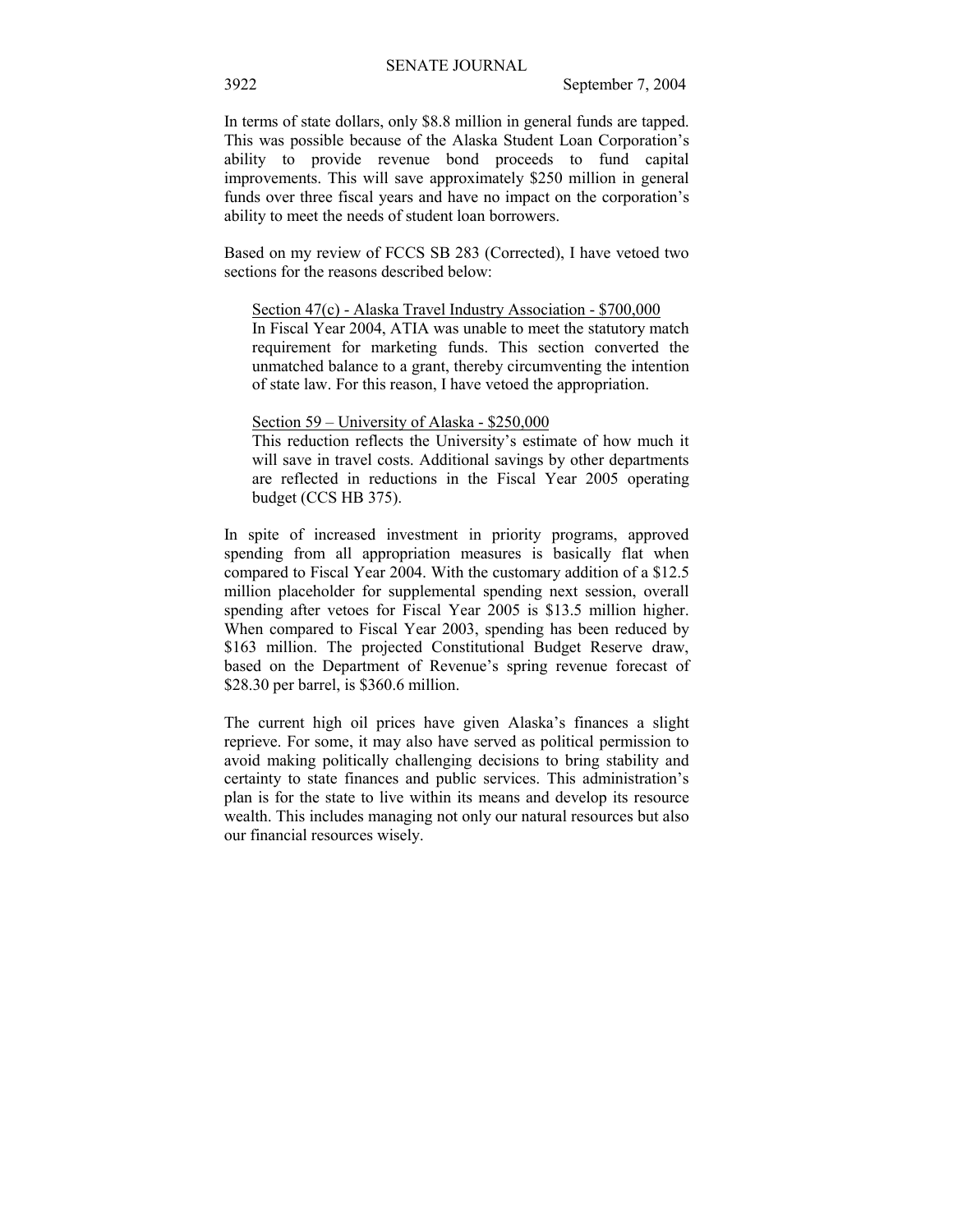We need to protect the value of our Permanent Fund for future generations of Alaskans. And we need to decide, together as Alaskans, on the wisest use of the income from the growing fund. I have advocated putting dividends first because our economy and individual Alaskans depend on them. After dividends are paid, I believe we should make sure we have enough money for education and that we provide some assistance to help keep the lights on and reduce the property tax burden in communities around the state.

I will continue to work with the Legislature and all Alaskans on these financial issues. But we should not let debate over how to manage our bank account take our eye off our job. Job one is to develop our resource wealth to provide hope and opportunity for all Alaskans. Developing our resources is the best way to fund the basic priorities of government—education, public safety, transportation, and public health—and to grow our Permanent Fund.

To these ends, I look forward to working with the Legislature and Alaskans on these critical issues. Alaskans deserve leaders who will take responsibility today for Alaska's tomorrow.

Sincerely yours,  $\sqrt{s}$ Frank H. Murkowski Governor

#### **SB 65**

Message dated and received July 22, stating:

Dear President Therriault:

On this date I have signed the following bill passed by the second session of the Twenty-third Alaska State Legislature. I am transmitting the engrossed and enrolled copies to the Lieutenant Governor's Office for permanent filing:

HOUSE CS FOR CS FOR SENATE BILL NO. 65(FIN) "An Act relating to the qualifications of correctional officers, parole officers, and probation officers; authorizing the Department of Corrections to enter into lease-purchase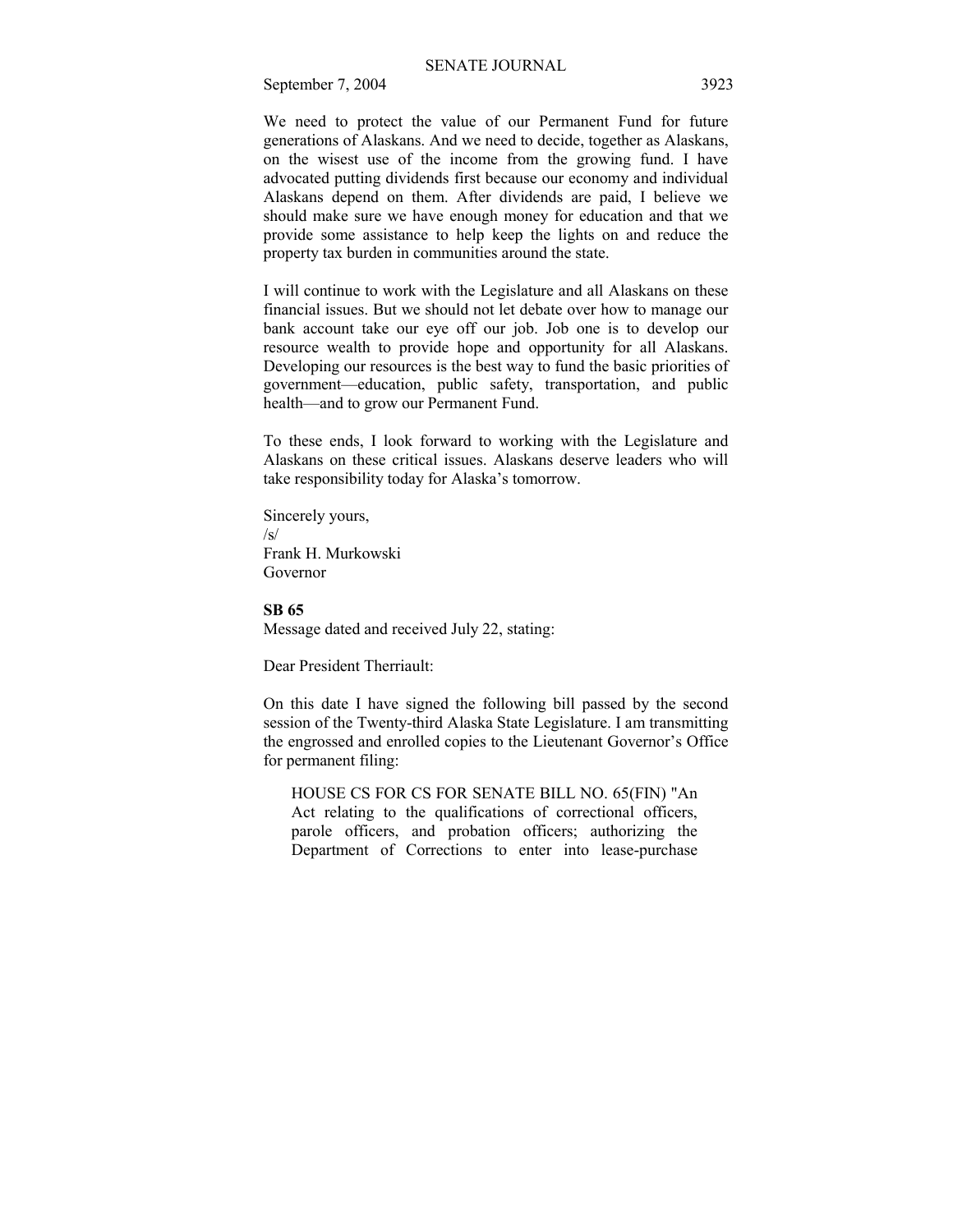agreements with municipalities for new or expanded public correctional facilities in the Fairbanks North Star Borough, the Matanuska-Susitna Borough, Bethel, the Municipality of Anchorage, and the City of Seward; relating to the development and financing of privately operated correctional facility space and services; authorizing the Department of Corrections to enter into a lease-purchase agreement with the City of Whittier for the confinement and care of prisoners in privately operated correctional facility space if the state cannot provide the same level of services required in state law or regulation for the same or less cost; giving notice of and approving, and authorizing the entry into and issuance of certificates of participation for, the upgrade, expansion, and replacement of certain jails in Dillingham and Kodiak; and providing for an effective date."

## Chapter 160, SLA 2004 Effective Date: 07/23/04

I have consistently supported finding a solution to the chronic problem of prison overcrowding in Alaska. Over a decade of gridlock has led to the failure to improve on what was supposed to be a temporary solution of sending prisoners to Arizona. The result has been the placement of more and more prisoners into community housing alternatives and the constant transferring of prisoners between locations to ensure the integrity of the system, all of which runs the risk of compromising the level of public safety being provided to Alaskans.

Working with the Legislature, we have ended the gridlock. This bill will give the state the authority to address many needs, including both pretrial and long-term incarceration of criminals across the state. It will give the state the authority to pursue a large facility in the Mat-Su Valley, to reduce prison costs and ease the overcrowding in other areas. It will allow the state, subject to specified restrictions, to replace the Kodiak jail and the jail in Dillingham. It will also allow the state to expand the Anchorage Correctional Complex, if federal money becomes available. The expansions authorized in this bill will enhance the level of public safety afforded to the people of Alaska by providing a stable and adequate supply of prison beds to house those criminals who choose to victimize our citizens.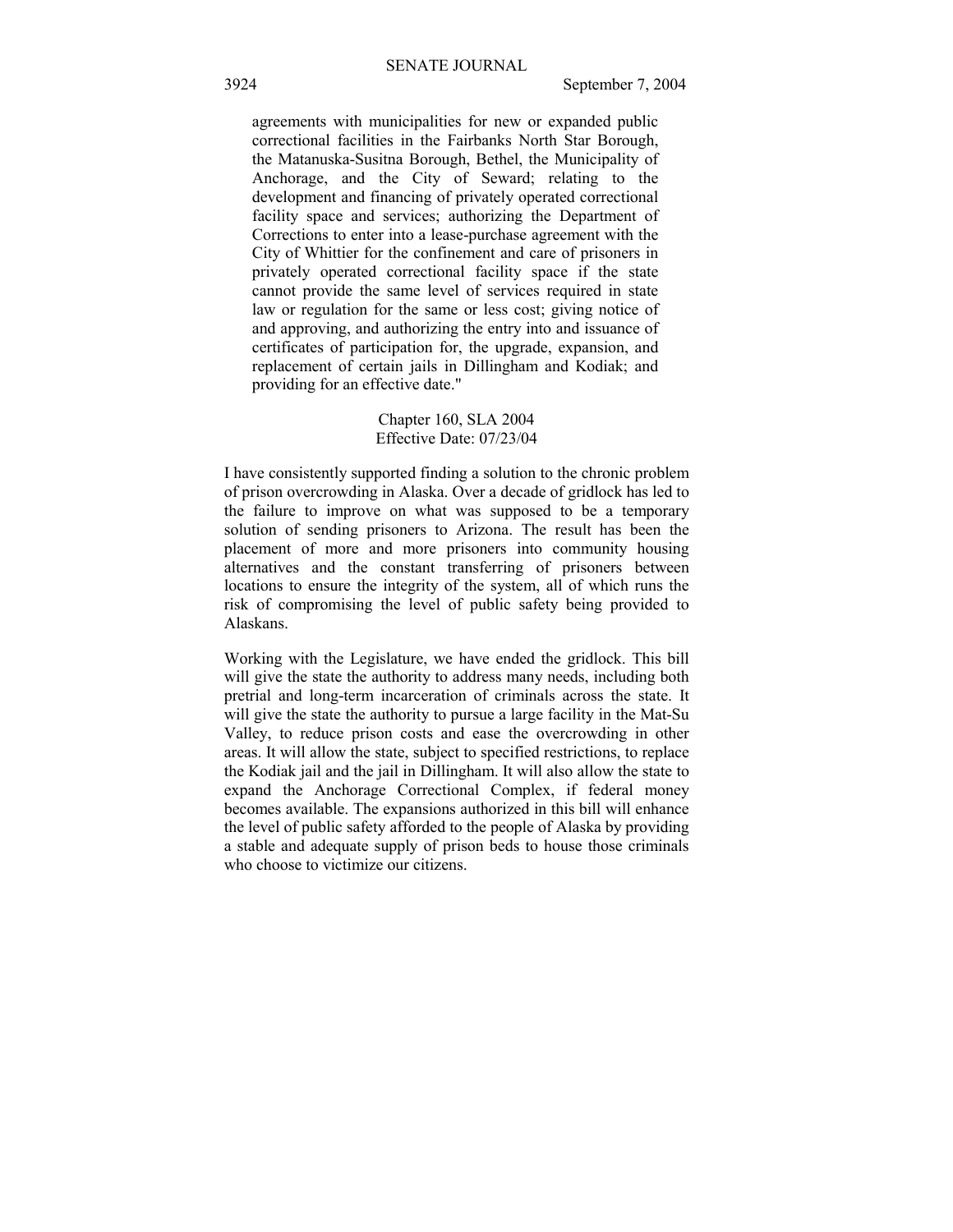And finally, this bill will generate good paying, long-term jobs for Alaskans and end the export of over \$14 million per year to Arizona.

In addition to my support of finding a solution to the prison overcrowding, I have consistently advised the Legislature that it should adopt a long-range fiscal plan for the State of Alaska. I believe the state needs to be on a solid financial footing before it authorizes a program of new borrowing that ultimately relies on the credit of the state.

The state's credit has been under the cloud of a formal negative outlook by Moody's since August of 2002. The amount of debt authorized in this bill coupled with a lack of a long-range fiscal plan causes concern, the greatest of which is a potential negative effect on the state's credit rating. A downgrade of the state's credit could cost Alaska communities more each year in added interest. Even with petroleum revenues and one-time reserves paying state interest costs, Alaskans who pay property taxes to a city with debt, have a student loan, or have a home mortgage with a state agency would realize increased costs from a credit downgrade. A credit downgrade would be much like a hidden tax on Alaskans.

I have made a commitment to the rating agencies that the state will not incur additional debt until recurring revenues match expenditures. I maintain that commitment and my signature of this bill is not an indication of our intent to immediately move forward with the \$850 million in potential debt authorized in this legislation.

I will still mandate that, before actual bonding or significant debt instruments can be issued, there must be a satisfactory repayment ability that will not jeopardize the state's AA bond rating. The responsibility to assure that the credit rating is not put in jeopardy is the joint responsibility of the Legislature and the administration. It is further understood that my administration, including the commissioner of Corrections and the State Bond Committee, will not initiate any action inconsistent with the state debt policy as articulated by the Office of the Governor.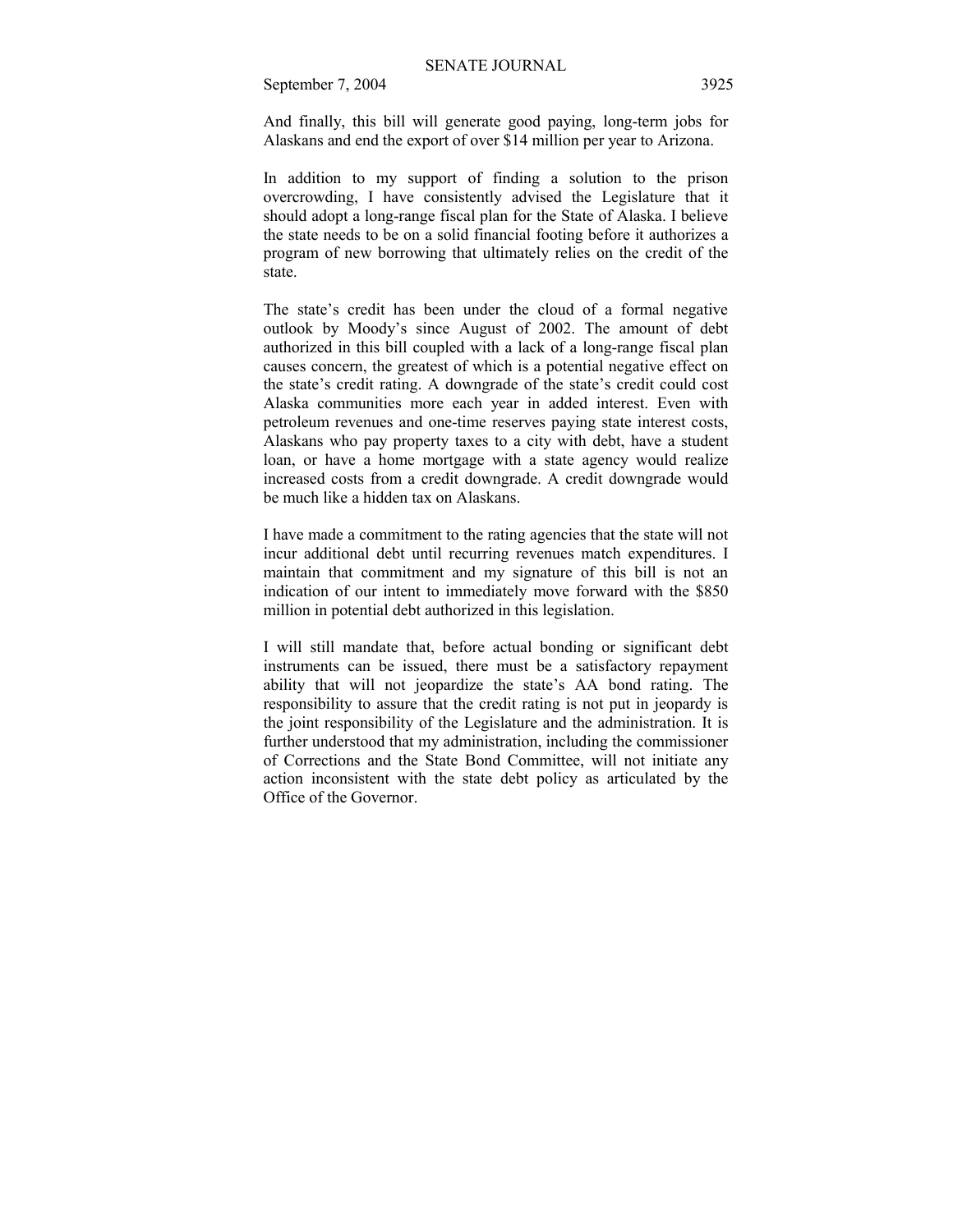There are several provisions included in the bill that I will use to ensure my commitment is maintained. First, the bill provides the Department of Corrections the option to enter into lease-purchase agreements for new or expanded facilities. There is no mandate. Second, the authorization remains in effect until 2009. Third, leasepurchase agreements are subject to approval by the state bond committee made up of the commissioners of Revenue, Commerce, and Administration and the state bond committee will not approve debt that will result in a downgrading of the state's credit rating. Fourth, the bill restricts the Department of Correction's authority to sign leasepurchase agreements if any bonds issued for the projects would be rated below investment grade. Finally, certificates of participation authorized under the bill are restricted if the issuance would lower the state's credit rating and the certificates are rated below investment grade.

I look forward to working with the Legislature and Alaskans to address the long-term fiscal needs of the state and the need to house our prisoners.

Sincerely yours,  $\sqrt{s}$ Frank H. Murkowski Governor

#### **HB 496**

Message dated July 24 and received July 29, stating the Governor signed the following bill and transmitted the engrossed and enrolled copies to the Lieutenant Governor's Office for permanent filing:

> CS FOR HOUSE BILL NO. 496(STA) "An Act creating the youth vote ambassador program and relating to that program; authorizing the members of the program to be appointed to serve on election boards; relating to qualifications for appointment to election boards; and providing for an effective date."

> > Chapter 161, SLA 2004 Effective Date: 07/25/04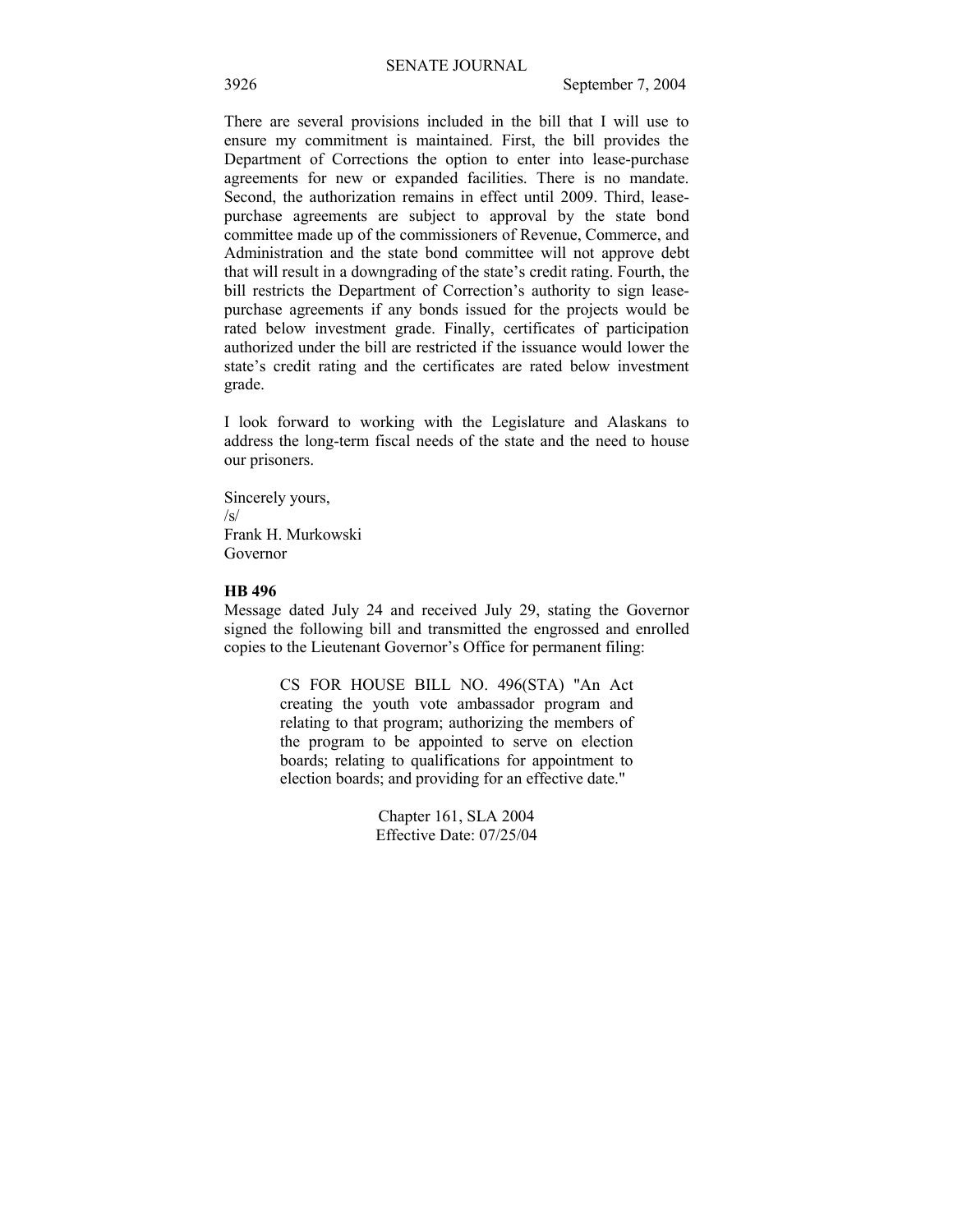## **HB 366**

Message dated July 24 and received July 29, stating the Governor signed the following bill and transmitted the engrossed and enrolled copies to the Lieutenant Governor's Office for permanent filing:

> CS FOR HOUSE BILL NO. 366(FIN) "An Act relating to animal classic charitable gaming; and providing for an effective date."

> > Chapter 162, SLA 2004 Effective Date: 07/25/04

## **SB 203**

Message dated July 25 and received July 29, stating the Governor signed the following bill and transmitted the engrossed and enrolled copies to the Lieutenant Governor's Office for permanent filing:

> HOUSE CS FOR CS FOR SENATE BILL NO. 203(FIN) "An Act relating to administrative hearings, to hearing officers, and to administrative law judges; establishing the office of administrative hearings and relating to that office; and providing for an effective date."

> > Chapter 163, SLA 2004 Effective Date: See Chapter

## **HB 424**

Message dated July 25 and received July 29, stating the Governor signed the following bill and transmitted the engrossed and enrolled copies to the Lieutenant Governor's Office for permanent filing:

> CS FOR HOUSE BILL NO. 424(JUD)(efd fld S) "An Act relating to review by the Legislative Affairs Agency of certain state agency regulations proposed for adoption, amendment, or repeal under the Administrative Procedure Act; and repealing provisions relating to annulment of regulations."

> > Chapter 164, SLA 2004 Effective Date: 10/23/04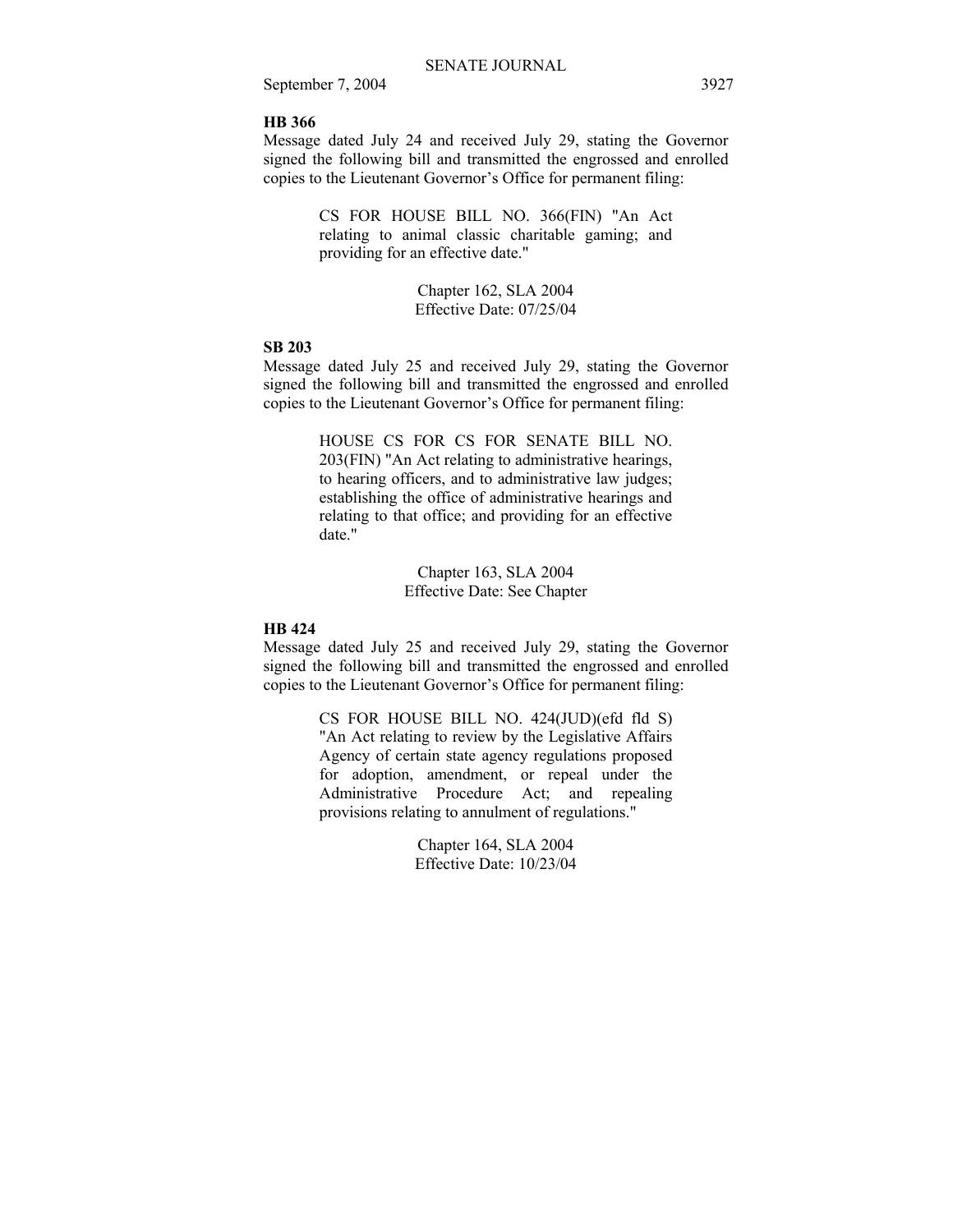## **HB 213**

Message dated July 26 and received July 30, stating the Governor signed the following bill and transmitted the engrossed and enrolled copies to the Lieutenant Governor's Office for permanent filing:

> SENATE CS FOR CS FOR HOUSE BILL NO. 213(FIN) "An Act relating to a provisional driver's license and to issuance of a driver's license; and providing for an effective date."

> > Chapter 165, SLA 2004 Effective Date: 01/01/2005

## **HB 533**

Message dated July 26 and received July 30, stating the Governor signed the following bill and transmitted the engrossed and enrolled copies to the Lieutenant Governor's Office for permanent filing:

> SENATE CS FOR CS FOR HOUSE BILL NO. 533(FIN) "An Act relating to the state's administrative procedures and to judicial oversight of administrative matters."

> > Chapter 166, SLA 2004 Effective Date: 10/24/04

## **HB 379**

Message dated July 26 and received July 30, stating the Governor signed the following bill and transmitted the engrossed and enrolled copies to the Lieutenant Governor's Office for permanent filing:

> HOUSE BILL NO. 379 "An Act establishing an office of citizenship assistance in the Department of Labor and Workforce Development."

> > Chapter 167, SLA 2004 Effective Date: 10/24/04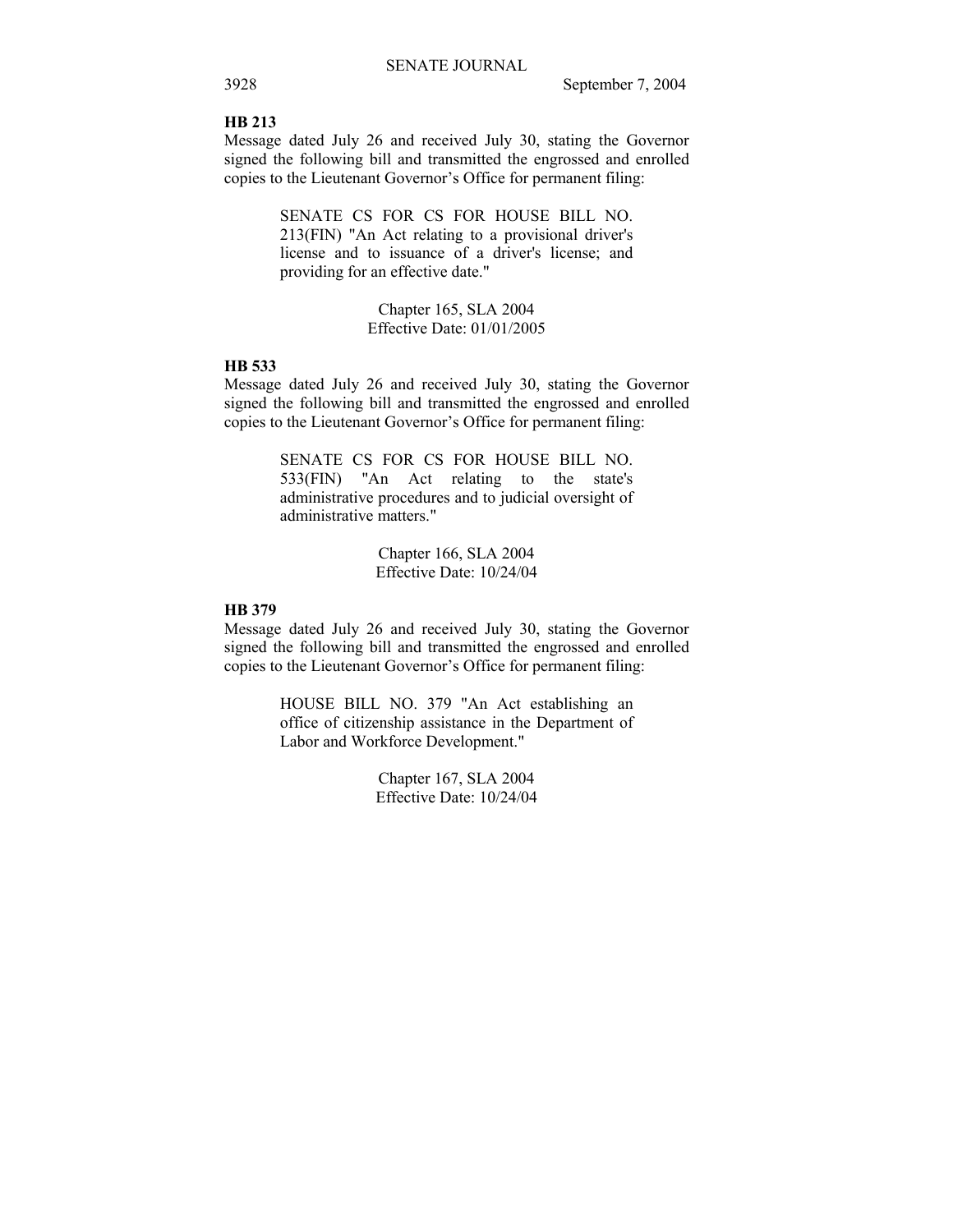## **SB 132**

Message dated July 26 and received July 30, stating the Governor signed the following bill and transmitted the engrossed and enrolled copies to the Lieutenant Governor's Office for permanent filing:

> CS FOR SENATE BILL NO. 132(RES) "An Act removing the Old Minto townsite from the Minto Flats State Game Refuge; and authorizing the Department of Natural Resources to convey certain land at the historic Old Minto site to the Native Village of Minto."

> > Chapter 168, SLA 2004 Effective Date: 10/24/04

## **HB 56**

Message dated July 26 and received July 30, stating the Governor signed the following bill and transmitted the engrossed and enrolled copies to the Lieutenant Governor's Office for permanent filing:

> CS FOR HOUSE BILL NO. 56(L&C) "An Act relating to the award to the state of actual reasonable attorney fees and costs, including costs of investigation, in certain court actions relating to unfair trade practices; and amending Rules 54(d), 79, and 82, Alaska Rules of Civil Procedure."

> > Chapter 169, SLA 2004 Effective Date: 10/24/04

## **HB 83**

Message dated July 26 and received July 30, stating the Governor signed the following bill and transmitted the engrossed and enrolled copies to the Lieutenant Governor's Office for permanent filing:

> SENATE CS FOR CS FOR HOUSE BILL NO. 83(JUD) "An Act adopting a version of the Revised Uniform Arbitration Act; relating to the state's existing Uniform Arbitration Act; amending Rules 3, 18, 19, 20, and 21, Alaska Rules of Civil Procedure,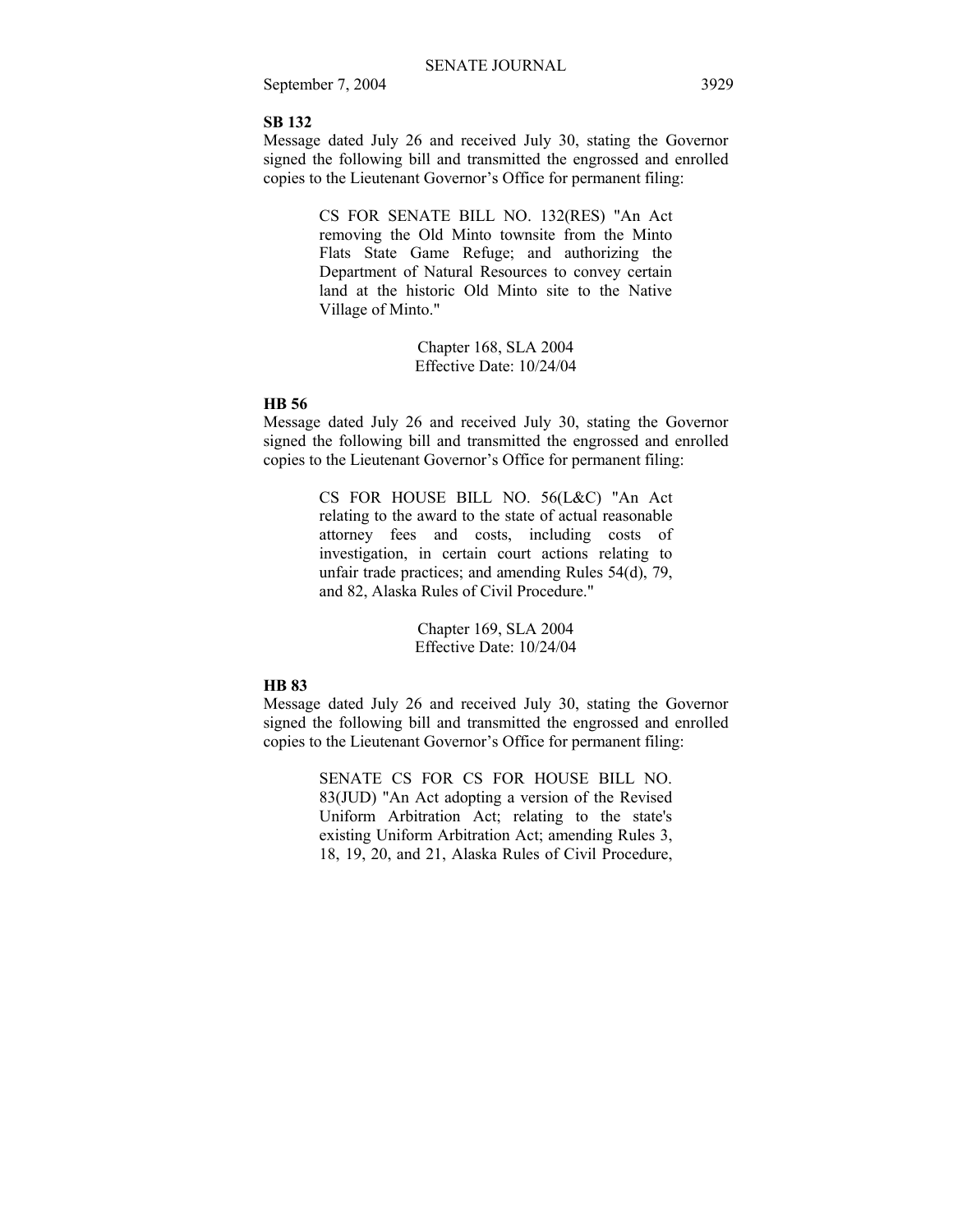Rule 601, Alaska Rules of Evidence, and Rule 402, Alaska Rules of Appellate Procedure; and providing for an effective date."

> Chapter 170, SLA 2004 Effective Date: 01/01/05

## **HB 272**

Message dated July 26 and received July 30, stating the Governor signed the following bill and transmitted the engrossed and enrolled copies to the Lieutenant Governor's Office for permanent filing:

> SENATE CS FOR CS FOR HOUSE BILL NO.  $272(L&C)$  am S "An Act relating to the advertising of motor vehicles, including trailers, for sale by motor vehicle dealers; relating to the financing of motor vehicle purchases; relating to motor vehicle sales contracts; relating to the disclosures required to be made by motor vehicle dealers when selling motor vehicles, including trailers, or when their service employees work on commission; relating to a motor vehicle dealer's selling as a new or current model vehicle, a motor vehicle required to be registered under AS 28.10; relating to a motor vehicle dealer's advertising an offer for the sale, lease, or purchase of a motor vehicle, including a trailer; relating to a motor vehicle dealer's conditioning the sale and delivery of a motor vehicle, including a trailer, on the buyer's purchase of other items; and relating to the return of a buyer's trade-in by a motor vehicle dealer."

> > Chapter 171, SLA 2004 Effective Date: 10/24/04

## **HB 336**

Message dated July 26 and received July 30, stating the Governor signed the following bill and transmitted the engrossed and enrolled copies to the Lieutenant Governor's Office for permanent filing: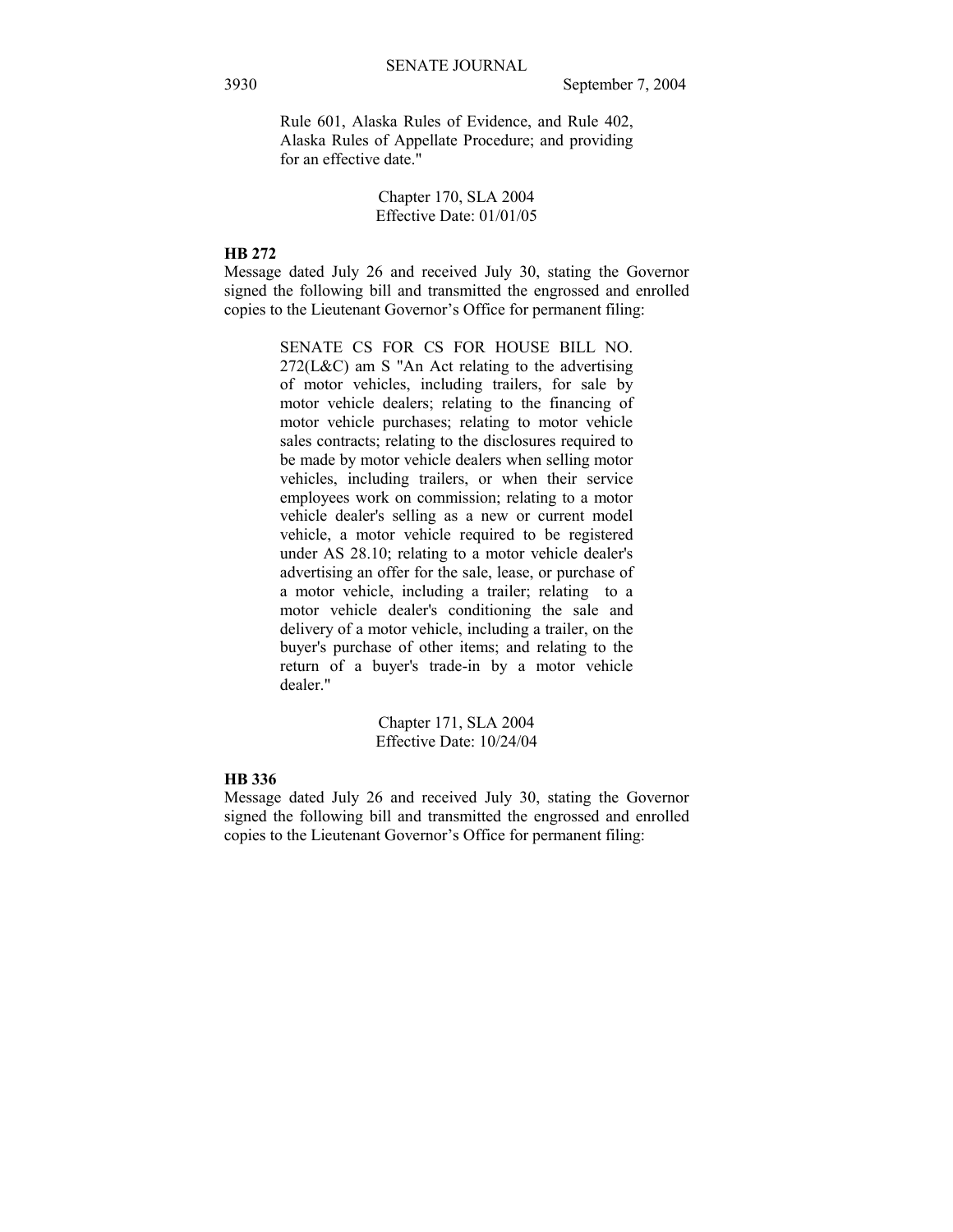SENATE CS FOR CS FOR HOUSE BILL NO. 336(JUD)(efd fld S) "An Act relating to motor vehicle insurance; and limiting recovery of civil damages by an uninsured driver."

> Chapter 172, SLA 2004 Effective Date: 10/24/04

## **HB 405**

Message dated July 26 and received July 30, stating the Governor signed the following bill and transmitted the engrossed and enrolled copies to the Lieutenant Governor's Office for permanent filing:

> SENATE CS FOR CS FOR HOUSE BILL NO. 405(HES) "An Act relating to reports on school and school district performance; relating to accountability of public schools and school districts; and providing for an effective date."

> > Chapter 173, SLA 2004 Effective Date: 07/27/04

## **HB 430**

Message dated July 26 and received July 30, stating the Governor signed the following bill and transmitted the engrossed and enrolled copies to the Lieutenant Governor's Office for permanent filing:

> HOUSE BILL NO. 430 "An Act relating to employees under 21 years of age in the premises of hotels, restaurants, and eating places that are licensed to sell, serve, deliver, or dispense alcoholic beverages."

> > Chapter 174, SLA 2004 Effective Date: 10/24/04

## **HB 494**

Message dated July 26 and received July 30, stating the Governor signed the following bill and transmitted the engrossed and enrolled copies to the Lieutenant Governor's Office for permanent filing: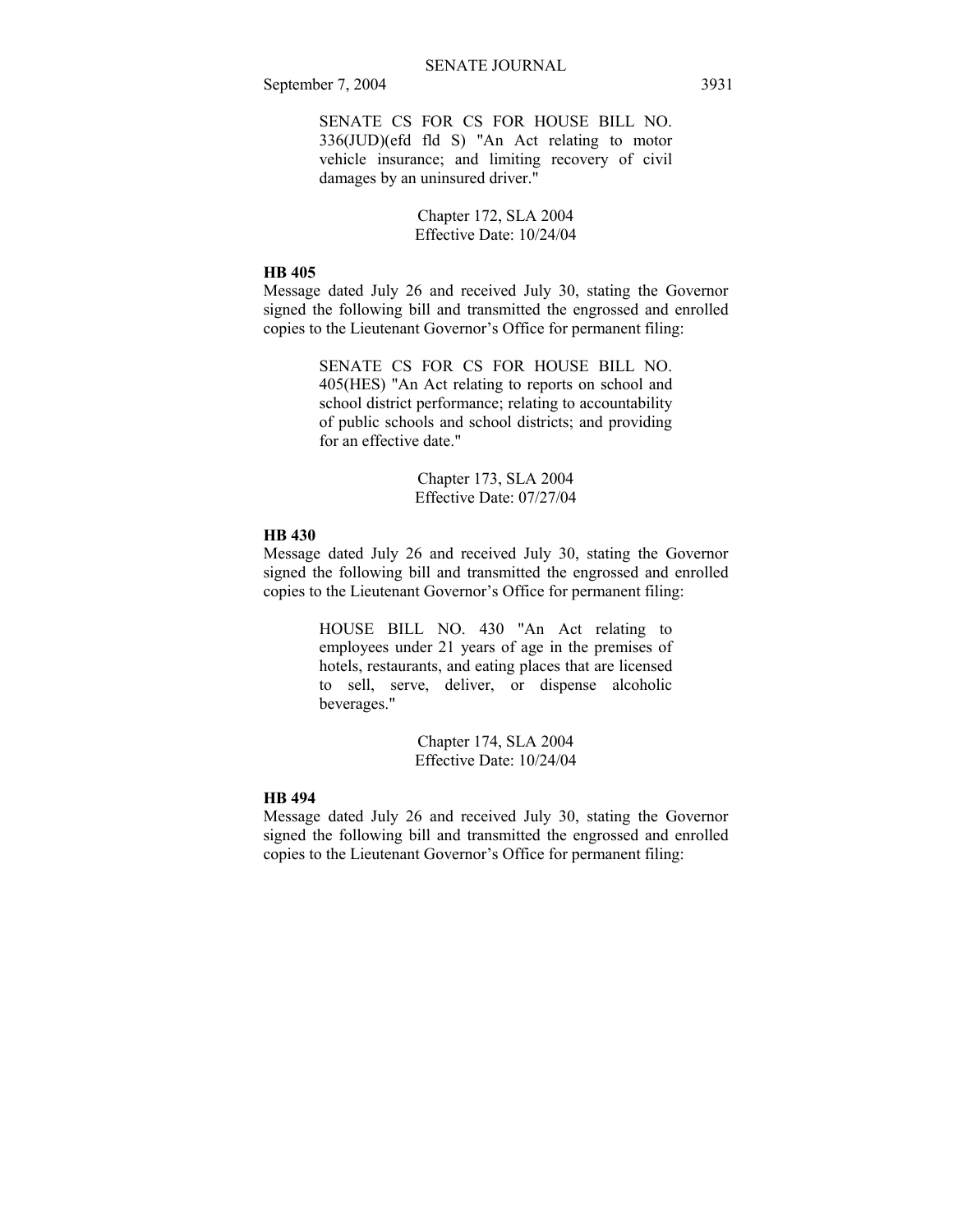SENATE CS FOR CS FOR HOUSE BILL NO. 494(FIN) "An Act relating to the methods of disbursement of money by the state, including employment compensation, unemployment payments, and permanent fund dividends, and to bank investments and deposits by the state; and providing for an effective date."

> Chapter 175, SLA 2004 Effective Date: See Chapter

## **SB 217**

Message dated July 26 and received July 30, stating the Governor signed the following bill and transmitted the engrossed and enrolled copies to the Lieutenant Governor's Office for permanent filing:

> CS FOR SENATE BILL NO. 217(JUD) "An Act relating to genetic privacy."

> > Chapter 176, SLA 2004 Effective Date: 10/24/04

## **SB 358**

Message dated July 26 and received July 30, stating the Governor signed the following bill and transmitted the engrossed and enrolled copies to the Lieutenant Governor's Office for permanent filing:

> SENATE BILL NO. 358 "An Act relating to the performance of railroad track construction work for the Department of Transportation and Public Facilities by the Alaska Railroad Corporation."

> > Chapter 177, SLA 2004 Effective Date: 10/24/04

## **SB 30**

Message dated July 26 and received July 30, stating the Governor signed the following bill and transmitted the engrossed and enrolled copies to the Lieutenant Governor's Office for permanent filing: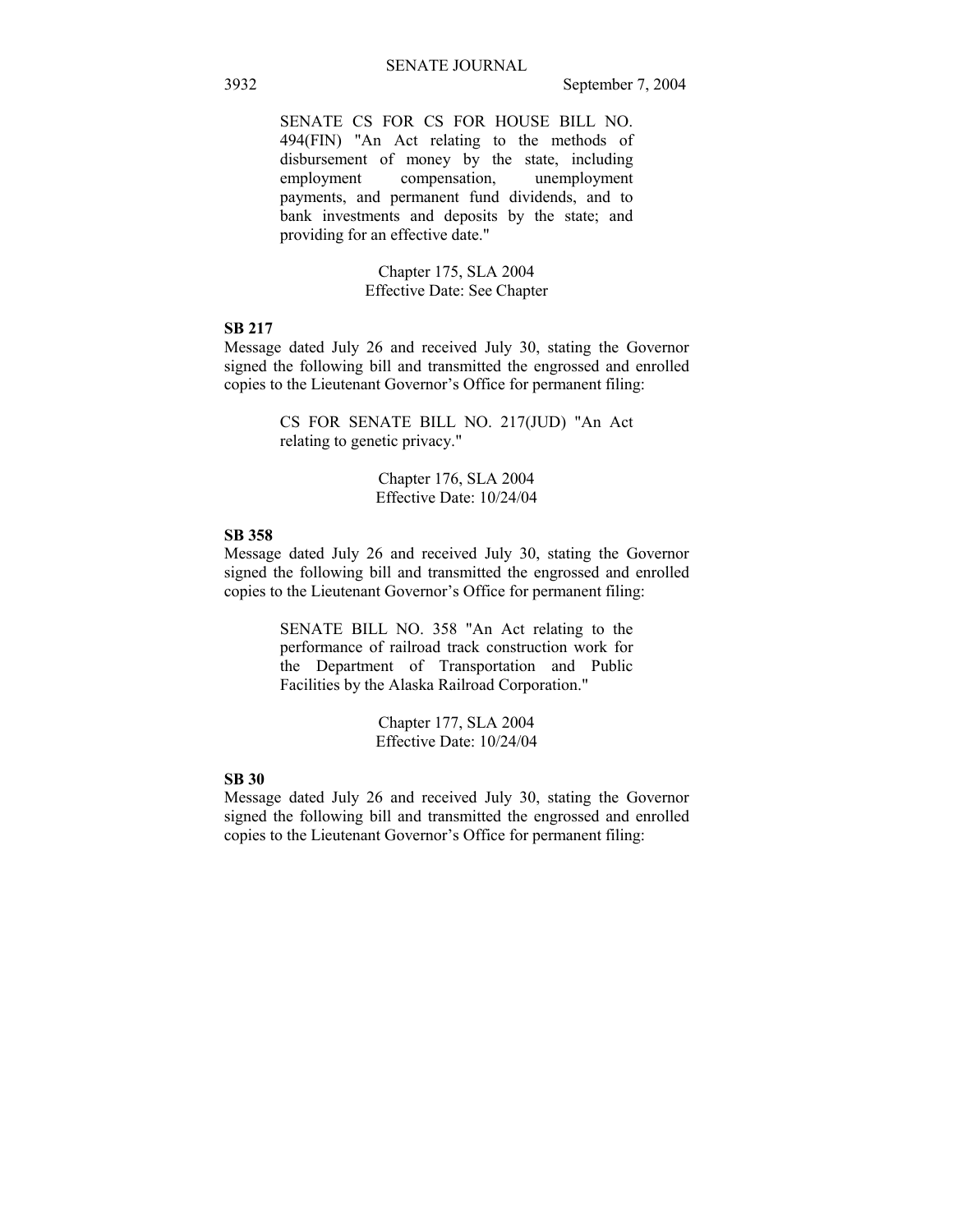CONFERENCE CS FOR SENATE BILL NO. 30 "An Act relating to information and services available to pregnant women and other persons; ensuring informed consent before an abortion may be performed; and providing exceptions to informed consent in certain cases."

> Chapter 178, SLA 2004 Effective Date: 10/24/04

## **SB 385**

Message dated July 26 and received July 30, stating the Governor signed the following bill and transmitted the engrossed and enrolled copies to the Lieutenant Governor's Office for permanent filing:

> HOUSE CS FOR CS FOR SENATE BILL NO. 385(RLS) am H "An Act relating to homeland security, to civil defense, to emergencies and to disasters, including disasters in the event of attacks, outbreaks of disease, or threats of attack or outbreak of disease; establishing the Alaska division of homeland security and emergency management in the Department of Military and Veterans' Affairs and relating to the functions of that division and that department; and providing for an effective date."

> > Chapter 179, SLA 2004 Effective Date: See Chapter

## **SB 254**

Message dated August 12 and received August 13, stating the Governor signed the following bill and transmitted the engrossed and enrolled copies to the Lieutenant Governor's Office for permanent filing:

> CS FOR SENATE BILL NO. 254(FIN)(efd fld) "An Act relating to tourism marketing contracts."

> > Chapter 180, SLA 2004 Effective Date: 11/10/04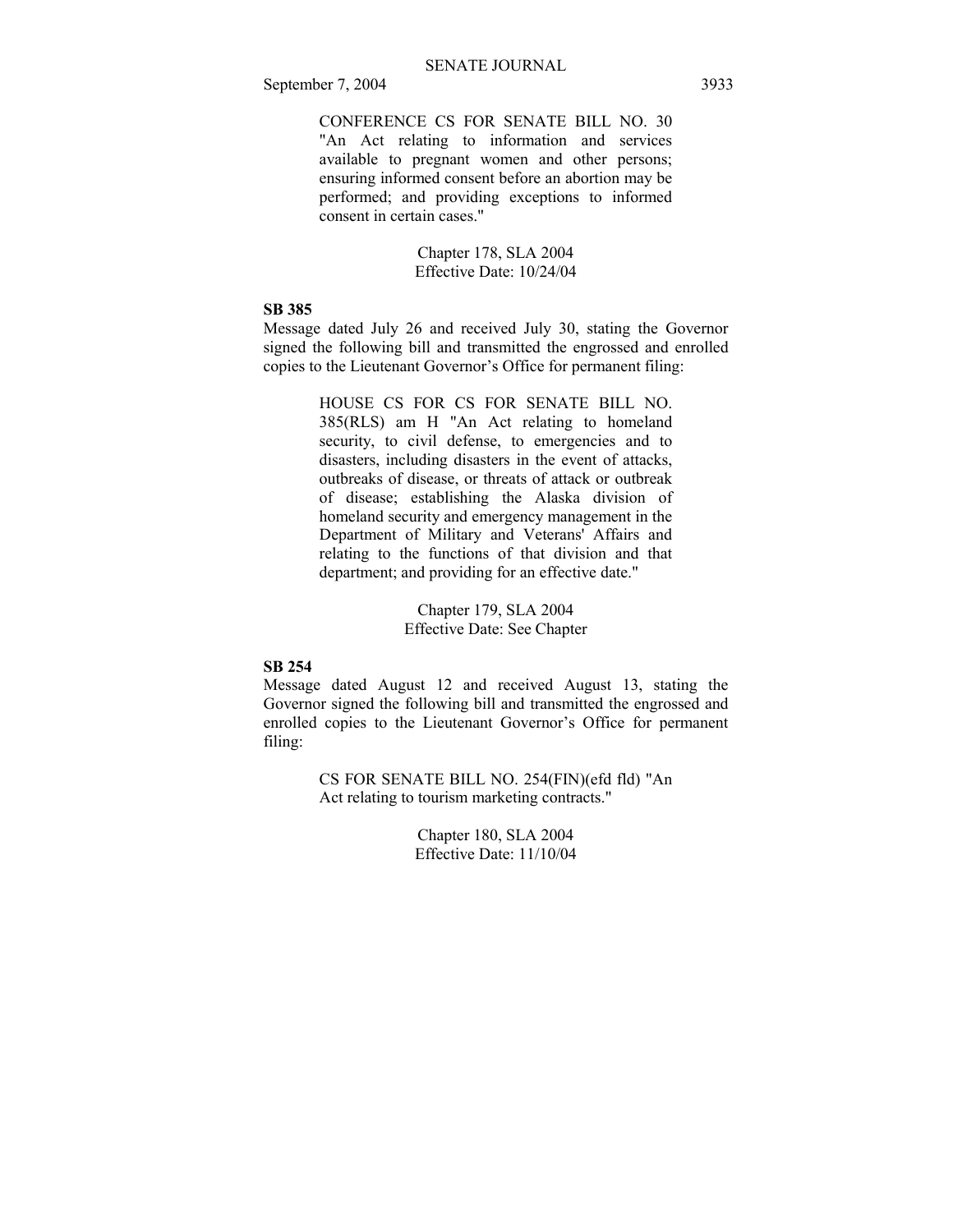## **SB 284**

Message dated August 26 and received August 30, stating the Governor signed the following bill and transmitted the engrossed and enrolled copies to the Lieutenant Governor's Office for permanent filing:

> HOUSE CS FOR CS FOR SENATE BILL NO. 284(JUD) "An Act making information on a permanent fund dividend application, other than the applicant's name, confidential, and relating to disclosure of that confidential information; and relating to confidential information in voter registration records."

> > Chapter 181, SLA 2004 Effective Date: 11/24/04

## **SB 1001**

Message dated July 24 and received July 29, stating the Governor signed the following bill and transmitted the engrossed and enrolled copies to the Lieutenant Governor's Office for permanent filing:

HOUSE CS FOR SENATE BILL NO. 1001(FIN) am H(ct rule fld) "An Act relating to restrictions on shipping or transporting cigarettes; relating to taxes on cigarettes and tobacco products, to tax stamps on cigarettes, to forfeiture of cigarettes and of property used in the manufacture, transportation, facilitation of transportation, possession, offering for sale, or sale of unstamped cigarettes, to accounting for and use of part of the proceeds of the additional cigarette tax, and to licenses and licensees under the Cigarette Tax Act; relating to unfair cigarette sales; relating to supersedeas bonds in certain tobacco-related litigation; relating to the tobacco product Master Settlement Agreement; and providing for an effective date."

> Chapter 1, FSSLA 2004 Effective Date: See Chapter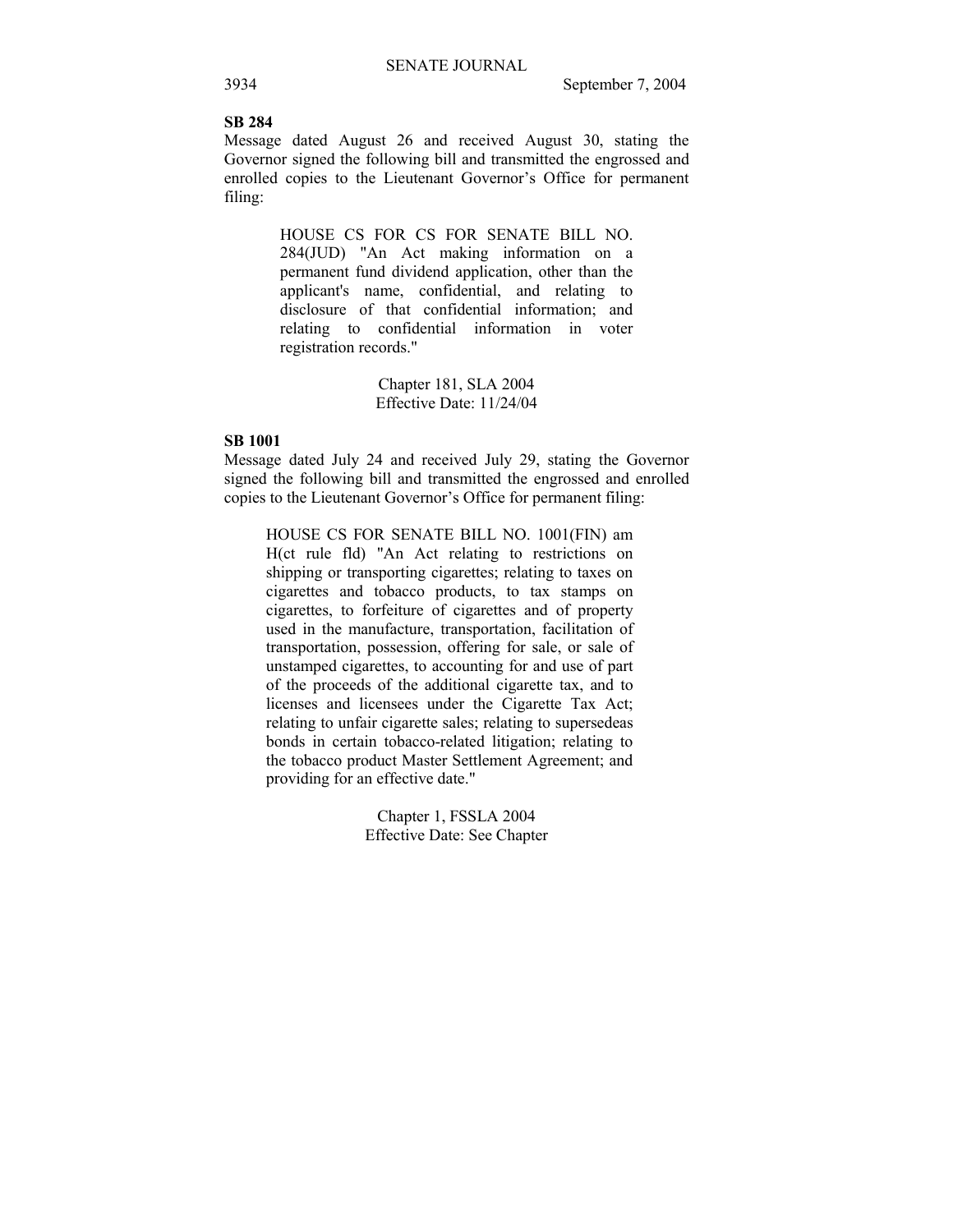## **SJR 14**

Message dated July 26 and received July 28, stating the Governor transmitted the engrossed and enrolled copies of the following resolution to the Lieutenant Governor's Office for permanent filing:

> SENATE JOINT RESOLUTION NO. 14 Requesting the Federal Aviation Administration to fully staff and maintain flight service stations in Alaska.

#### Legislative Resolve No. 44

## **SJR 31**

Message dated July 26 and received July 28, stating the Governor transmitted the engrossed and enrolled copies of the following resolution to the Lieutenant Governor's Office for permanent filing:

> CS FOR SENATE JOINT RESOLUTION NO. 31(STA) Relating to urging the United States Congress to compensate the State of Alaska for the effect of federal land ownership on the state's ability to fund public education.

> > Legislative Resolve No. 46

## **HCR 37**

Message dated July 1 and received July 7, stating the Governor transmitted the engrossed and enrolled copies of the following resolution to the Lieutenant Governor's Office for permanent filing:

> HOUSE CONCURRENT RESOLUTION NO. 37 Suspending Rules  $24(c)$ ,  $35$ ,  $41(b)$ , and  $42(e)$ , Uniform Rules of the Alaska State Legislature, concerning Senate Bill No. 194, relating to delivery of distilled spirits and beer.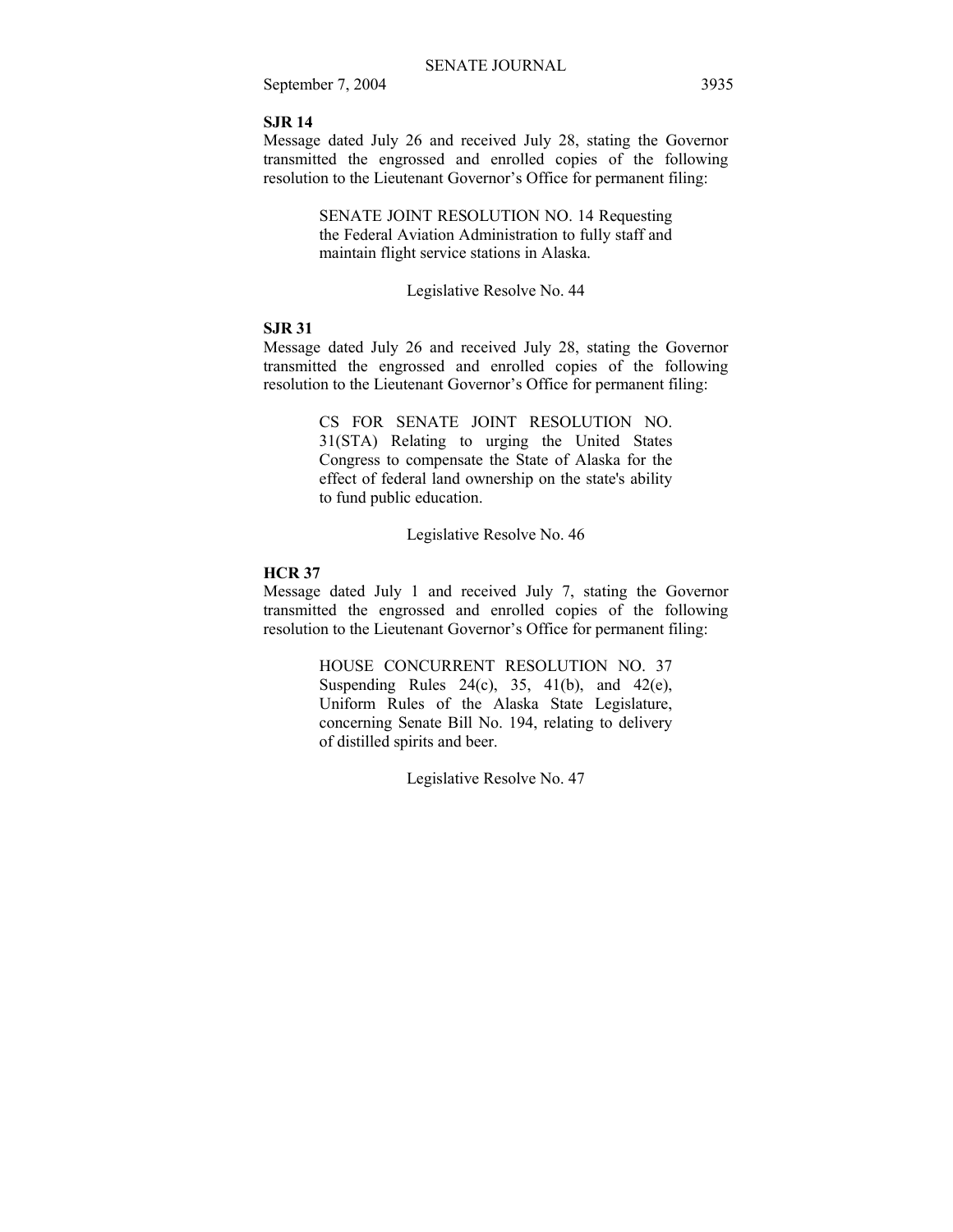## **HJR 5**

Message dated July 3 and received July 7, stating the Governor transmitted the engrossed and enrolled copies of the following resolution to the Lieutenant Governor's Office for permanent filing:

> HOUSE JOINT RESOLUTION NO. 5 Proposing an amendment to the Constitution of the State of Alaska relating to initiative and referendum petitions.

#### Legislative Resolve No. 48

## **HJR 48**

Message dated July 26 and received July 28, stating the Governor transmitted the engrossed and enrolled copies of the following resolution to the Lieutenant Governor's Office for permanent filing:

> CS FOR HOUSE JOINT RESOLUTION NO. 48(RLS) Sending a message of goodwill to President Chen Shui-bian and to the people of Taiwan, and reaffirming the Alaska State Legislature's 2003 resolution urging the United States Congress to support the granting of official Observer Status to the Republic of China on Taiwan and to support negotiation of a free trade agreement with the Republic of China on Taiwan.

> > Legislative Resolve No. 50

#### **SCR 30**

Message dated July 22 and received July 30, stating the Governor transmitted the engrossed and enrolled copies of the following resolution to the Lieutenant Governor's Office for permanent filing:

SENATE CONCURRENT RESOLUTION NO. 30 Suspending Rules 24(c), 35, 41(b), 42(c) and 42(e), Uniform Rules of the Alaska State Legislature, concerning Senate Bill No. 283, relating to appropriations from the constitutional budget reserve fund.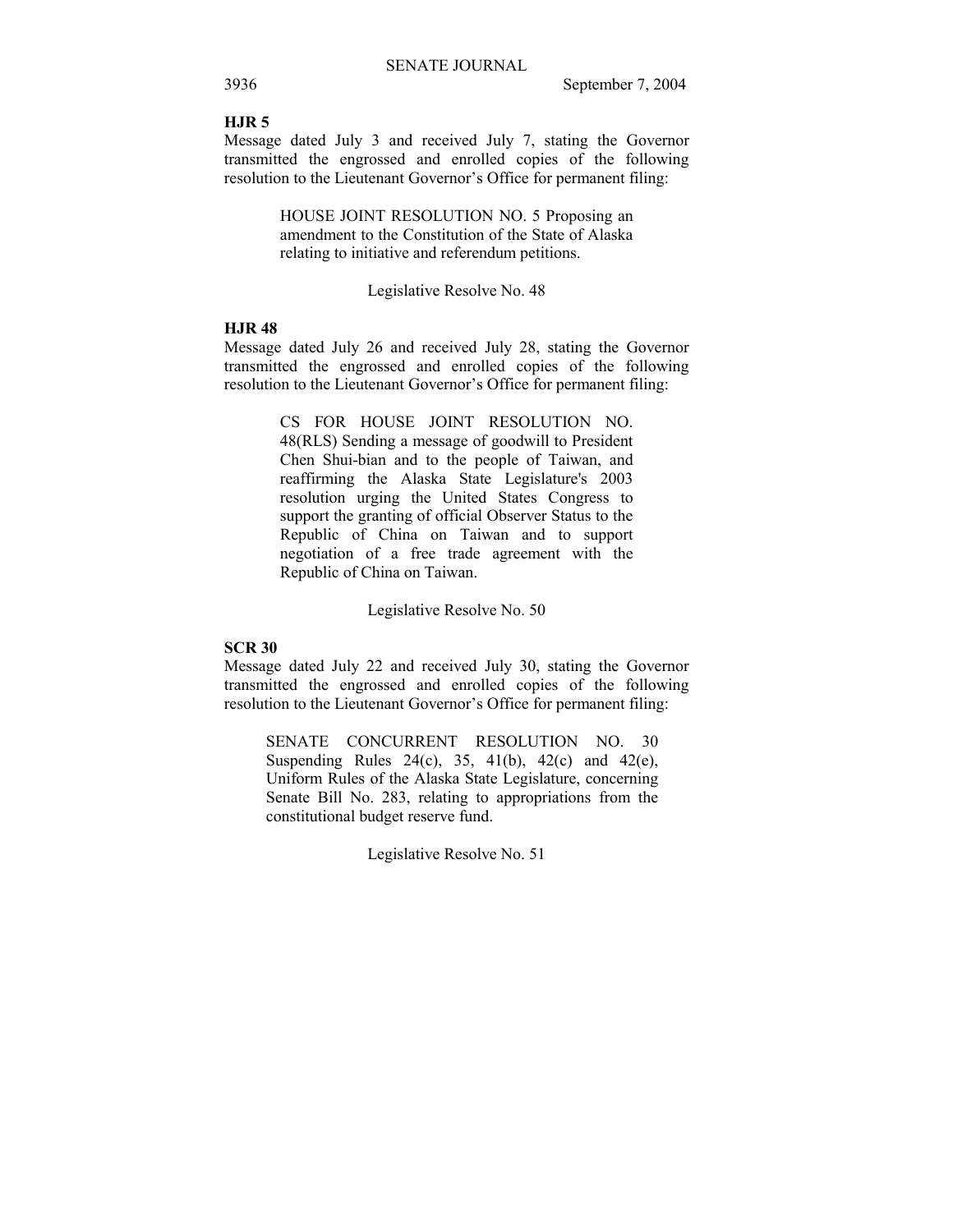## **HCR 32**

Message dated June 28 and received June 29, stating the Governor transmitted the engrossed and enrolled copies of the following resolution to the Lieutenant Governor's Office for permanent filing:

> SENATE CS FOR CS FOR HOUSE CONCURRENT RESOLUTION NO. 32(FIN) Relating to information infrastructure and establishing the Alaska Information Infrastructure Policy Task Force.

> > Legislative Resolve No. 52

#### **HCR 40**

Message dated July 1 and received July 7, stating the Governor transmitted the engrossed and enrolled copies of the following resolution to the Lieutenant Governor's Office for permanent filing:

> HOUSE CONCURRENT RESOLUTION NO. 40 Suspending Rules  $24(c)$ ,  $35$ ,  $41(b)$ , and  $42(e)$ , Uniform Rules of the Alaska State Legislature, concerning Senate Bill No. 170, relating to criminal law.

> > Legislative Resolve No. 53

## **HJR 35**

Message dated July 26 and received July 28, stating the Governor transmitted the engrossed and enrolled copies of the following resolution to the Lieutenant Governor's Office for permanent filing:

> CS FOR HOUSE JOINT RESOLUTION NO. 35(L&C) Relating to bovine spongiform encephalopathy, commonly known as mad cow disease, and country-of-origin labeling for meat products.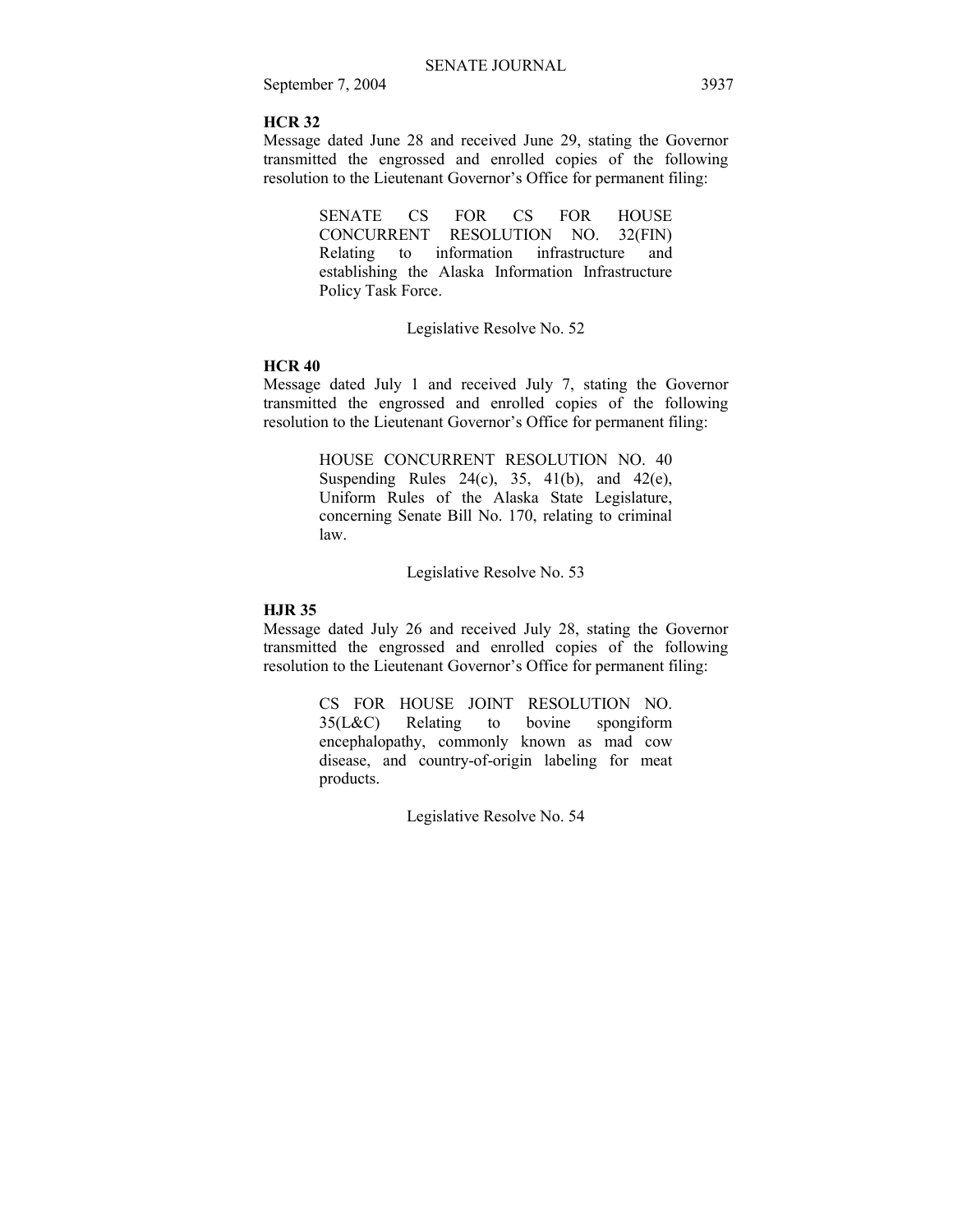## **HJR 36**

Message dated July 26 and received July 28, stating the Governor transmitted the engrossed and enrolled copies of the following resolution to the Lieutenant Governor's Office for permanent filing:

> SENATE CS FOR HOUSE JOINT RESOLUTION NO. 36(RES) Requesting the National Park Service to mitigate the adverse economic effects of commercial fishing closures and restrictions in Glacier Bay National Park and Preserve.

## Legislative Resolve No. 55

## **HJR 41**

Message dated July 26 and received July 28, stating the Governor transmitted the engrossed and enrolled copies of the following resolution to the Lieutenant Governor's Office for permanent filing:

> CS FOR HOUSE JOINT RESOLUTION NO. 41(RES) Relating to support for the Federal Land Recreational Visitor Protection Act.

> > Legislative Resolve No. 56

## **SCR 24**

Message dated June 23 and received June 25, stating the Governor transmitted the engrossed and enrolled copies of the following resolution to the Lieutenant Governor's Office for permanent filing:

> SENATE CONCURRENT RESOLUTION NO. 24 Suspending Rules  $24(c)$ ,  $35$ ,  $41(b)$ , and  $42(e)$ , Uniform Rules of the Alaska State Legislature, concerning House Bill No. 252, relating to boards under AS 08.01.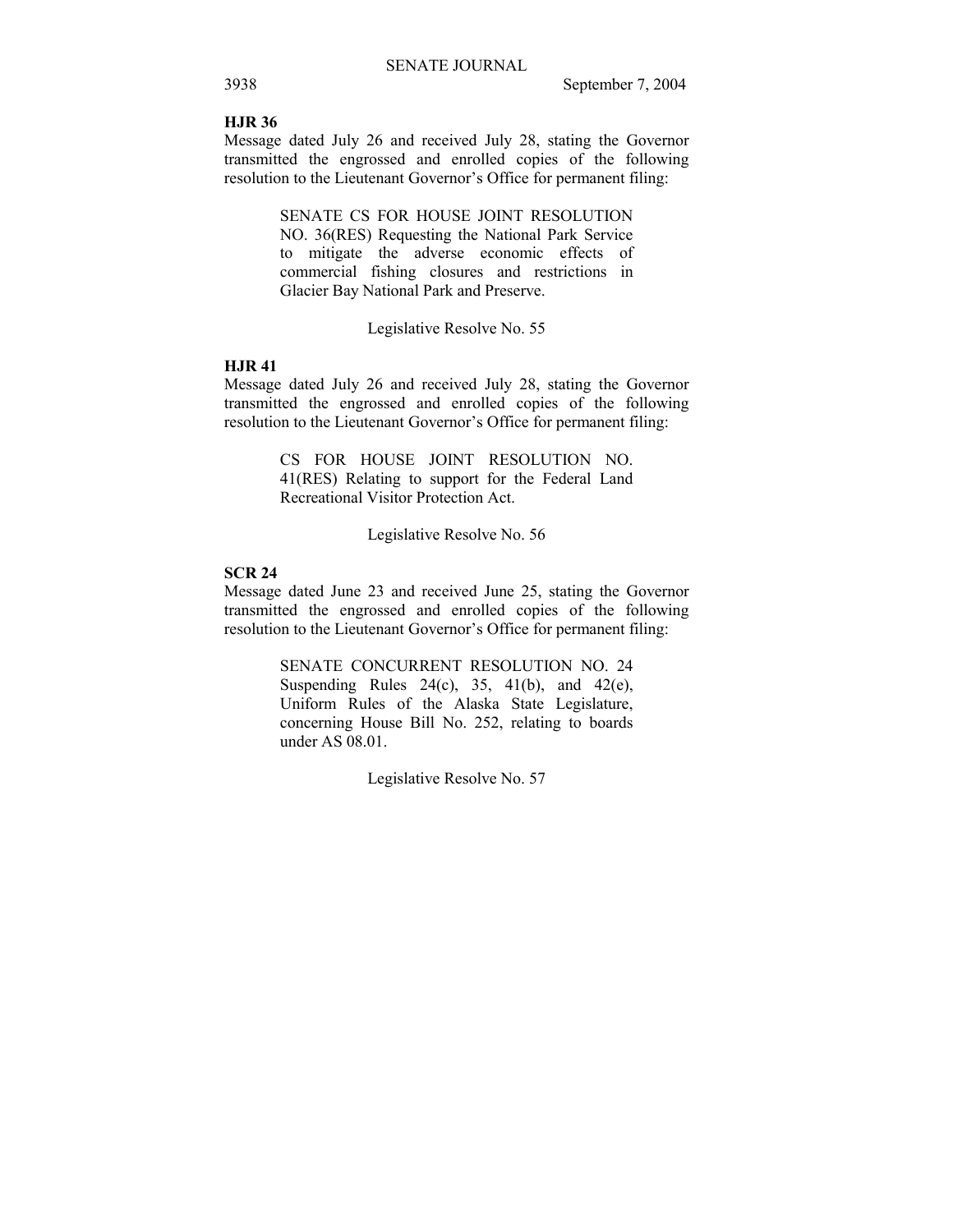## **SCR 27**

Message dated June 23 and received June 28, stating the Governor transmitted the engrossed and enrolled copies of the following resolution to the Lieutenant Governor's Office for permanent filing:

> SENATE CONCURRENT RESOLUTION NO. 27 Suspending Rules  $24(c)$ ,  $35$ ,  $41(b)$ , and  $42(e)$ , Uniform Rules of the Alaska State Legislature, concerning House Bill No. 452, relating to sport fishing operators and sport fishing guides.

> > Legislative Resolve No. 58

#### **SCR 28**

Message dated July 22 and received July 28, stating the Governor transmitted the engrossed and enrolled copies of the following resolution to the Lieutenant Governor's Office for permanent filing:

> SENATE CONCURRENT RESOLUTION NO. 28 Suspending Rules  $24(c)$ ,  $35$ ,  $41(b)$ , and  $42(e)$ , Uniform Rules of the Alaska State Legislature, concerning House Bill No. 459, relating to optically scanned and electronically generated ballots.

> > Legislative Resolve No. 59

## **SCR 33**

Message dated July 22 and received July 30, stating the Governor transmitted the engrossed and enrolled copies of the following resolution to the Lieutenant Governor's Office for permanent filing:

> SENATE CONCURRENT RESOLUTION NO. 33 Suspending Rules  $24(c)$ ,  $35$ ,  $41(b)$ , and  $42(e)$ , Uniform Rules of the Alaska State Legislature, concerning House Bill No. 309, relating to nonindigenous fish.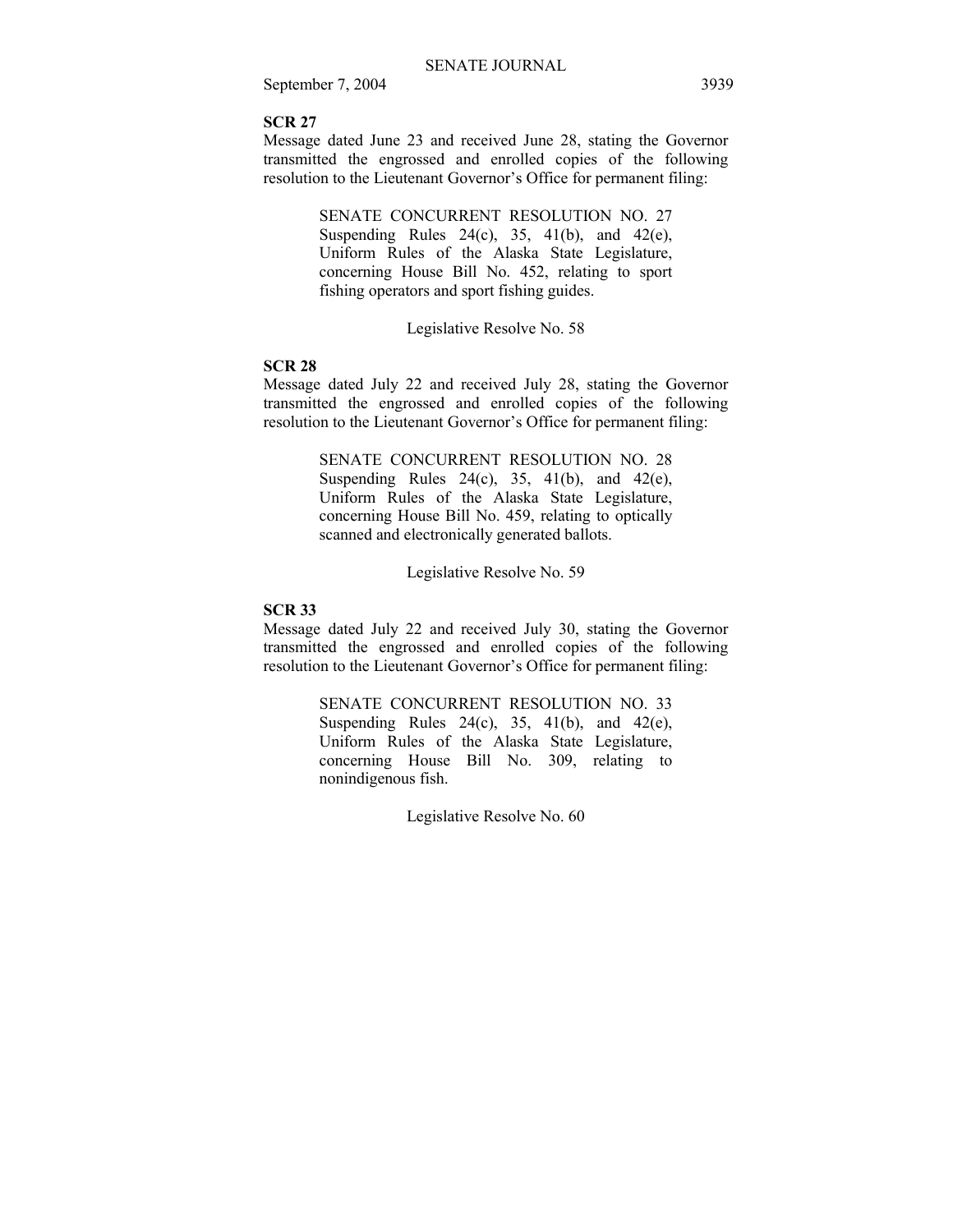## **SJR 25**

Message dated July 26 and received July 28, stating the Governor transmitted the engrossed and enrolled copies of the following resolution to the Lieutenant Governor's Office for permanent filing:

> SENATE JOINT RESOLUTION NO. 25 Recommending that certain federal funding restrictions be eased so that more villages in Alaska would qualify for assistance relating to flooding and erosion.

> > Legislative Resolve No. 61

## **SJR 33**

Message dated July 26 and received July 28, stating the Governor transmitted the engrossed and enrolled copies of the following resolution to the Lieutenant Governor's Office for permanent filing:

> CS FOR SENATE JOINT RESOLUTION NO. 33(STA) Urging our United States Senators to work to allow a timely vote on the floor on all judicial nominations.

> > Legislative Resolve No. 62

## **HCR 16**

Message dated June 23 and received June 25, stating the Governor transmitted the engrossed and enrolled copies of the following resolution to the Lieutenant Governor's Office for permanent filing:

> CS FOR HOUSE CONCURRENT RESOLUTION NO. 16(RLS) Proposing amendments to the Uniform Rules of the Alaska State Legislature providing that the 2000 edition of "Mason's Manual of Legislative Procedure" shall implement the rules; relating to meetings of subcommittees and conference committees; and providing for an effective date for the amendments.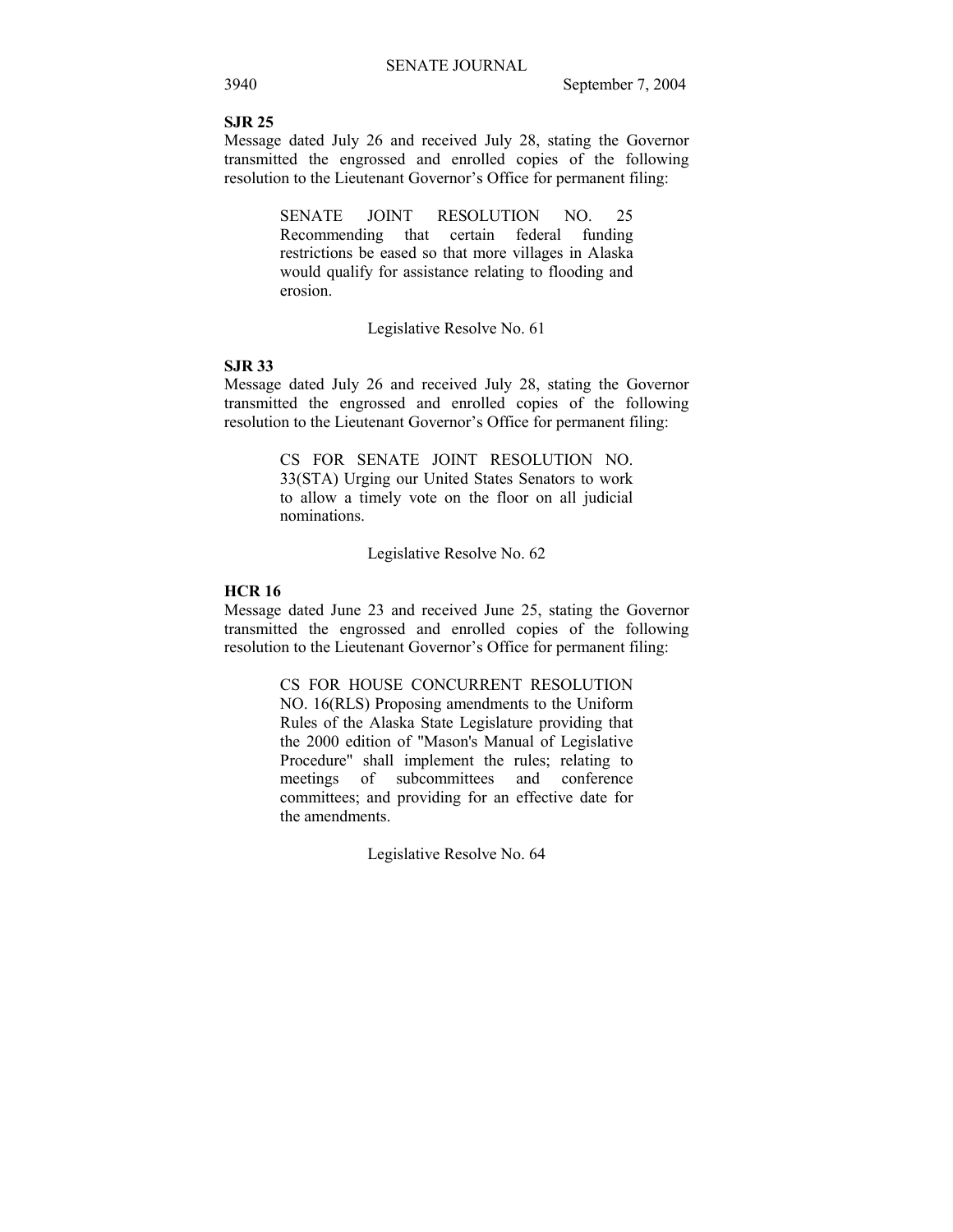## **HCR 29**

Message dated June 28 and received June 29, stating the Governor transmitted the engrossed and enrolled copies of the following resolution to the Lieutenant Governor's Office for permanent filing:

> HOUSE CONCURRENT RESOLUTION NO. 29 am Relating to support for therapeutic courts for repeat driving while under the influence offenders.

## Legislative Resolve No. 65

## **HCR 101**

Message dated August 10 and received August 12, stating the Governor transmitted the engrossed and enrolled copies of the following resolution to the Lieutenant Governor's Office for permanent filing:

> HOUSE CONCURRENT RESOLUTION NO. 101 Suspending Rules 24(c), 35, 41(b), and 42(e), Uniform Rules of the Alaska State Legislature, concerning Senate Bill No. 1001, relating to taxes on cigarettes and tobacco products.

> > Legislative Resolve No. 66

## **SR 2**

Message dated and received July 2, stating the Governor transmitted the engrossed and enrolled copies of the following resolution to the Lieutenant Governor's Office for permanent filing:

> SENATE RESOLUTION NO. 2 Recognizing February 6, 2004, as Ronald Reagan Day in Alaska.

> > Senate Resolve No. 2

## **SR 5**

Message dated June 23 and received June 25, stating the Governor transmitted the engrossed and enrolled copies of the following resolution to the Lieutenant Governor's Office for permanent filing: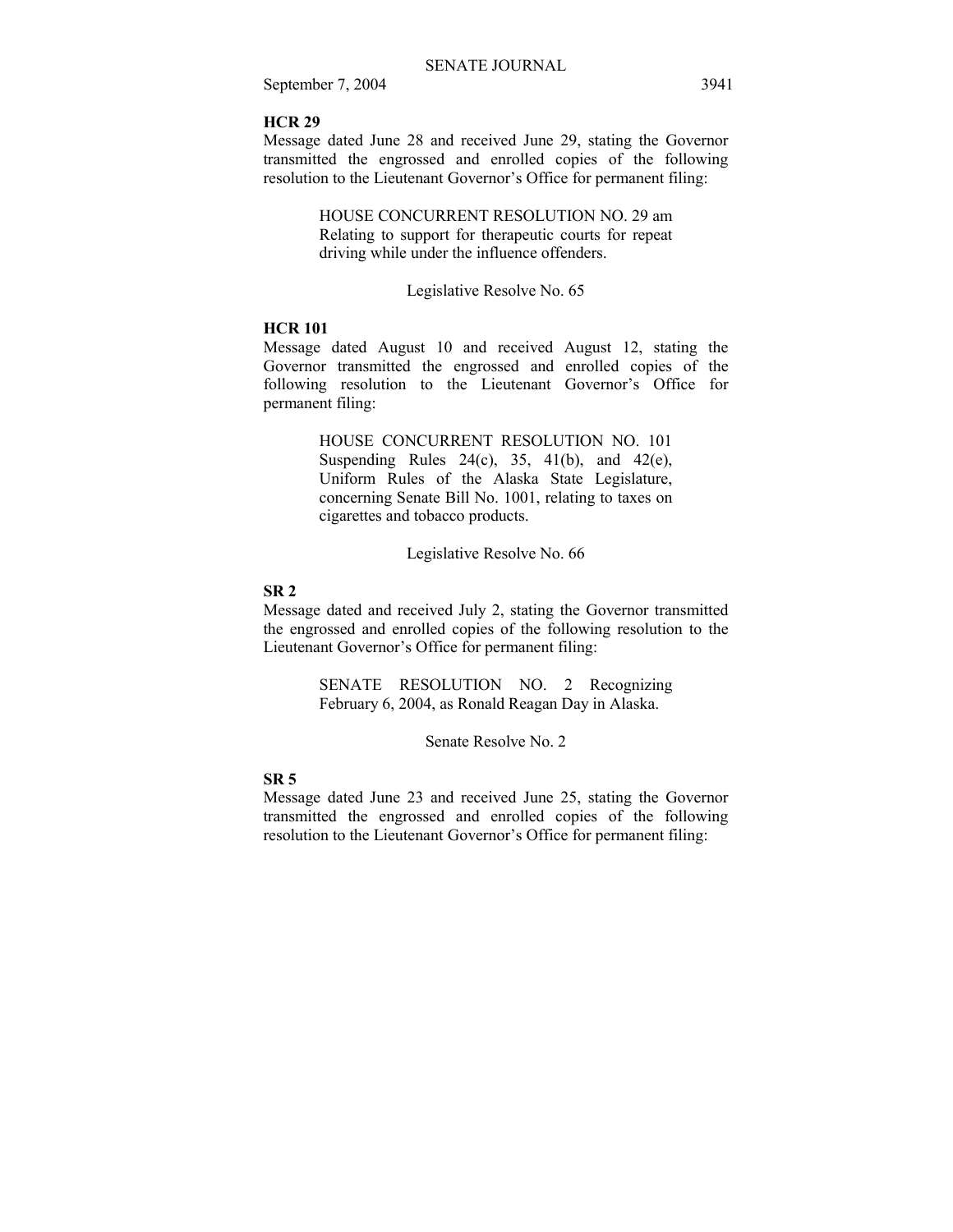SENATE RESOLUTION NO. 5 Relating to the National Day of Prayer.

Senate Resolve No. 3

## **SR 3**

Message dated June 23 and received June 25, stating the Governor transmitted the engrossed and enrolled copies of the following resolution to the Lieutenant Governor's Office for permanent filing:

> CS FOR SENATE RESOLUTION NO. 3(FIN) Relating to commemoration of Senator Frank R. Ferguson and other distinguished Senators.

> > Senate Resolve No. 4

## **SR 4**

Message dated June 23 and received June 25, stating the Governor transmitted the engrossed and enrolled copies of the following resolution to the Lieutenant Governor's Office for permanent filing:

> SENATE RESOLUTION NO. 4 Requesting the United States Congress to amend the federal Wilderness Act to authorize fishery enhancement programs and similar activities in wilderness areas.

> > Senate Resolve No. 5

## **Unfinished Business**

Disclosure letters received in accordance with AS 24.60 were published June 4, 2004 in Senate Journal Supplement No. 8 and House and Senate Joint Journal Supplement No. 19.

## **SB 385**

Message dated August 11, 2004, was received from Senator Therriault, regarding appointments under HOUSE CS FOR CS FOR SENATE BILL NO. 385(RLS) am H "An Act relating to homeland security, to civil defense, to emergencies and to disasters, including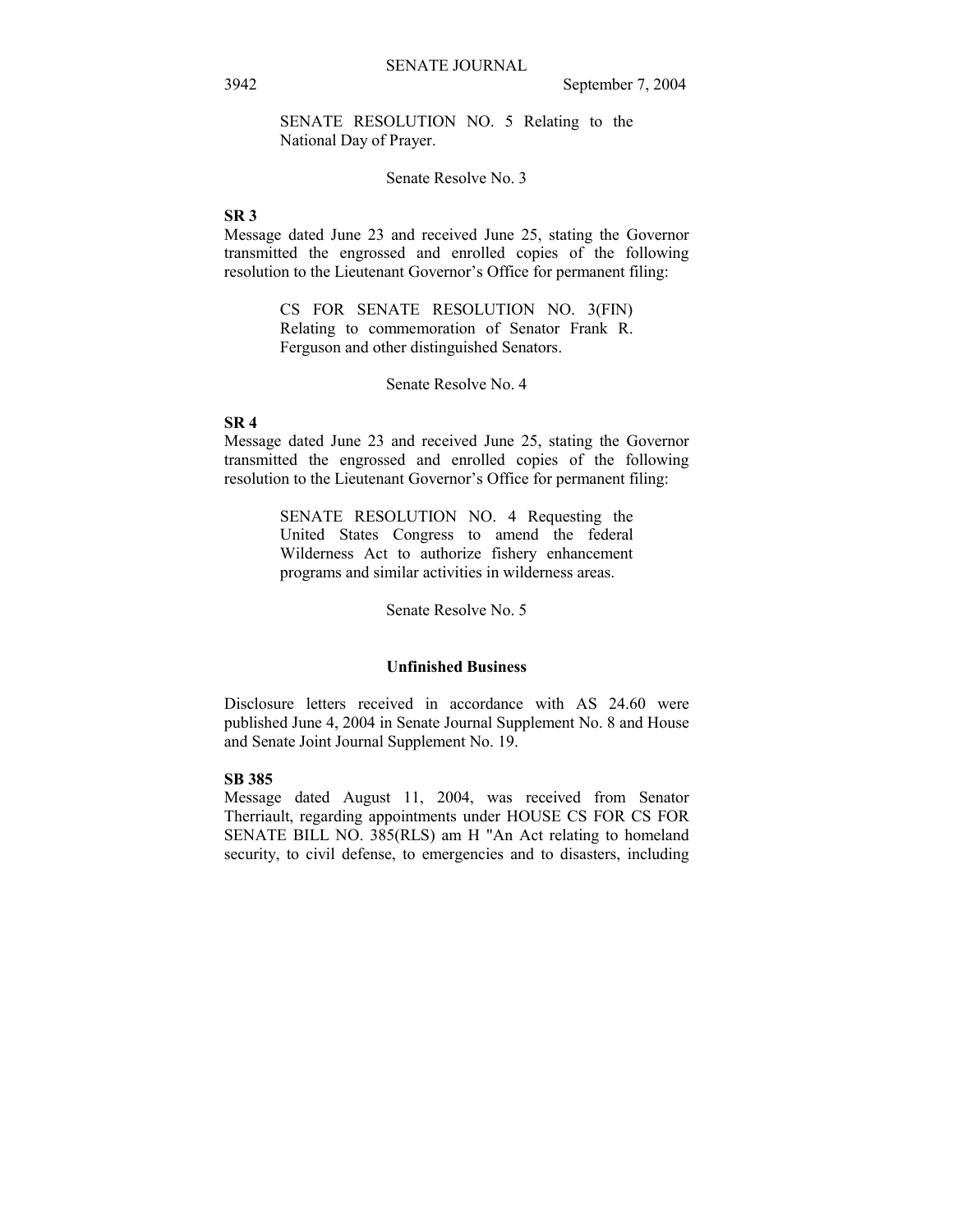disasters in the event of attacks, outbreaks of disease, or threats of attack or outbreak of disease; establishing the Alaska division of homeland security and emergency management in the Department of Military and Veterans' Affairs and relating to the functions of that division and that department; and providing for an effective date" stating:

The following statutory appointments are made to this subcommittee:

 Senator Therriault (as President of the Senate) Senator Dyson (as Chair of the MVA Operating Budget)

Finally, as Senate President, I appoint one member of the Joint Armed Services Committee:

Senator Gary Stevens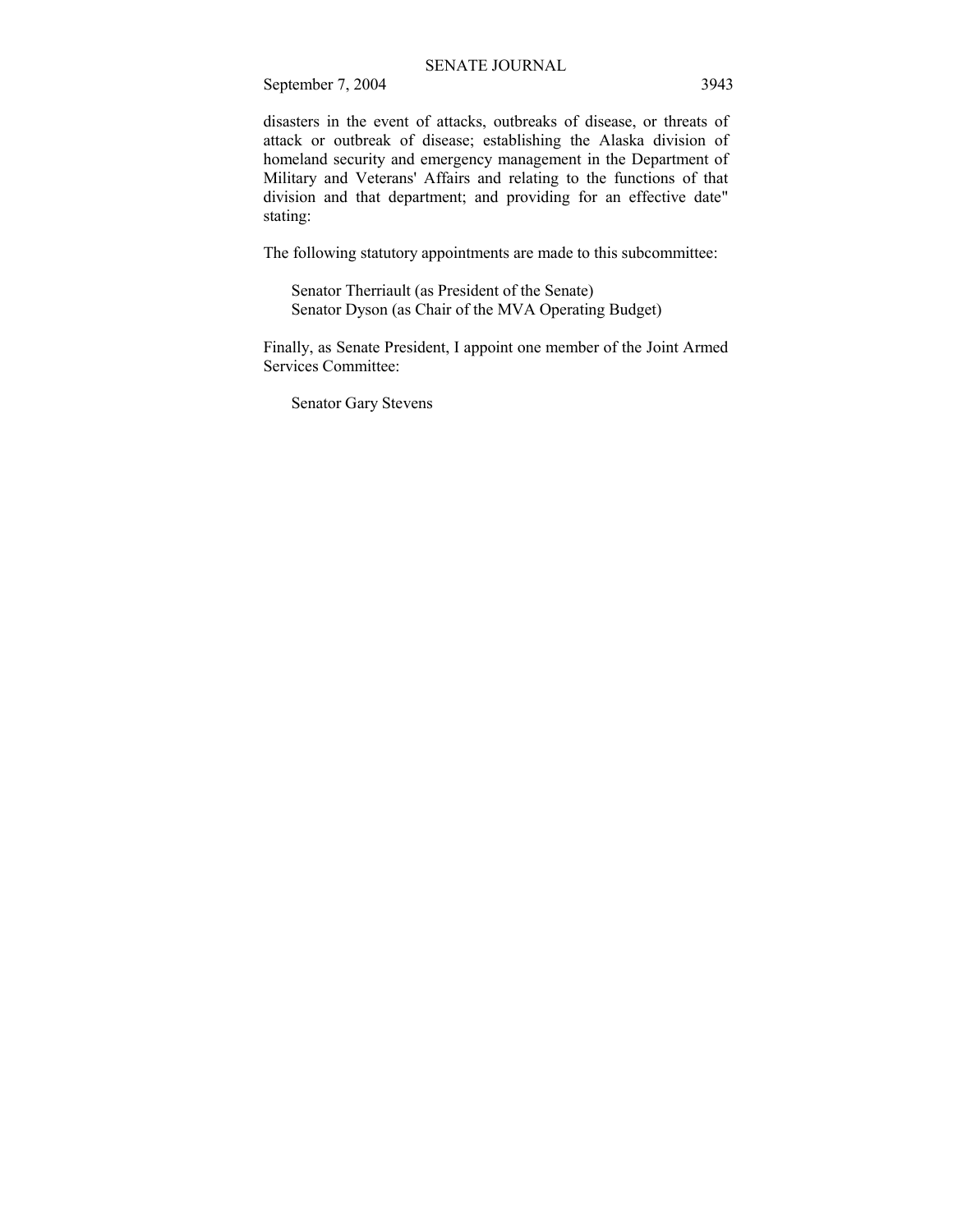## **Index to Partially Vetoed and Law Without Signature Bills**

## **HB 414**

## CONFERENCE CS FOR HOUSE BILL NO. 414

"An Act relating to filling a vacancy in the office of United States senator, and to the definition of 'political party'; and providing for an effective date."

#### **HB 563**

#### CS FOR HOUSE BILL NO. 563(JUD) am(efd add)

"An Act relating to legislative branch ethics, to open meetings guidelines applicable to legislators, to the confidentiality of complaints and proceedings involving alleged violations of AS 24.60, and to hearings on formal charges by the Select Committee on Legislative Ethics or its subcommittees; and providing for an effective date."

## **HB 375**

#### CONFERENCE CS FOR HOUSE BILL NO. 375

"An Act making appropriations for the operating and loan program expenses of state government, for certain programs, and to capitalize funds; and providing for an effective date."